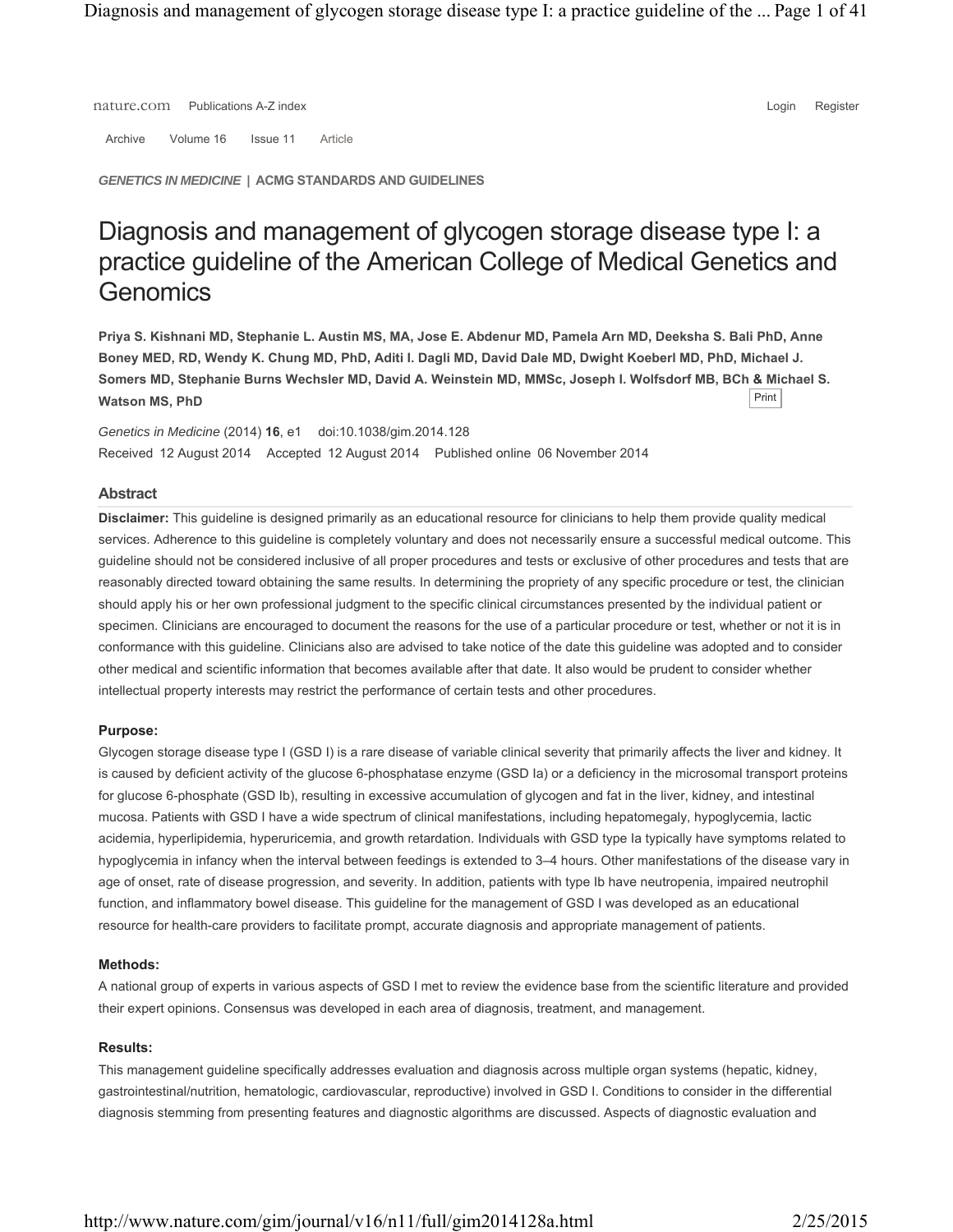nutritional and medical management, including care coordination, genetic counseling, hepatic and renal transplantation, and prenatal diagnosis, are also addressed.

## **Conclusion:**

A guideline that facilitates accurate diagnosis and optimal management of patients with GSD I was developed. This guideline helps health-care providers recognize patients with all forms of GSD I, expedite diagnosis, and minimize adverse sequelae from delayed diagnosis and inappropriate management. It also helps to identify gaps in scientific knowledge that exist today and suggests future studies.

*Genet Med* **16** 11.

**Keywords:** glycogen storage disease; glycogen storage disease type I; von Gierke disease

## **Purpose**

This guideline is intended as an educational resource. It highlights current practices and therapeutic approaches to the diagnosis and management of GSD I and its early and long-term complications.

## **General Background**

## **History**

In 1929, von Gierke described glycogen storage disease type I (GSD I) after reviewing the autopsy reports of two children whose livers and kidneys contained excessive amounts of glycogen.<sup>1</sup> In 1952, Cori and Cori<sup>2</sup> reported six similar patients and discovered that the absence of the enzyme glucose-6-phosphatase (G6Pase) caused von Gierke disease, establishing the first metabolic disorder in which an enzyme defect was identified. Two patients had almost total deficiency of hepatic G6Pase; the remaining four patients had normal enzyme activity. Early on, the authors recognized the variability of the hepatic GSDs. In 1978, Narisawa et al.<sup>3</sup> explained the paradox of the four patients with GSD and normal enzyme activity when he described GSD type Ib (GSD Ib) and showed that it was caused by deficiency of the transporter enzyme glucose-6-phosphate translocase (G6PT). Deficiency of the enzyme G6Pase results in GSD Ia, and deficiency of G6PT results in GSD Ib.

The human G6Pase gene, *G6PC*, is a single-copy gene (OMIM# 613742) located on chromosome 17q21, which was cloned in 1993 by Lei et al.<sup>4</sup> The group identified mutations causing GSD type Ia (GSD Ia) and generated a G6Pase-deficient mouse model in 1996.<sup>5</sup> G6PC spans ~ 12.5kb and consists of five coding exons. The human G6PT gene, *SLC37A4* (OMIM# 602671), which causes GSD Ib, was cloned and found to be located on chromosome 11q23. *SLC37A4* spans ~ 5.3kb and contains nine exons. Approximately 80% of people with GSD I have type Ia and 20% have type Ib.

#### **Overview and general background**

G6Pase is a multipart enzyme system located in the endoplasmic reticulum membrane. G6Pase together with the glucose-6 phosphate transporter (SLC37A4/G6PT) forms the complex responsible for glucose production by catalyzing the terminal step of both glycogenolysis and gluconeogenesis. It is a key enzyme in regulation of blood glucose (BG) levels. Deficiency of glucose 6-phosphatase activity or its microsomal transport proteins results in excessive accumulation of glycogen and fat in the liver, kidney, and intestinal mucosa.

The presenting symptoms of GSD Ia vary according to the patient's age. Patients with GSD I may present during the neonatal period with hypoglycemia and lactic acidosis; however, they more commonly present at 3 to 6 months of age with hepatomegaly and/or signs and symptoms of hypoglycemia, including seizures. Clinical characteristics include doll-like facies, poor growth, short stature, and a distended abdomen due to pronounced hepatomegaly and nephromegaly. Biochemical manifestations include hypoglycemia, hyperlipidemia, hypertriglyceridemia, hyperlactatemia, and hyperuricemia. Patients with type Ib also have neutropenia and impaired neutrophil function, resulting in recurrent bacterial infections and oral and intestinal mucosa ulceration. Neutropenia may also be observed in a subset of GSD Ia patients.<sup>6</sup> Patients with GSD I do not have skeletal myopathy or increased creatine kinase levels, which are characteristic of GSD type IIIa.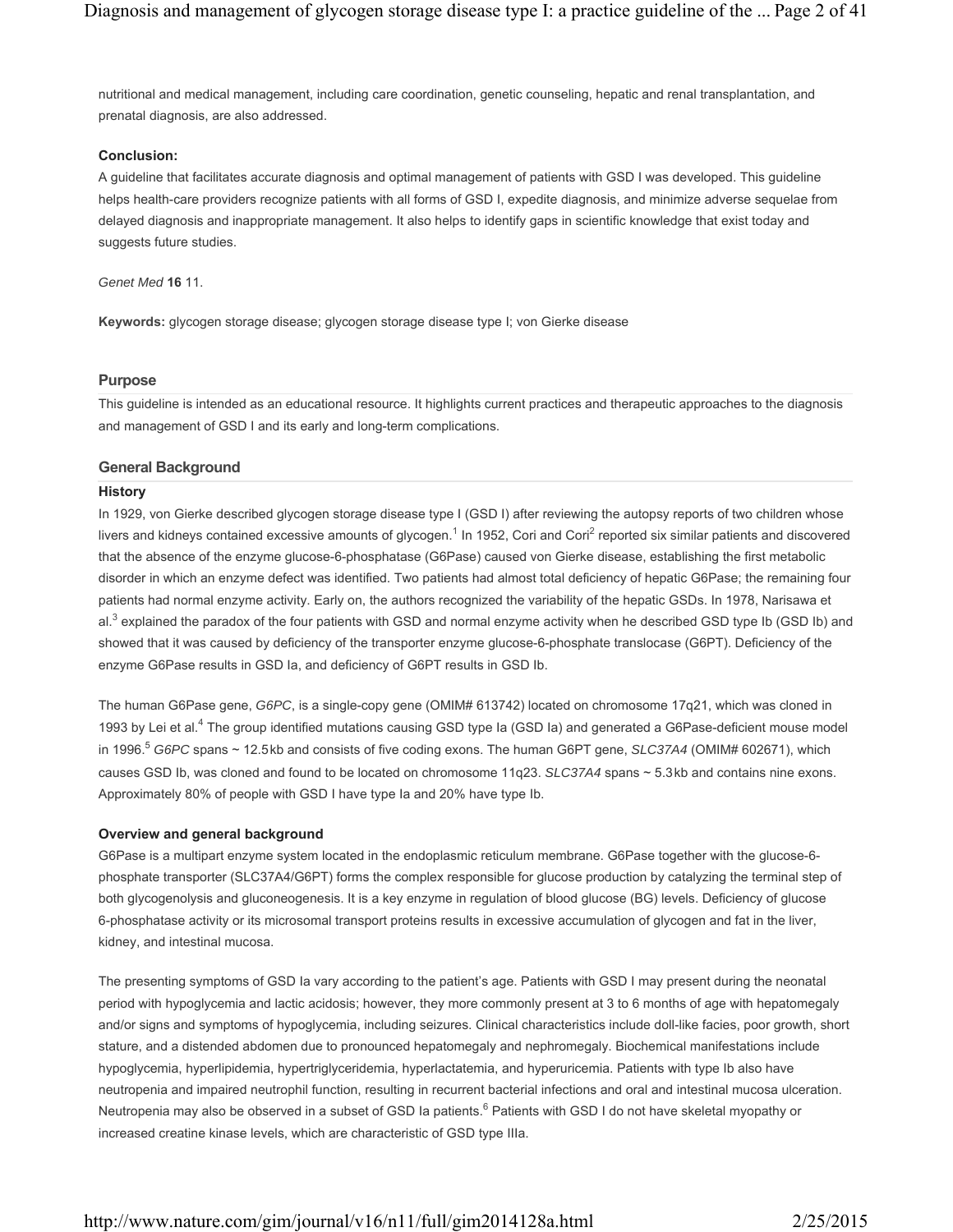GSD I is an autosomal recessive, pan-ethnic disorder with genetic mutations identified in Caucasians, Ashkenazi Jews, Hispanics, and Asians.<sup>7,8,9,10,11,12,13,14,15</sup> The overall incidence of the disease is ~1/100,000. The disease prevalence is relatively high in the Ashkenazi Jewish population (prevalence 1/20,000). There are many known pathogenic mutations in both *G6PC* and *SLC37A4* genes. However, some ethnic group–specific common mutations account for ~ 90% of known disease alleles.<sup>7,12,16,17</sup> Depending on the specific ethnic group, these common mutations can account for 100% of disease alleles.

# **Clinical history**

The diagnosis is based on the clinical presentation, specific constellation of biochemical abnormalities, molecular genetic testing, and/or enzymology in liver biopsy tissue.<sup>18</sup> Symptomatic hypoglycemia may appear soon after birth; however, most patients are asymptomatic as long as they receive frequent feedings that contain sufficient glucose to prevent hypoglycemia. Symptoms of hypoglycemia typically appear only when the interval between feedings increases, such as when the infant starts to sleep through the night or when an intercurrent illness disrupts normal patterns of feeding. Very rarely, hypoglycemia may be mild, causing a delay in the diagnosis until adulthood when liver adenomas and hyperuricemia are detected.<sup>19</sup>

Patients may present with hyperpnea due to lactic acidosis, which may simulate that occurring in pneumonia. The condition may not be recognized until the infant is several months old with an enlarged liver and protuberant abdomen noted on a routine physical examination. Ultrasound imaging of the liver is similar in GSD I, GSD III, and several other liver storage disorders. However, the presence of nephromegaly and the characteristic biochemical abnormalities seen in GSD I provide clues to the diagnosis.<sup>21</sup>

Untreated patients typically appear short for age, with a round face and full cheeks, giving them a cushingoid appearance. They have failure to thrive and delayed motor development. Cognitive development is usually normal unless the patient has cerebral damage from recurrent hypoglycemic episodes. During infancy, the BG concentration may decrease to <40mg/dl (2.2 mmol/l) within 3–4 hours of a feeding. Longer intervals between feedings cause more severe hypoglycemia accompanied by lactic acidemia and metabolic acidosis.

Long-term complications are common and are beginning to be more recognized and understood. In most individuals with GSD I, hepatomegaly decreases with age; however, development of liver adenomas is common with increasing age, and some individuals develop hepatocellular carcinoma (HCC).<sup>22,23,24,25,26</sup> GSD I has been associated with a bleeding diathesis due to impaired platelet function<sup>27</sup> and/or a von Willebrand–like platelet defect.<sup>28</sup> Anemia is also noted, especially in patients with hepatic adenomas.<sup>29</sup> Vitamin D deficiency is increasingly recognized in these patients.<sup>30,31,32,33,34,35</sup> Individuals with GSD I have decreased bone mass and are at increased risk for osteoporosis and fractures.<sup>36</sup> Proximal renal tubular dysfunction is common in inadequately treated patients, and patients with poorly controlled conditions may develop renal glomerular dysfunction that can progress to renal failure and require a renal transplant.<sup>37,38,39,40</sup> Liver transplant (LT) or a combined liver and kidney transplant is needed in some cases.<sup>41,42,43</sup> Menorrhagia appears to be a problem in females of reproductive age with GSD I.<sup>44,45</sup>

Polycystic ovaries have been documented in females with GSD I after 4 years of age, but fertility is not thought to be reduced.<sup>46,47,48</sup> Pulmonary hypertension has also been reported in patients.<sup>49,50</sup> The serum of untreated patients is often cloudy or milky with very high triglyceride concentrations and moderately increased levels of phospholipids, total lipoprotein cholesterol, and low-density lipoprotein cholesterol; by contrast, the concentration of high-density lipoprotein cholesterol is low. Early atherosclerosis with risk for ischemic stroke is a potential long-term concern.<sup>51</sup> Acute pancreatitis may occur in some patients with severe hyperlipidemia, especially in individuals with severe persistent hypertriglyceridemia (>1,000mg/dl).<sup>18</sup> Patients with GSD Ib, and on occasion those with Ia, are at increased risk for Crohn disease–like enterocolitis.<sup>52</sup>

The circulating concentration of free fatty acids is markedly increased, whereas blood β-hydroxybutyrate levels are only mildly or moderately increased relative to the corresponding free fatty acid levels.<sup>53,54</sup>

Eruptive xanthomata may appear on the extensor surfaces of the extremities and on the buttocks.<sup>55</sup> These findings are becoming less common with increased awareness and earlier diagnosis.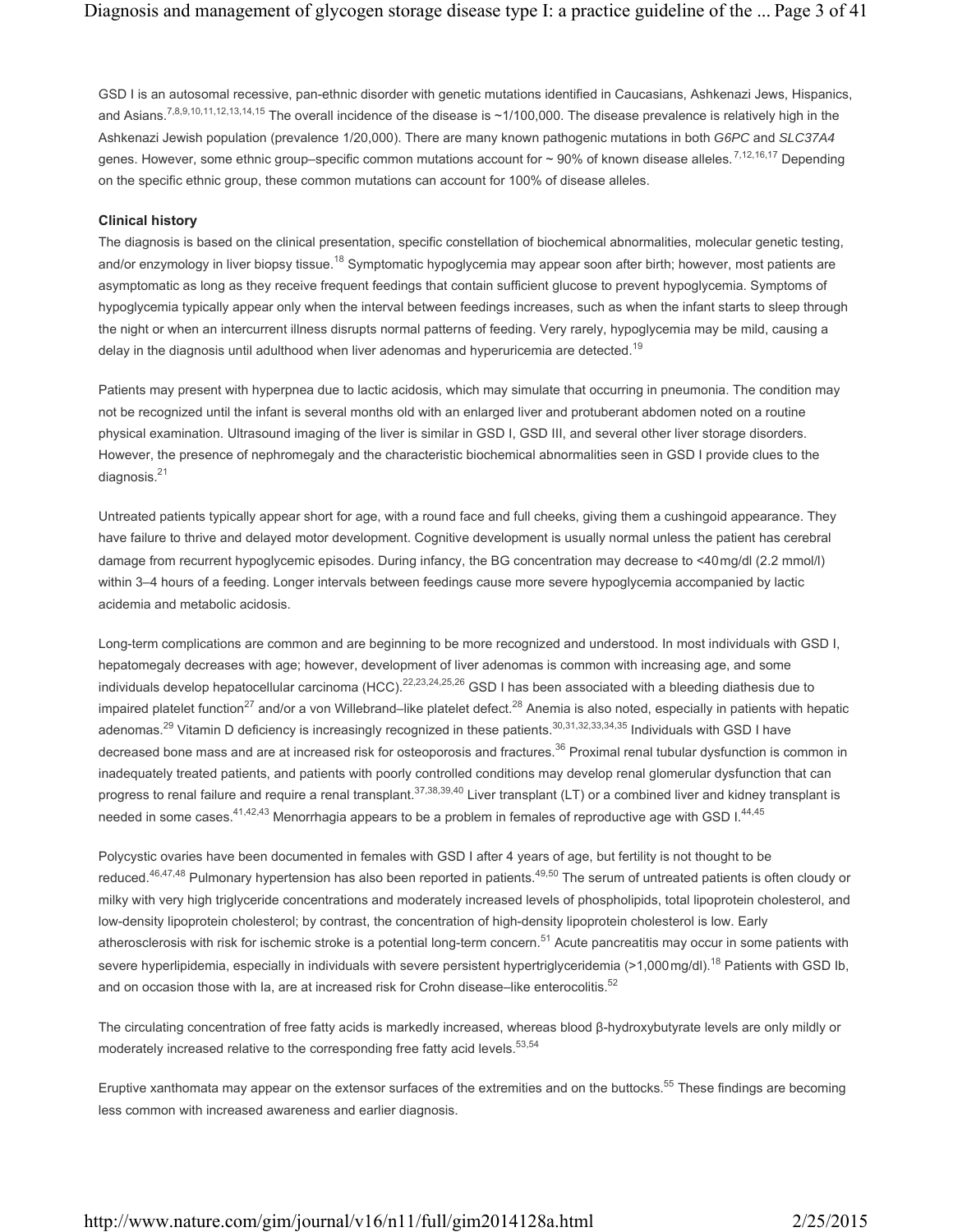A bleeding tendency manifested as recurrent epistaxis in childhood followed later in life by easy bruising and/or oozing after dental or other surgeries, as well as menorrhagia in menstruating females is caused by impaired platelet function and/or an acquired von Willebrand–like disease.<sup>45</sup> Reduced platelet adhesiveness, abnormal platelet aggregation, and impaired release of adenosine diphosphate in response to collagen and epinephrine have been observed. The platelet defects are secondary to the systemic metabolic abnormalities and may be corrected by improving control of the metabolic state.<sup>18,27,56,57</sup>

Although hypoglycemia becomes less severe with increasing age, inadequate therapy causes pronounced impairment of physical growth, delayed onset of puberty, and many long-term sequelae of the disease. However, normal growth can occur, provided that patients maintain good metabolic control at an early age.<sup>58</sup>

A majority of patients with GSD I have nephromegaly that is readily demonstrable by ultrasonography.<sup>37,59</sup> Proximal tubular dysfunction (glucosuria, phosphaturia, hypokalemia, and a generalized aminoaciduria) may be observed in untreated or inadequately treated patients. The proximal tubular dysfunction is reversible with improved metabolic control of the disease. 37,60 Some patients have a distal renal tubular acidification defect associated with hypocitraturia and hypercalciuria, predisposing them to nephrocalcinosis and renal calculi.<sup>40,61</sup> Increased urinary albumin excretion (microalbuminuria) due to hyperfiltration may occur in adolescents and young adults with GSD I, similar to what is seen in diabetic patients.

Severe renal injury with proteinuria, hypertension, and decreased creatinine clearance due to focal segmental glomerulosclerosis and interstitial fibrosis, ultimately leading to end-stage renal disease, may also be seen in young adults.<sup>62</sup> Patients with persistently elevated blood lactate, serum lipids, and uric acid levels appear more at risk for nephropathy.<sup>58,63</sup>

Patients with GSD Ib have similar clinical and biochemical abnormalities in addition to neutropenia (persistent or cyclic)—the severity of which varies from mild to complete agranulocytosis—associated with recurrent bacterial infections.<sup>64</sup> Children with GSD Ib are prone to oral complications, including recurrent mucosal ulceration, gingivitis, and rapidly progressive periodontal disease. They frequently develop inflammatory bowel disease (Crohn disease–like enterocolitis) and may have an increased prevalence of thyroid autoimmunity and hypothyroidism.<sup>65</sup>

#### **Methods/Process**

#### **Consensus development panel**

A national group of experts in clinical and laboratory diagnosis, treatment and management (cardiovascular, gastrointestinal/nutrition, hepatic, reproductive, neuromuscular), and genetic aspects of GSD I was assembled to review the evidence base and develop management guidelines. After a meeting during which published material and personal experience were reviewed by the panel, experts in the various areas reviewed the literature in these areas and drafted the guidelines. The participants provided conflict of interest statements and their conflicts are stated in the Acknowledgments section. All members of the panel reviewed and approved the final guidelines. Consensus was defined as agreement among all members of the panel. For the most part, the evidence and resulting recommendations are considered expert opinion because additional levels of evidence were not available in the literature. Penultimate drafts of these guidelines were shared with an external review group consisting of Yuan-Tsong Chen, Philippe Labrune, Areeg El-Gharbawy, and Kathy Ross. The working group considered their suggestions and changes were made as considered appropriate.

# **Target audience**

This guideline is directed at a wide range of care providers. Although care is commonly provided by metabolic disease specialists/biochemical geneticists, gastroenterologists, and endocrinologists in conjunction with a clinical nutritionist (dietician), it is important that primary-care providers and other specialists who often are involved in the care of individuals with GSD I also be able to recognize the condition and provide appropriate care for these patients.

# **Diagnostic Confirmation**

**Differential diagnosis**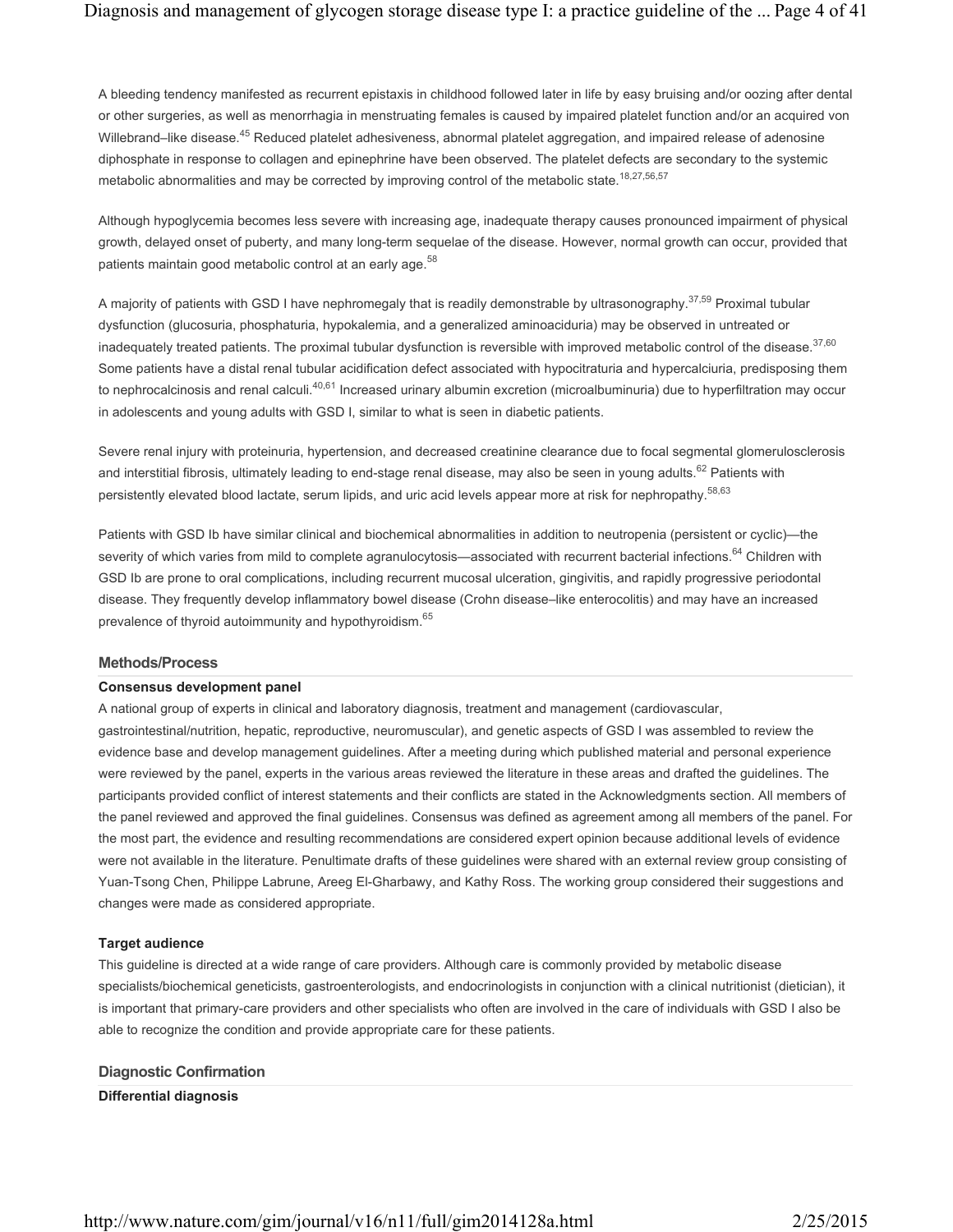The diagnosis in a classic case of GSD I is usually straightforward. The principal differential diagnosis includes other forms of GSD associated with hepatomegaly and hypoglycemia, especially GSD type III and Fanconi–Bickel syndrome, a glucose transporter 2 transporter defect classified as GSD XI, which is not involved in the glycogen metabolism pathway (Table 1), and, possibly, GSD VI and IX. GSD I and III have several features in common, including hepatomegaly, hypoglycemia, and hyperlipidemia. However, some key differences between GSD I and GSD III help to differentiate these two disorders. Patients with GSD I typically present earlier (in the first few months of life) with severe fasting hypoglycemia within 3–4 hours after feeding. Hypoglycemia is usually not as severe in patients with GSD III because gluconeogenesis is intact and the peripheral branches of the glycogen molecule can be mobilized by the action of hepatic phosphorylase. Nonetheless, for reasons that are not well understood, some patients with GSD III have an early clinical onset and experience severe hypoglycemia after a brief period without feeding.<sup>66</sup>

#### **Table 1: Differential diagnosis of GSD I**

Blood lactate levels increase rapidly in GSD I as BG concentrations decrease to levels that normally trigger a counter-regulatory response (<70mg/dl or 4 mmol/l) and are markedly increased when BG levels decrease to <40–50mg/dl or 2.2–2.8 mmol/l). Blood β-hydroxybutyrate levels increase only modestly in GSD I,53,54 in contrast to marked hyperketonemia with fasting hypoglycemia characteristic of GSD 0, III, VI, and IX.<sup>54</sup> Other biochemical characteristics that help to distinguish between these disorders are elevated uric acid and lactate levels in GSD I, whereas these are typically normal in GSD III. At the time of diagnosis, serum concentration of hepatic transaminase (aspartate aminotransferase and alanine aminotransferase) are increased in GSD I and often return to normal or near-normal levels with appropriate treatment. By contrast, serum aspartate aminotransferase and alanine aminotransferase levels are typically higher in GSD III, VI, and IX, and increased levels tend to persist despite treatment. Although elevated transaminase levels and hepatomegaly are common to many primary liver diseases and other metabolic disorders, hypoglycemia is distinctly uncommon until the development of end-stage liver disease for most disorders, except GSDs<sup>67,68</sup> and disorders of fructose metabolism. An increase in creatine phosphokinase is also often noted in GSD IIIa due to involvement of skeletal and cardiac muscle; however, a normal creatine phosphokinase concentration does not rule out muscle involvement. Whereas patients with GSD VI and GSD IX are usually reported to be relatively mildly affected, some patients are more severely affected and closely resemble patients with GSD III.

Hypoglycemia and ketosis are not typical features of GSD IV. In this disorder, liver dysfunction that progresses to liver cirrhosis is a typical clinical feature. Hypoglycemia is a late finding and is typically only observed in the setting of liver failure. In GSD IV, abnormally structured glycogen resembling plant-like fibers (amylopectin) accumulates in the liver.

Fructose-1,6-bisphosphatase deficiency,<sup>69,70,71</sup> a disorder of gluconeogenesis, and Fanconi–Bickel syndrome (GSD XI)<sup>72,73,74,75</sup> both have some features that may be confused with GSD I (Table 1). Because of severe hepatomegaly, lysosomal storage disorders such as Gaucher disease and Niemann–Pick type B disease may initially be confused with GSD I. In both these storage diseases, however, there is striking splenomegaly, which is an important distinguishing feature, and hypoglycemia does not occur.68

#### **Clinical and laboratory evaluation**

GSD I most commonly presents as hypoglycemia and/or hepatomegaly in infants.<sup>76</sup> A blood sample drawn at the time of hypoglycemia ("critical sample") is useful in evaluating the various metabolic and endocrine causes of hypoglycemia. The presence of hepatomegaly with hypoglycemia should prompt a workup that includes measurement of BG, lactate, uric acid, hepatic profile including liver function tests, cholesterol, triglycerides, basic chemistry panel, creatine kinase, complete blood cell count with manual differential white cell count, plasma total and free carnitine, acylcarnitine profile, plasma amino acids, β-hydroxybutyrate, urinalysis, urinary Hex<sub>4</sub>, and urine organic acids. It should be noted that the pattern of increased low-density lipoprotein cholesterol, decreased high-density lipoprotein cholesterol, and increased triglycerides seen in GSD I is similar to the lipid profile observed in patients with hyperlipidemia type II. In the absence of significant hepatomegaly, blood measurement of lactate, uric acid, triglycerides, and cholesterol, in addition to insulin, growth hormone, and cortisol levels, is recommended to rule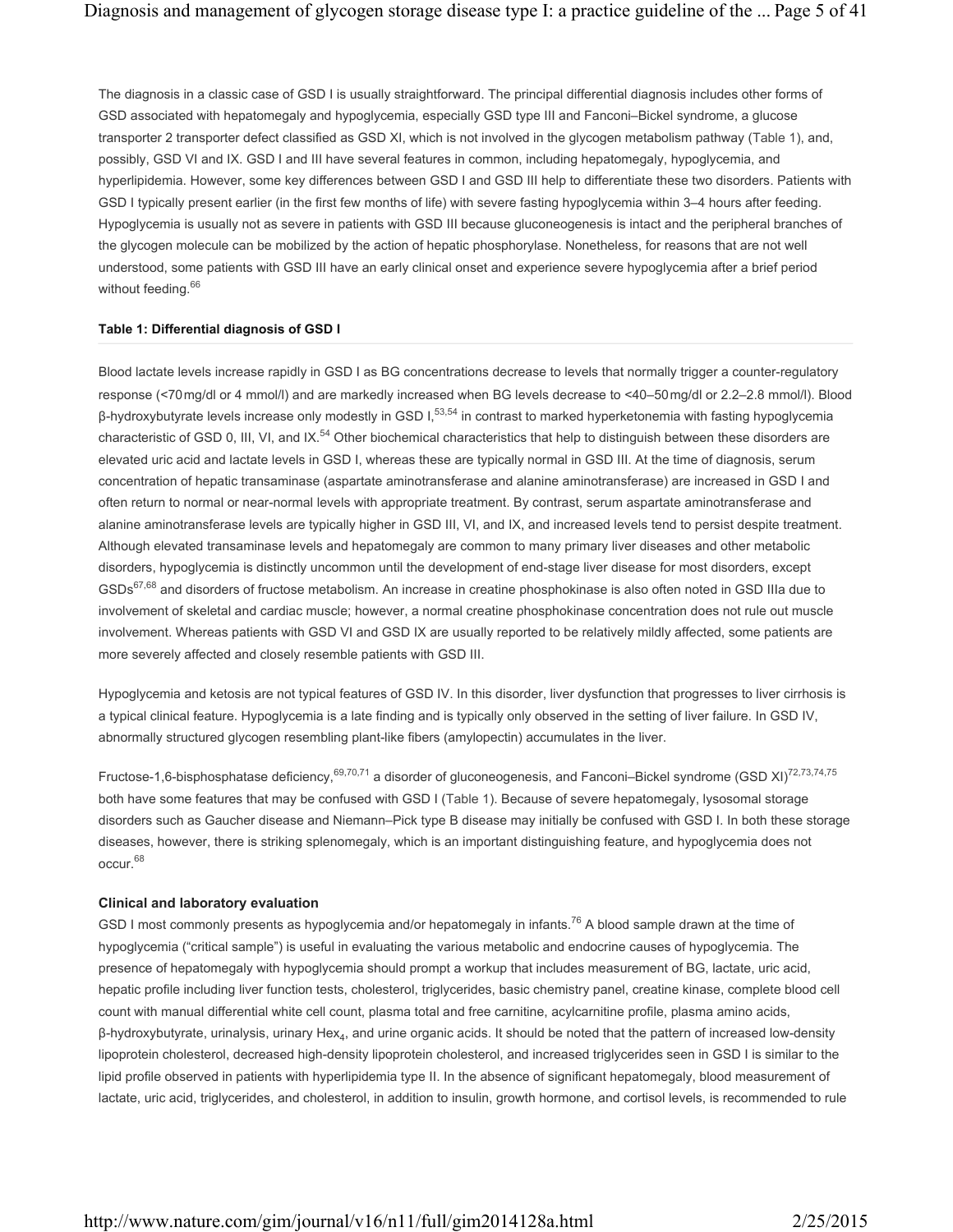out GSD I in patients with hypoglycemia. Neonates and children with GSD I who have mild hepatomegaly may be mistakenly diagnosed and treated for growth hormone deficiency.

In addition, when working up newborns or young infants for hypoglycemia, results of newborn screening (when available) should be checked because fatty acid oxidation disorders and galactosemia (included in standard newborn screening panels) must be considered in the differential diagnosis. Patients with GSD I have significant lactic acidosis during episodes of hypoglycemia with values that may be variable but that are usually 10 mmol/l or more. If there is a concern about blood lactate levels due to use of a tourniquet to obtain the blood sample, then examination of the basic metabolic panel will provide supportive evidence of a high anion gap metabolic acidosis due to lactic acidosis. The combination of hypoglycemia, lactic acidosis, hypercholesterolemia, hypertriglyceridemia, and hyperuricemia is strongly suggestive of the diagnosis of GSD Ia.

The presence of neutropenia is suggestive of GSD Ib; however, it is prudent to remember that neutrophil counts may be normal during the first 2 years of life.

The clinical and laboratory evaluation should be sufficient to suggest the correct diagnosis, which can be confirmed by noninvasive molecular genetic testing either by targeted mutation analysis based on the patient's ethnic background or by comprehensive gene sequencing.

#### **Diagnostic Testing**

## **Laboratory**

Initial laboratory findings that are consistent with GSD I include hypoglycemia, lactic acidosis, hyperuricemia, hypercholesterolemia, hypertriglyceridemia, and, in GSD type Ib, abnormalities in neutrophils. In addition, some patients may have been evaluated for other causes of hypoglycemia with glucagon stimulation. A glucagon stimulation test may lead to worsening of the metabolic acidosis in GSD I and therefore is not recommended to make the diagnosis of GSD I. If it is performed, very close monitoring is required due to the risk of acute acidosis and decompensation. In GSD I there will be a significant increase in blood lactate but little or no increase in BG concentration.

*Biochemical analysis of liver sample.* Hepatomegaly often leads gastroenterologists to perform a biopsy of the liver to differentiate among the diverse etiologies of hepatomegaly. It should be emphasized that biopsies are not necessary when GSD is suspected, because gene sequencing is now available for individual disorders as well as panels of relevant genes. Biopsies should lead to a definitive diagnosis in most cases but are critically dependent on correct processing of the tissue. Tissues should be processed for light microscopy and electron microscopy and also should be snap-frozen (~15mg) in the operating room in liquid nitrogen for biochemical analysis. Usually 30–40mg of tissue or four cores of liver tissue are required for all the studies necessary to make a definitive diagnosis. In the United States, reliable enzymatic analysis is available on frozen liver biopsy samples.

Liver histology can help differentiate GSD I from other hepatic forms of GSD. Histopathological findings of the liver in GSD I include distention of the liver cells by glycogen and fat and the finding that glycogen is uniformly distributed.<sup>77</sup> The amount of glycogen accumulation may be normal or only modestly increased. Lipid vacuoles are large and numerous.<sup>77</sup> By contrast, in most patients with GSD III, the liver biopsy demonstrates a vacuolar accumulation of non–membrane bound glycogen primarily located in the cytoplasm. Lipid vacuoles are far less numerous in GSD III than in GSD I. The presence of fibrosis, ranging from minimal periportal fibrosis to micronodular cirrhosis, occurs in GSD III, GSD VI, and GSD IX but not in GSD I.<sup>18,77,78</sup> Periportal fibrosis is a very early finding in GSD III. In both GSD I and GSD III, the stored material is within the cytoplasm, periodic acid schiff positive, and diastase sensitive.

In GSD I, the total glycogen content is much lower than in GSD III, GSD IV, GSD VI, and GSD IX. Clinical assays measure overall G6Pase enzyme activity in liver tissue samples (see description above). Normal G6Pase enzyme activity level in liver is 3.50±0.8 µmol/min/g tissue. In most individuals with GSD Ia, the G6Pase enzyme activity is less than 10% of normal. However, in rare affected individuals with milder clinical manifestations, the G6Pase enzyme activity can be higher (>1.0 and <2.7 µmol/min/g tissue). G6P translocase activity in vitro is difficult to measure in frozen liver biopsy specimens; fresh (unfrozen) liver biopsy tissue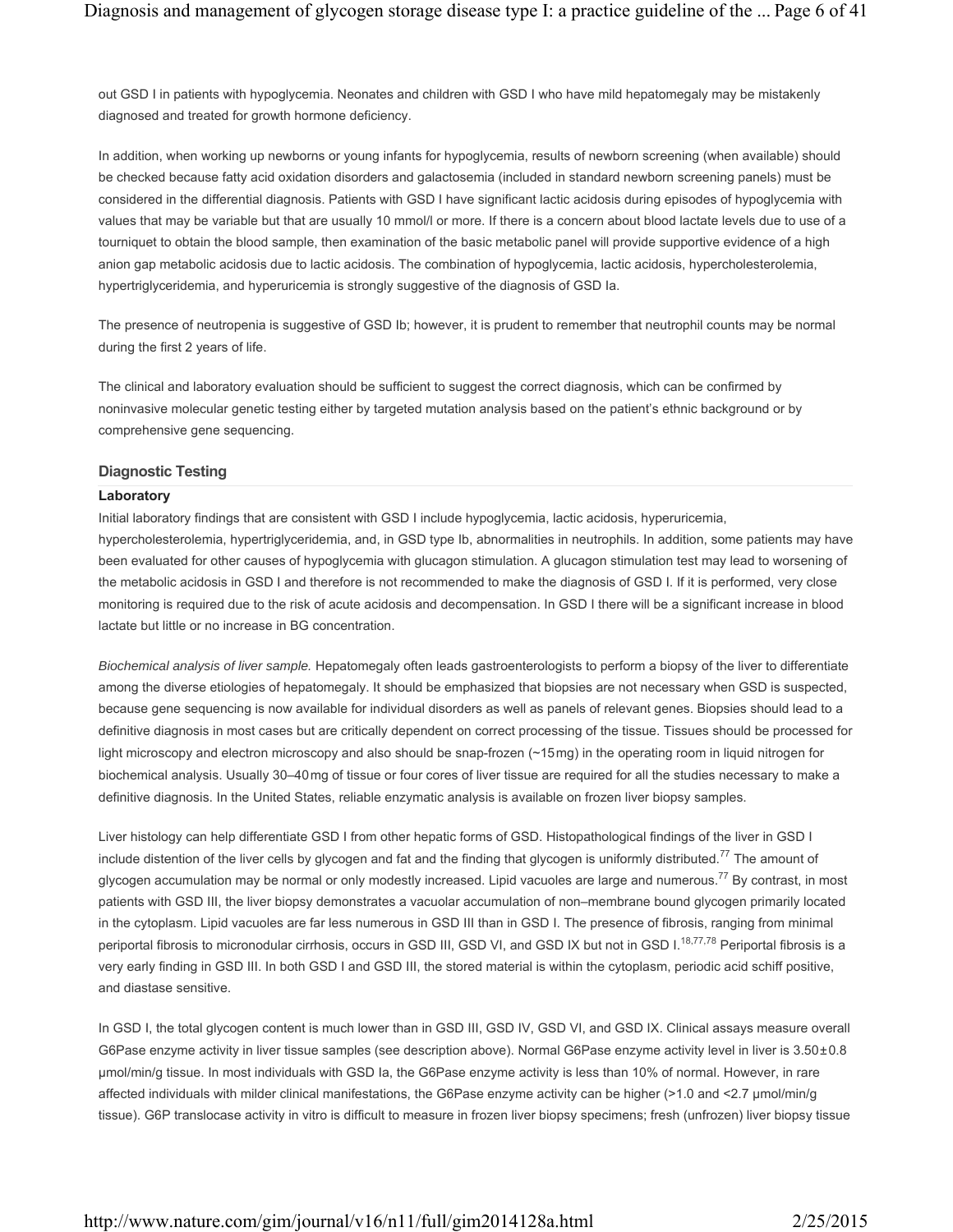is needed to assay enzyme activity accurately. As a result, most clinical diagnostic laboratories do not offer enzyme activity testing for GSD Ib.

*Molecular genetic testing.* Noninvasive molecular genetic testing through full gene sequencing of the *G6PC* (GSD Ia) and *SLC37A4* (GSD Ib) genes can be used for confirming the diagnosis. 79 Mutations in the *G6PC* gene are responsible for ~80% of GSD I cases, and mutations in *SLC37A4* gene are responsible for ~20% of GSD I cases. Although full gene sequencing for both of these genes is available for clinical testing, targeted mutation analysis can be helpful in some ethnic groups. Testing for specific common mutations can identify up to 100% of affected individuals, depending on the ethnic group.<sup>7,12,16,17</sup>

Some examples of the common mutations seen in GSD Ia are listed in Table 2.

## **Table 2: Common mutations seen in GSD Ia**

Some common mutations seen in GSD Ib are listed in Table 3.

## **Table 3: Common mutations seen in GSD Ib**

*Sequence analysis.* Although sequence analysis of *G6PC* can detect up to 100% of affected individuals in some homogeneous populations,  $14$  in mixed populations (e.g., in the United States) the detection rate can be lower (~94%), as indicated by some individuals with clinically and enzymatically confirmed GSD Ia for whom only one mutation can be detected. It is possible that these individuals carry large deletion mutations of one or more exons, introns, or the whole gene that are unlikely to be detected by current sequencing methods. Mutations in the promoter region will also be missed by standard sequence analysis.

Similarly, full gene sequence analysis of *SLC37A* detects mutations in up to 100% of affected individuals in some homogeneous populations,  $^{7,12,79,80,81}$  but in mixed populations the detection frequency could be lower because both mutations may not be detected in some individuals even though the clinical phenotype is consistent with GSD Ib.

*Pathologic allelic variants.* At present, 86 disease-causing mutations have been reported in the *G6PC* gene (GSD Ia) and 82 disease-causing mutations have been reported in the *SLC37A4* gene (GSD Ib). The reported mutations are scattered throughout these genes. Some additional, but as yet unreported, mutations have been identified through clinical testing of known patients from various ethnic groups. The mutations identified include missense and nonsense mutations, small deletions and insertions resulting in frameshifts, splice-site mutations, and rare gene rearrangements.<sup>7,12,17,79,80,82</sup>

*Deletion/duplication analysis.* Large multiexon deletion/duplications in the *G6PC* and *SLC37A4* genes cannot be detected by sequence analysis. Although the exact frequency of exonic or multiexonic deletions is not known, very few such mutations have been reported in either of these genes<sup>83</sup> (unpublished clinical laboratory observations). A variety of methods, including quantitative PCR, long-range PCR, multiplex ligation-dependent probe amplification, and targeted array (gene/segment-specific), may be used for deletion/duplication analysis. Comparative genomic hybridization analysis that detects deletions/duplications across the genome may also include these genes/segments.

# **Testing strategy for GSD I**

Mutation analysis is the first choice for diagnosis if GSD I is suspected (Box 1). Complete *G6PC* sequencing is usually performed first, unless neutropenia is present. If snap-frozen liver biopsy tissue is available to confirm the diagnosis, it can be analyzed for G6Pase enzymatic activity. Deficient enzyme activity confirms the diagnosis of GSD Ia.

# **Box 1: Laboratory diagnostic testing recommendations**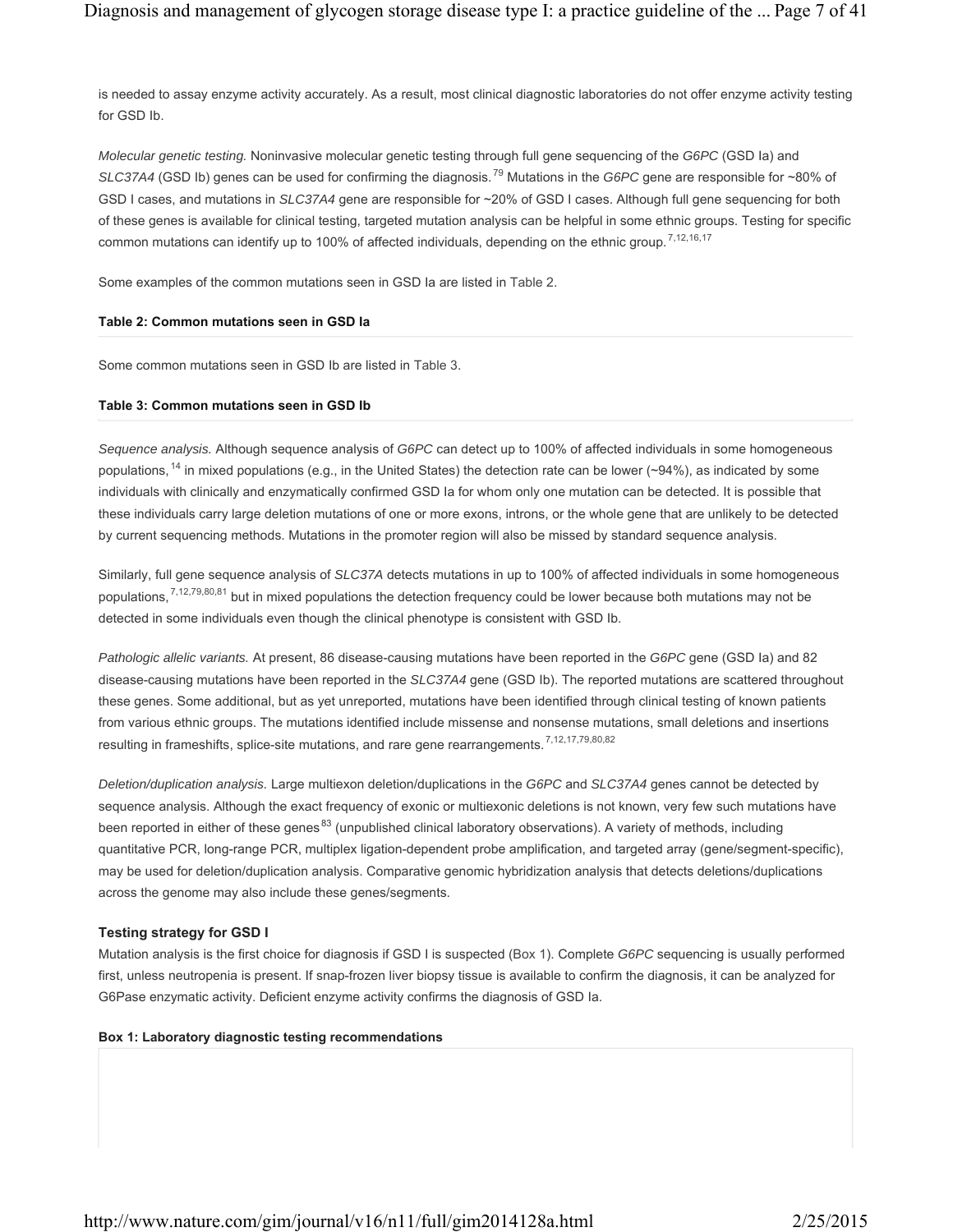Full box

# **Overview of Management**

GSD I is a multisystem disorder that is best managed by a multidisciplinary team led by a physician with expertise in managing this disorder; this physician—who may be a metabolic disease specialist/biochemical geneticist, endocrinologist, or hepatologist—coordinates the patient's care together with a metabolic dietician. Other specialists required to manage specific manifestations of the disease include a nephrologist, a hepatologist, a hematologist, a genetic counselor, and a cardiologist. Transplant specialists are consulted when indications for liver and/or kidney disease arise.

All specialists involved in the care of an individual with GSD I should have an understanding of the disease, its protean manifestations, and its unique challenges, including the psychological and emotional impacts of this disease on patients and families.<sup>84</sup>

# **Gastrointestinal/Nutritional Aspects**

The defect of G6Pase and translocase greatly impacts the nutrition status of those with GSD I. Nutrition therapy for GSD Ia and GSD Ib is the same, but those with GSD Ib may require further dietary intervention related to the consequences of neutropenia such as Crohn disease–like enterocolitis.

# **Infants and young children**

Hypoglycemia—the primary concern in infants and young children with GSD I—permeates all aspects of their diet and lifestyle (although in rare cases older children or adults with GSD I may present without hypoglycemia) (see Box 2). It is critical that the initial nutrition assessment be broad, not only evaluating the child's intake but also documenting sleep patterns, signs and symptoms of hypoglycemia, the timing of feedings, BG records, gastrointestinal disturbances, and vitamin/mineral supplementation. Children who are fed frequently from birth may not exhibit obvious signs of hypoglycemia until they sleep through the night or have an illness and fast for an extended period of time. A child with an undiagnosed or improperly treated case may have BG levels less than 40mg/dl (normal: 70–100mg/dl or 3.9–5.6 mmol/l) even after a short fast of 3–4 hours.<sup>85,86</sup> Early diagnosis reduces the risk of prolonged hypoglycemia, which, untreated, may cause developmental and physical delay, seizures with or without cerebral damage, and even death. Once a diagnosis is made and nutrition therapy is implemented, close BG monitoring and other laboratory parameters must continue as the child grows and nutritional needs change. Without frequent BG monitoring, asymptomatic low BG levels result in suboptimal control, which further inhibits normal growth, development, and overall metabolic control. The aim should be to keep BG ≥70 and to avoid rapid glucose fluxes.

# **Box 2: Gastrointestinal/nutrition recommendations**

Full box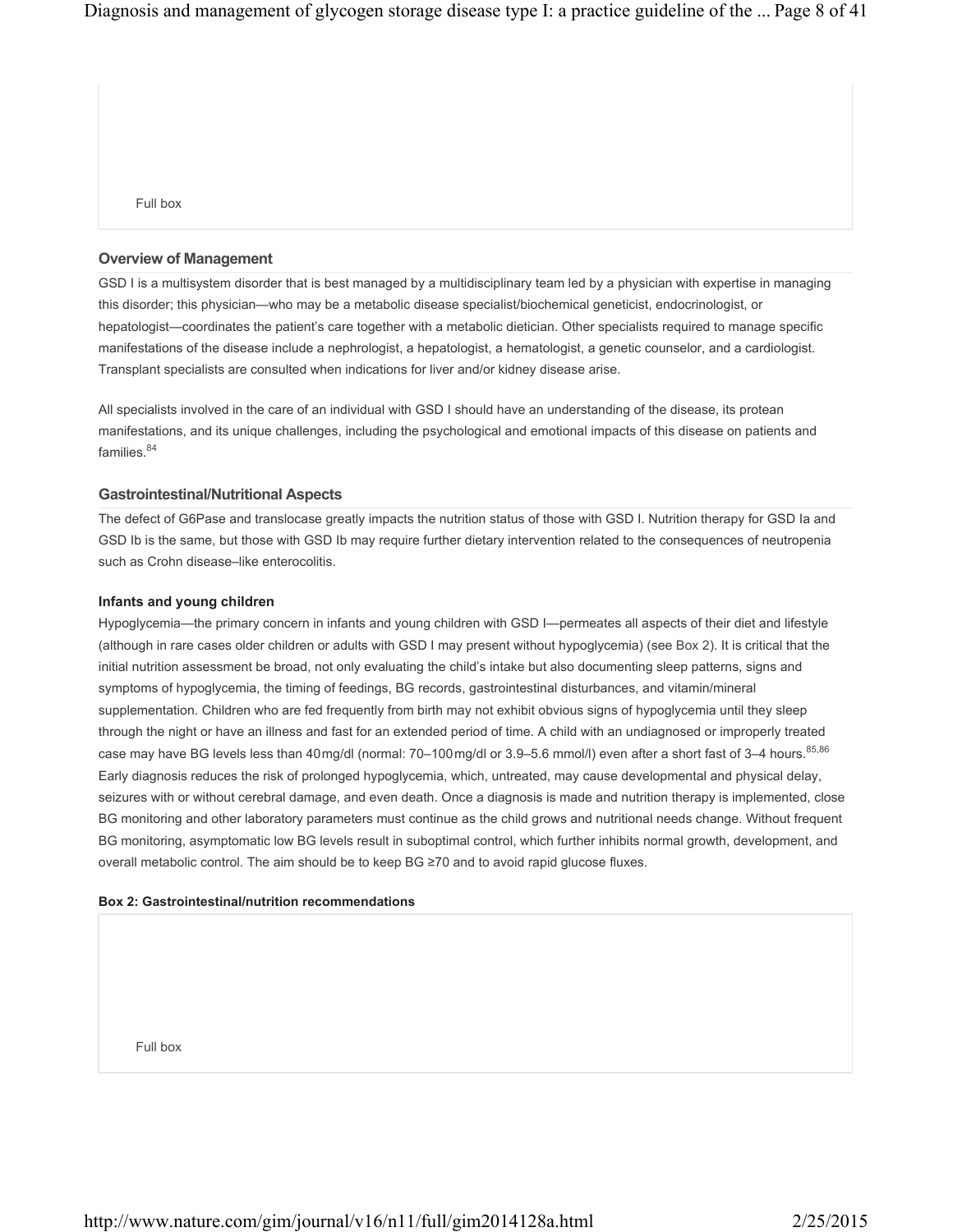*Nutrition therapy.* Recurrent hypoglycemia causes lactic acidosis, hepatomegaly, hypertriglyceridemia, hyperuricemia, and failure to thrive in the young child. Thus, avoidance of fasting is the first line of treatment in GSD I. To prevent hypoglycemia, small frequent feedings high in complex carbohydrates (preferably those higher in fiber) are evenly distributed over 24 hours.

In general, the nutrient composition of the diet is 60–70% calories from carbohydrates, 10–15% calories from protein (to provide the daily recommended intake), and the remaining calories from fat (<30% for children older than 2 years).<sup>84,87,88,89</sup> As a result of the deficiency of the G6Pase enzyme, fructose and galactose are not metabolized to glucose-6-phosphate, which further contributes to the biochemical abnormalities.<sup>90,91</sup> There is no consensus regarding the restriction of these two sugars in the diet. but sucrose (fructose and glucose) and lactose (galactose and glucose) are often limited or avoided.<sup>89</sup> Limiting these sugars reduces or completely eliminates sugar, fruit, juice, dairy, and foods that contain these products from the diet. Careful assessment and supplementation of micronutrients is required to avoid nutrient deficiencies.

#### **Infants**

*Formulas and enteral feedings.* In infancy, a soy-based, sugar-free formula or a formula that is free of sucrose, fructose, and lactose is fed on demand every 2–3 hours. Once the infant is able to sleep longer than 3–4 hours at a time, several decisions must be made to avoid hypoglycemia during the overnight fast. One option is to continue to wake the infant every 3–4 hours to monitor BG and offer feedings. Another option is to use overnight gastric feedings (OGFs). Due to the life-threatening risks of severe hypoglycemia causing seizures, permanent brain damage, and even death in GSD I, it is recommended that the parents (and/or child, when older) be trained in inserting a nasogastric (NG) tube or that a G-tube be surgically placed so that there is always access to treat for hypoglycemia, especially during times of illness or refusal to eat. For patients with GSD Ib and neutropenia, a G-tube may not be a good option because of the risk for recurrent infections at the surgical site. If a child has neutropenia, a G-tube should be placed only if granulocyte colony-stimulating factor (G-CSF) (Neupogen) is being administered. The formula may be offered every 4 hours by mouth and/or by tube, or the formula may be infused continually at a rate to provide adequate glucose to maintain the BG level at more than 70mg/dl or 4 mmol/l. Formulas for the OGF may be the same infant formula the child uses during the day (should be sucrose free, fructose free, and lactose free) or it may be an elemental formula that has a higher percentage of carbohydrates. Infusing glucose may be an option in some cases. Feeding regimens are determined case by case. In general, the rate of the continuous tube feeding is calculated to provide a glucose infusion rate of 8  $-10$ mg glucose/kg/min during infancy and 4–8mg glucose/kg/min in older children.<sup>92,93,94</sup> Adjustments of the rate of the tube feeding are made based on BG monitoring so that optimal control is achieved. When the tube feeding is completed each morning, there will still be high circulating insulin levels. Thus, it is important to feed the infant immediately after discontinuing tube feedings to avoid a rapid decrease in glucose (it may be beneficial to feed first and wait 30min before disconnecting glucose). OGFs are not without fault or risks. There have been reports of pump failures and occluded or disconnected tubing preventing the formula from being infused and leading to hypoglycemia, seizures, and even death.<sup>95</sup> Safety precautions such as bed-wetting devices (to detect formula spilling onto the bed), infusion pump alarms, safety adapters, connectors, and tape for tubing should be advised.

*Introducing solid food.* Solid food is introduced along the normal time line between 4 and 6 months of age. Infant cereals are followed by vegetables and then by meat. Fruits, juice, and other sucrose-containing, fructose-containing, and lactose-containing foods are limited or omitted. Spoon-feeding, drinking from a cup, and the introduction of table foods should follow the normal feeding progression in order to prevent long-term feeding disorders. Any delays in this progression should be addressed immediately (see later section on feeding issues).

#### **The young child**

Restricting fruit, juice, and dairy foods impacts two entire food groups and renders the diet inadequate. In GSD I, a complete multivitamin with minerals is essential. If a sugar-free soy-based milk that is fortified with calcium and vitamin D is not included, then calcium with vitamin D supplements are also essential. Without appropriate supplements, these children are at risk for a variety of nutritional deficiencies.<sup>96</sup> In a recent study, 61.5% of those with GSD I who were tested for 25-OH-vitamin D levels had insufficient levels (<30ng/ml). These levels were low despite the subject's reports of taking their prescribed supplements.<sup>87</sup> Osteoporosis is a known long-term consequence of GSD I. Although the cause may be multifactorial, optimal nutrition at a young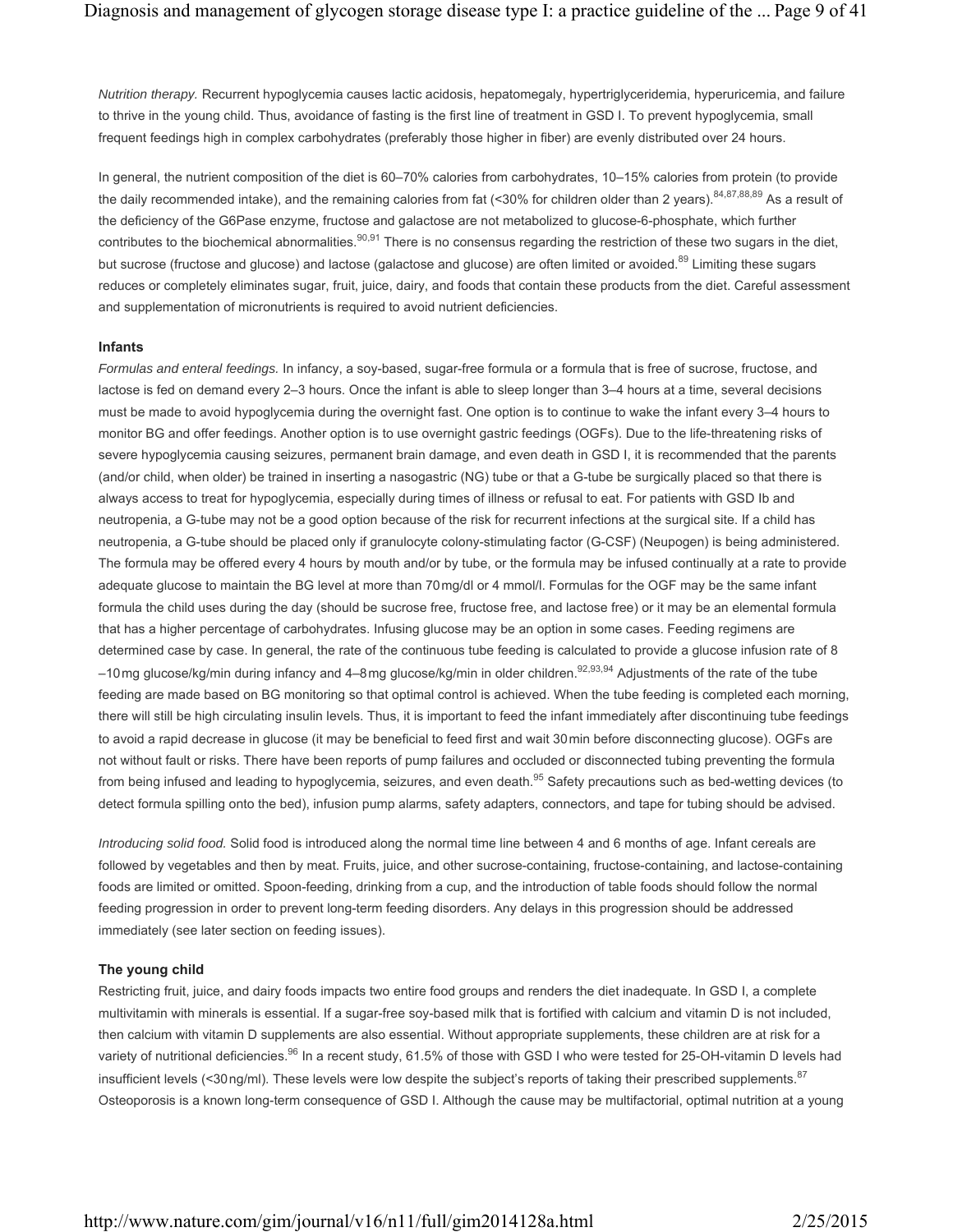age can only help prevent or delay some of the long-term consequences of the disease. Therefore, the focus of the diet (Table 4) must go beyond simply preventing and treating hypoglycemia.<sup>97</sup>

## **Table 4: Foods allowed and foods not allowed in GSD I**

*Cornstarch* Raw cornstarch (CS) has been used for the treatment of hypoglycemia in GSD I since the early 1980s. <sup>98</sup> There is no consensus regarding the age at which CS therapy should be initiated, but a trial is often introduced between 6 months and 1 year of age. Amylase is needed for the digestion of CS; this enzyme may or may not be fully present until 2 years of age. Starting with a small dose of raw, uncooked CS and gradually increasing the dose to the goal may help improve tolerance. Side effects of CS may include gas, bloating, and diarrhea, but in some cases the symptoms may subside after 2 weeks of therapy.<sup>86</sup> Those with GSD Ib often have worse gastrointestinal issues and may be diagnosed with a Crohn disease–like colitis.<sup>99,100</sup> In some cases, pancrelipase (lipase, protease, and amylase) has been used in conjunction with CS therapy to reduce the side effects, but routine usage is not recommended.<sup>98</sup> CS is digested slowly, providing a steady release of glucose, which allows more stable glucose levels over a longer period of time as compared with other sources of carbohydrates.  $98,101$ 

General guidelines for dosing CS include 1.6g of CS per kilogram of body weight (ideal body weight) every 3–4 hours for young children, and 1.7–2.5g CS/kg every 4–5 hours (sometimes 6 hours) for older children, adolescents, and adults. Some adults may eventually only require one dose of CS at bedtime to maintain their BG at more than 70mg/dl or 4 mmol/l and to maintain their lactates at less than 2 mmol/l through the night.<sup>98</sup> Given these variations in how often dosing should occur in order to maximize metabolic control including BG, cholesterol, triglycerides, and liver enzymes, and given a limited evidence base related to CS dosing and metabolic control, it is important for adolescents and adults to continue to check BG and lactate levels regardless of how stable they feel personally.

Argo (Summit, IL; http://www.argostarch.com) brand CS, by patient report, is the preferred brand in the United States in terms of both taste and sustainability. Other brands should be used with caution, and randomly switching between brands is not recommended. A modified CS, Glycosade, is available in Europe and the United States for overnight treatment.<sup>97</sup> Because data are limited with regard to long-term use of Glycosade, the new therapy should be used only with close monitoring of markers of metabolic control. As with any changes to CS brand or dose, changes should be made under the supervision of the metabolic team with frequent BG monitoring.

CS can be mixed in sucrose-free, fructose-free, lactose-free infant formula, sugar-free soy milk, sugar-free drinks, and/or water. In previous studies, mixing CS with lemonade or hot water or taking high doses of vitamin C resulted in a sharp increase in BG levels, followed by a rapid decline. It was speculated that the heating process and the ascorbic acid disrupted the starch granules, rendering the CS less effective.<sup>98,101</sup> Patients with low citrate who are prescribed Bicitra have become hypoglycemic when mixing their Bicitra with their CS beverage. The mechanism is likely similar to that described above for lemonade. Until further studies are available to investigate this mechanism, patients should not mix Bicitra with their CS drink.

Ideally, the CS dose should be weighed on a gram scale. When a scale is not available, the dose may be translated into tablespoons. One level tablespoon of CS weighs approximately 8g. The dilution is approximately 1g of CS to 2–3ml of fluid. The amount of fluid can be adjusted based on preference or tolerance.<sup>101</sup> Similar dilutions of 3g CS to 10ml fluid have also been suggested.<sup>89</sup> If gastrointestinal disturbances occur, increasing the liquid may be beneficial. As with the OGF, CS therapy also has its limitations. Missed CS doses because of failure of alarm clocks or sleeping through an alarm can lead to hypoglycemia, seizure, and even death.<sup>95</sup> The use of battery-operated alarm clocks, setting two alarm clocks, and keeping the alarm clock out of reach to avoid rolling over and turning it off should be advised. Parents may need to alternate nightly duties to avoid sleep deprivation that can lead to lapses.

#### **BG monitoring**

BG monitoring is essential for well-controlled GSD. Frequent BG monitoring is needed to establish the initial diet prescription and then should occur randomly to avoid asymptomatic hypoglycemia. BG testing should be documented before each clinic visit so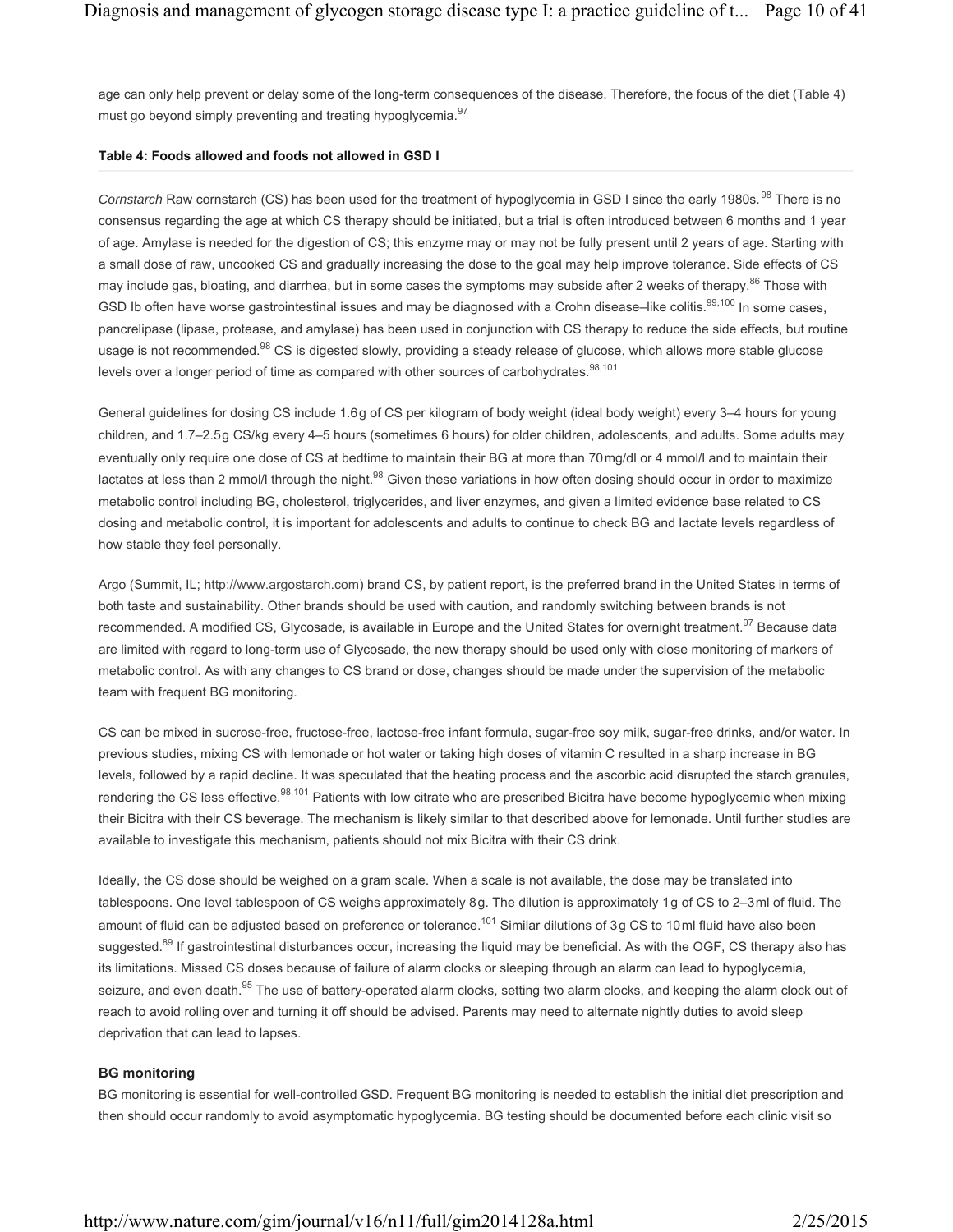that diet, CS intake, and OGFs can be adjusted. A detailed record noting the time, the BG level, and all foods, CS, and beverages consumed should be provided to the clinic dietitian. The BG levels should be checked before meals, before CS intake, and/or before and after exercise for 2–3 days before the clinic visit. When the CS dose is changed, BG levels should be checked after 4 hours and then at 1-hour intervals to establish the duration of effectiveness (how long the dose of CS will maintain the BG level >70mg/dl). Other changes to routines, school schedules, activities, or those at the onset of illness also require close BG monitoring.

*Lactate meter.* The use of a portable lactate meter (LactatePro) has been studied and used for the GSD population by at least one group in the United States and in Europe. The lactate meter may be a good supplement to glucose monitoring, especially during times of illness to help prevent acute deterioration, to avoid hospitalization, or to alert the parent that is time to go to the emergency room. The lactate meter has been found more useful in GSD Ia as compared with GSD Ib in one study. <sup>102</sup>

*Continuous blood glucose monitoring system.* Another tool that is often considered for monitoring and managing BG control in GSD is the continuous glucose monitoring system.<sup>103</sup> This tool has been used in the diabetic population for more than a decade and, more recently, has been studied in the GSD population. The concern is that the meter may not be as good at detecting low glucose levels, and 20% of hypoglycemia occurrences were missed in one study. However, this may change with the development of new meters. The use of continuous glucose monitoring systems in the home environment under real-life circumstances may provide more realistic data and may show trends more clearly than in measurements made in the hospital setting. The system may also help detect asymptomatic hypoglycemia.

# **Treating hypoglycemia**

BG levels should be maintained at more than 70mg/dl. If the BG level is less than 60mg/dl, then hypoglycemia should be treated. Signs of low glucose may include lethargy, muscle weakness, nausea, irritability, or a sense of lightheadedness or sweating. However, in many instances, patients with GSD I do not experience low glucose symptoms until BG levels become very low (<60 mg/dl).

Treatment for hypoglycemia is twofold. First, the low BG must be rescued with a quick-acting source of glucose. Then, a snack or CS is given in order to sustain normal BG. Treatment agents include commercially prepared glucose polymers or over-the-counter diabetic glucose tablets and gels. The amount of glucose given is determined based on the glucose delivery rate desired. All people with GSD I should wear a medical alert bracelet because prompt and appropriate treatment is critical in GSD I.

Continual episodes of hypoglycemia indicate an underlying problem. It may be time to adjust the CS dose or schedule. There may be an intercurrent illness or there may be a compliance factor.

#### **Overtreatment**

Parents fearing the known consequences of hypoglycemia may overcompensate by overtreating and overfeeding their child. Parents should be cautioned against overtreatment at each clinic visit, especially if an increased weight trend is noted. Other complications of overfeeding, including increased glycogen storage, over time can lead to hyperinsulinemia and insulin resistance.<sup>97</sup> Excess CS or taking CS too close to meal time reduces the appetite at meal time, limiting the intake of nutritious foods, and can result in nutrient deficiencies.<sup>96</sup> Overtreatment can also lead to worsening lactic acidosis. Increased gastrointestinal disturbances may also result from excess CS. Scheduling CS and balancing meals can be difficult and the metabolic dietitian should work closely with the family early on to avoid the development of feeding issues.

#### **Feeding issues**

With most chronic illnesses that involve dietary treatment, it may be difficult for the family to achieve an appropriate balance. Children may be delayed making the transition from formula to baby food and from baby food to table food. They may be delayed in weaning from the bottle to a cup. The child may be too full from formula and CS and refuse to take solid foods. The metabolic dietitian will need to address these issues by periodically assessing the diet and adjusting the meal and snack schedules, CS doses, meal times, and OGFs. There is a fine balance between maintaining as much normalcy as possible while meeting the goals of the GSD diet, maintaining normal BG levels, and meeting the child's individual nutrient needs for normal growth and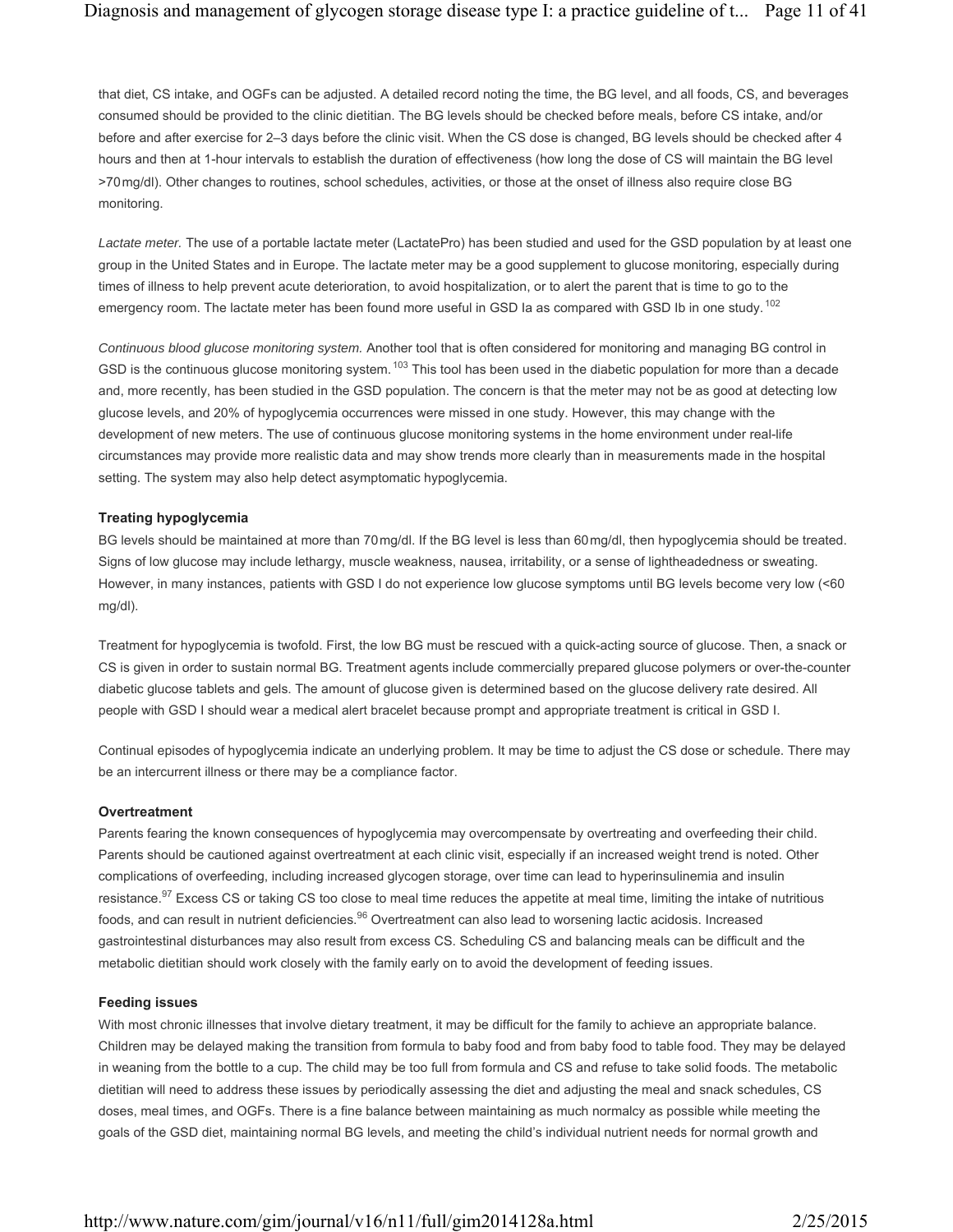development. If a child continues to show signs of difficulty with feeding, the child should be referred to a speech or occupational therapist for a full feeding evaluation. In some cases, if psychosocial issues are apparent, the family may be referred to the clinical social worker or the child may need a full psychological evaluation.<sup>104</sup>

## **Growth**

It is important to track the height, weight, weight/height ratio, body mass index, and head circumference in patients with GSD I. Changes in growth trends may reflect poor metabolic control. If revisions to the diet, CS, and OGFs do not improve growth, a referral to an endocrinologist may be indicated.

In the older child who has a delayed bone age, the length needs to be corrected accordingly on the growth chart. Otherwise, the child may be misdiagnosed with poor growth.

## **Diet and pregnancy**

Successful pregnancies in both GSD Ia and GSD Ib have been reported in the literature.<sup>48,105,106,107,108</sup> Planning ahead of time in accordance with the metabolic team to optimize nutrition, including supplements and tight metabolic control before conception, is recommended. Close BG monitoring is required so that diet and CS dosing and frequency can be adjusted. CS requirements typically increase during pregnancy. The metabolic team and a high-risk obstetrics group should coordinate care together. The admission should be planned in advance so an i.v. glucose infusion can be initiated before delivery to maintain normal BG levels. Good metabolic control also decreases the bleeding complications that could occur at the time of labor and delivery if poor metabolic control is a factor (see Hematology section).

## **Long-term complications and nutrition implications**

It is important to review vitamin/mineral compliance annually. Those with GSD I are at an increased risk for osteoporosis. Good metabolic control, including adequate nutrients throughout the life span, may help prevent or delay bone loss. DEXA scans and 25-OH vitamin D are included as part of the standard screening for GSD I.

Gout is another long-term complication of GSD I. Again, diet adherence and good metabolic control from the onset may prevent the high levels of uric acid that can cause gout. For those with a tendency toward gout attacks, a low-purine diet is prescribed in addition to allopurinol. The side effects of allopurinol should be monitored, including hypersensitivity syndrome and Stevens –Johnson syndrome.

## **Other dietary considerations**

Elevated triglycerides and cholesterol above the normal ranges may persist in some patients with GSD I, despite appropriate dietary treatment. Although effects of hyperlipidemia in GSD I have been studied for decades, there is no consensus regarding the long-term complications or the best treatment for hyperlipidemia in this disorder. Both dietary and pharmacological treatments have been studied, including fibrates, statins, niacin, and fish oil.<sup>109,110</sup> The effect of medium-chain triglycerides on lowering cholesterol and triglycerides is currently being studied.<sup>111,112</sup> The use of vitamin E and its effectiveness in reducing the frequency of infection and improving neutropenia has been reported.<sup>113</sup>

In conclusion, dietary therapy for the treatment of GSD I has improved the long-term outcomes for patients, but, unfortunately, many complications remain. Further studies of dietary practices and alternative dietary treatments are needed to provide consensus for evidence-based guidelines.

#### **Liver Issues**

#### **Hepatic manifestations**

Hepatomegaly in GSD I attributable to fat and glycogen deposition is universal, resulting in a marked steatotic and enlarged liver.<sup>114,115,116</sup> Hepatomegaly is more pronounced in the younger child, resulting in abdominal protrusion; however, with age, the liver size tends to decrease. Given that the stored glycogen is normal in structure, liver enzymes are typically normal in GSD I. An elevation of liver enzymes may sometimes be noted early in the disease course, typically around the time of diagnosis. Hepatocellular adenoma (HCA), HCC, hepatoblastoma, focal fatty infiltration, focal fatty sparing, focal nodular hyperplasia, and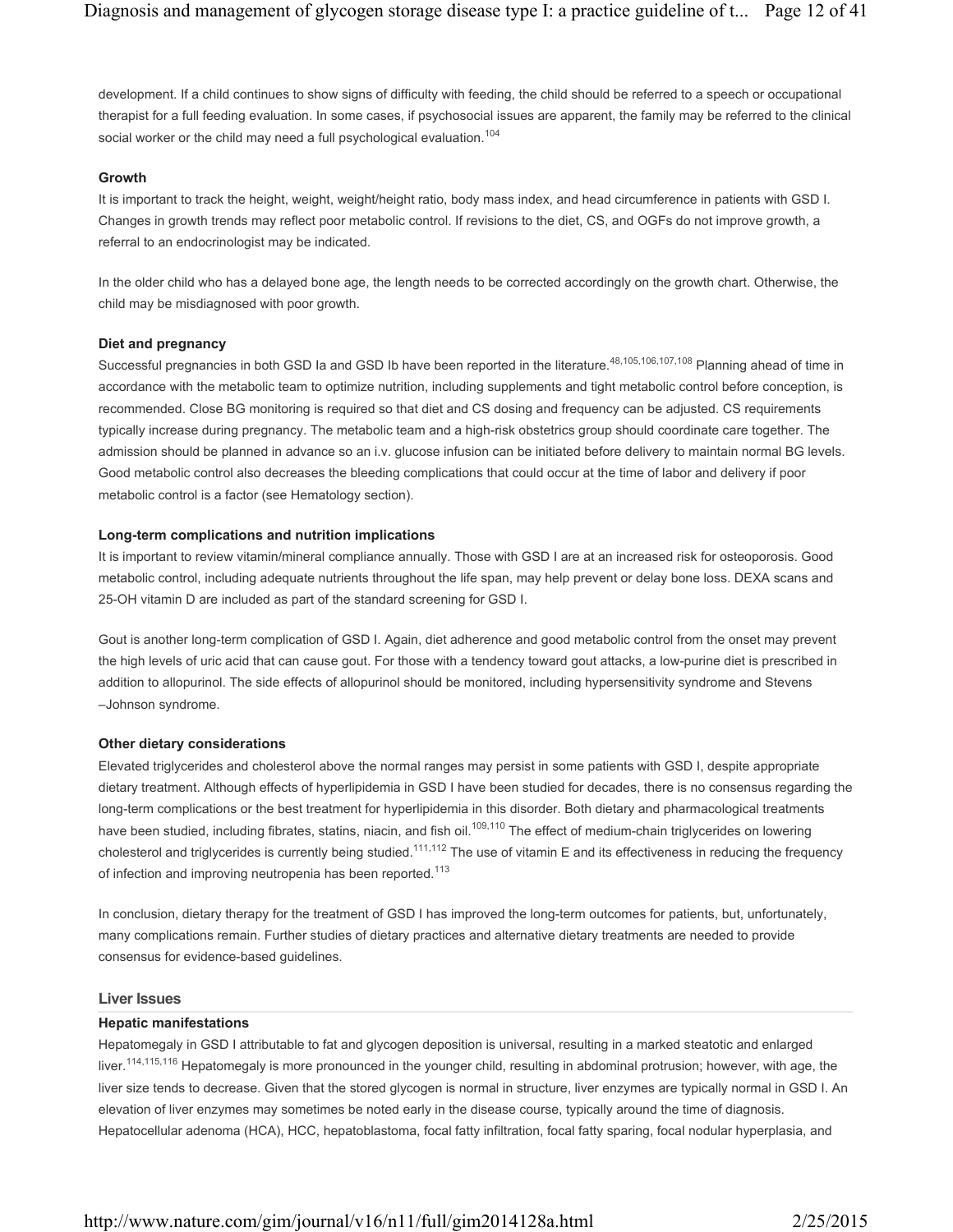peliosis hepatis are some of the liver lesions noted in GSD Ia patients. Of these lesions, HCAs are the most common and typically appear in the second or third decade of life; reported frequencies range from 16 to 75%.<sup>115,117</sup> However, there are patients who have HCAs at an older age, leading to a diagnosis of GSD I.<sup>19</sup>

## **Adenoma characterization**

The prevalence of HCAs increases with age in GSD I. Historically, 70–80% of patients older than 25 years have at least one lesion. Progression in size and/or number of HCAs occurs in 50% of patients.<sup>33</sup> The mean age of adenoma presentation is 14.8 years, but HCAs have been reported in younger patients. Adenomas noted in patients with GSD I are different than those that are noted in the general population. GSD Ia patients seem to present with greater numbers of HCAs that are more likely to be in a bilobar distribution than those in the general population. Furthermore, unlike in the general population, there is no gender predisposition in GSD I. One study noted that of 66 HCAs detected by magnetic resonance imaging in 14 patients, 44 lesions were found in 5 patients, with a mean of 5 lesions per GSD I patient.<sup>118</sup> The general population usually has single, large, encapsulated HCAs, commonly caused by the use of oral contraceptive pills.<sup>24</sup> In GSD I patients, HCAs are thought to be the result of inadequate metabolic control. A recent study demonstrated decreased adenoma formation in the setting of good metabolic control, and regression of adenomas has occurred in some patients after outstanding metabolic control was achieved.<sup>118</sup> It should be remembered that factors other than metabolic control can play a role in the development of adenomas (see next section). As discussed in the Gynecological/Obstetric Care section, estrogen-based contraceptives should be avoided when possible.

#### **Hepatocellular carcinoma**

Because patients with GSD I live longer, new long-term complications are being recognized. HCC has been noted in several patients with GSD I.

There are several challenges concerning the diagnosis of HCC in GSD I. The cause for HCC is unclear, but there appears to be an adenoma-to-HCC transformation, rather than HCC arising in normal liver tissue. Because of the abundance of adenomas, biopsy is not an option. There is no effective biomarker because α-fetoprotein and carcinoembryonic antigen levels are often normal even in the setting of HCC. No good imaging tool separates HCA from HCC.

Until recently, the genetic makeup of the adenomas from patients with GSD I was not known. However, Kishnani et al.<sup>120</sup> recently published the findings of chromosomal and genetic alterations in 10 cases of HCA associated with GSD type I using a sensitive genome-wide high-density single-nucleotide polymorphism analysis and mutation analysis of two target genes, *HNF1A* and *CTNNB1*. Chromosomal aberrations were identified in 60% of the HCAs from GSD Ia adenomas, with the most significant chromosomal aberration on chromosome 6, showing a simultaneous gain of 6p and loss of 6q. Although loss of 6q without gain of 6p was identified in two (non-GSD I HCA) general population HCAs in this study, and simultaneous gain of 6p and loss of 6q has been reported in two general population HCAs in a previous report, <sup>121</sup> the significance of loss of 6q for HCA development in the general population was inconclusive because the aberration was just one of multiple chromosomal aberrations in these cases. By contrast, the fact that chromosome 6 alterations was the major finding, with minimal changes in other chromosomes in three GSD Ia HCAs, strongly suggests that loss of 6q and/or gain of 6p may be an early event in the liver tumorigenesis in GSD I. It is speculated that GSD I HCA with simultaneous gain of 6p and loss of 6q could confer high risk for malignant transformation, implicating genes on chromosome 6 in the transformation of HCA to HCC. Patients with these high-risk aberrations may be good candidates for LT until we have a better understanding of the pathogenesis and other therapeutic targets. These findings also suggest that good metabolic control alone may be insufficient to prevent the development of HCA in some patients with GSD I.

# **Clinical monitoring**

In the general population, HCAs regress in some patients after the cessation of oral contraceptives. In GSD I, there is some evidence that metabolic control may be a modifier of adenoma formation and progression,<sup>118</sup> but there are cases in which adenomas occur despite good metabolic control. Whereas most investigators agree that HCAs in GSD Ia patients should be observed for signs of malignancy, the management of concerning lesions is not established. Liver imaging is routinely performed in individuals with GSD I. In children (<18 years), liver ultrasounds can be performed every 12–24 months. With increasing age,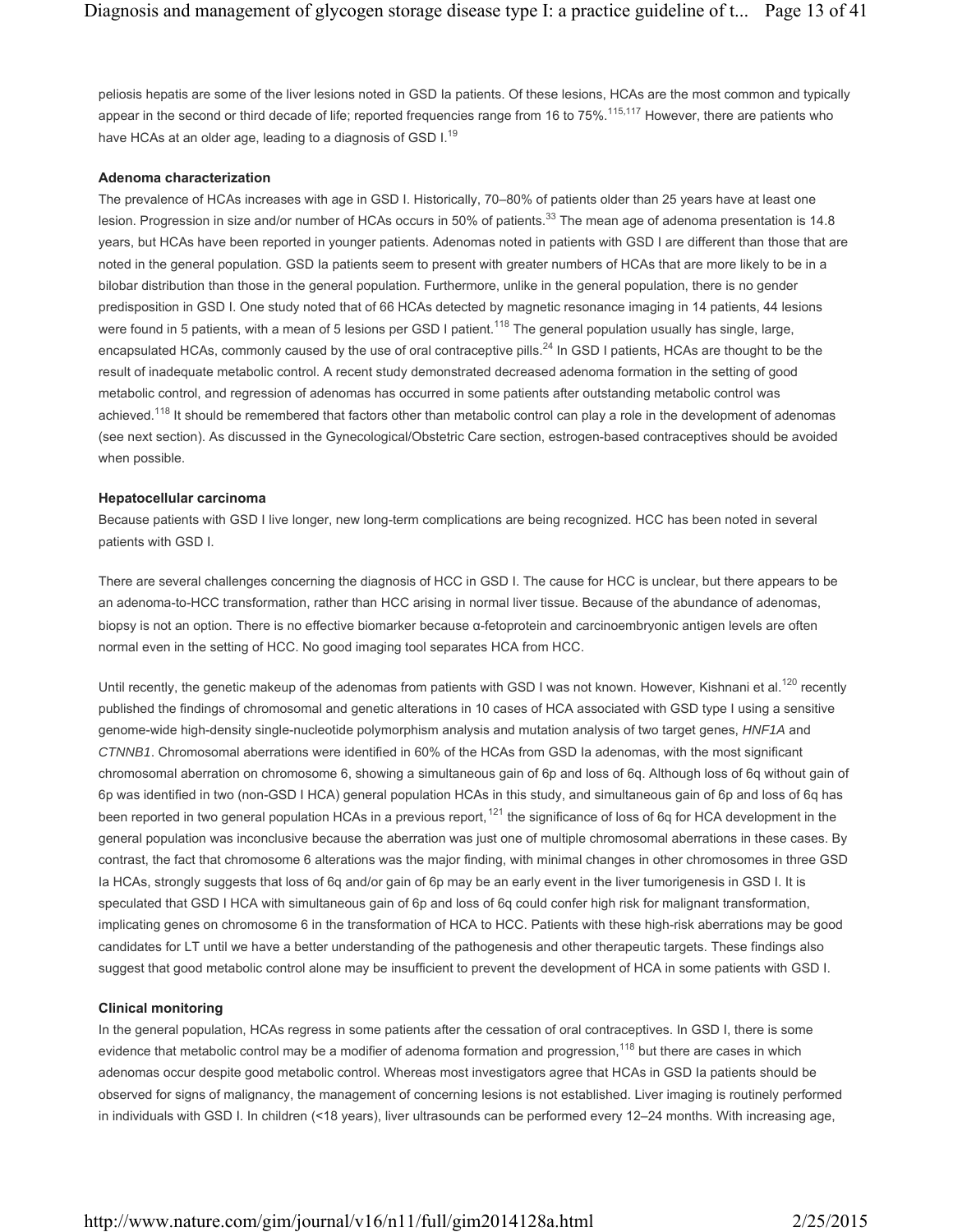computed tomography or magnetic resonance imaging scanning using i.v. contrast should be considered to look for evidence of increasing lesion size, poorly defined margins, or spontaneous hemorrhage.<sup>24,33,84,122</sup> The use of i.v. contrast to minimize the number of missed lesions is recommended. Laboratory testing should include serum transaminases, creatinine, international normalized ratio (prothrombin time/partial thromboplastin time), albumin, and bilirubin tests every 6 months to yearly to monitor the extent of hepatic damage and to delineate if there is progression of liver disease, especially in the setting of LT. It is also known that α-fetoprotein and carcinoembryonic antigen levels do not predict the presence of HCAs or malignant transformation<sup>24,117</sup> in patients with GSD I (see next section).

Initially, the management of liver adenomas in the GSD I population should be conservative (Box 3). An approach of watchful waiting may be used. There are reports of the use of percutaneous ethanol injection as the initial treatment of enlarging liver adenomas.<sup>123</sup> However, if there are concerns of malignant transformation or the possibility of life-threatening hemorrhage, adenoma resection is recognized as a therapeutic option. Resection of HCAs suspected of being malignant is an effective intermediate step in the prevention of HCC in GSD Ia patients. As such, adenoma resection may be used as the initial management of lesions suspicious for malignancy in GSD I. A study by Reddy et al.<sup>23</sup> is the largest single-center study of adenoma resection in GSD Ia patients and the only study comparing clinical outcomes between GSD Ia patients and the general population. In this study it was noted that GSD Ia patients present with a greater burden of adenomatous disease and shorter progression-free survival after resection than the general population. This experience of HCA resection in GSD Ia patients demonstrates that partial hepatectomy is feasible in these patients and is an effective intermediate step in the prevention of HCC until definitive treatment such as a LT. Because of the low numbers, the true risks of partial hepatectomy particular to this population have not been explored.

#### **Box 3: Hepatic and hepatic transplant recommendations**

Full box

#### **Indications for LT**

Liver replacement is the ultimate therapy for hepatic metabolic disease. It should be considered for patients with multifocal, growing lesions that do not regress with improved dietary regimens and who do not have evidence of distant metastatic disease.

The first reported LT for GSD I was performed in 1982 (ref 124). Since then, more than 100 children and adults with GSD Ia have undergone liver transplantation in North America with a 1-, 5-, and 10-year survival rate of 82%, 76%, and 64%, respectively.<sup>125</sup> After liver transplantation, all GSD I patients have achieved resolution of their metabolic derangement, including correction of hypoglycemia, lactic acidosis, hyperuricemia, and hyperlipidemia.<sup>126</sup> Other benefits of transplantation include liberalization of the diet and reduction in the risk of malignancy.<sup>42</sup>

However, there are several obstacles to LT in GSD Ia patients. These include uncertainties regarding timing of transplantation, limited organ availability, prospects of worsening renal function with immunosuppression, and fears of poor patient compliance with immunosuppressive medication given a history of faulty adherence to a strict dietary regimen.<sup>33,63,122,127</sup> In the United States, and increasingly in other countries, priority for LT is governed by the individual's "model for end-stage liver disease" (MELD) score. This score is calculated using a logarithmic assessment of three objective and reproducible variables, namely total serum bilirubin and creatinine concentrations, and the international normalized ratio. The score may range from as low as 6 to a high of 40. In contrast to the Child's score, which formed the basis of assessment of disease severity, and therefore organ allocation until 2002, the MELD score represents a continuous assessment of liver disease severity.<sup>127</sup>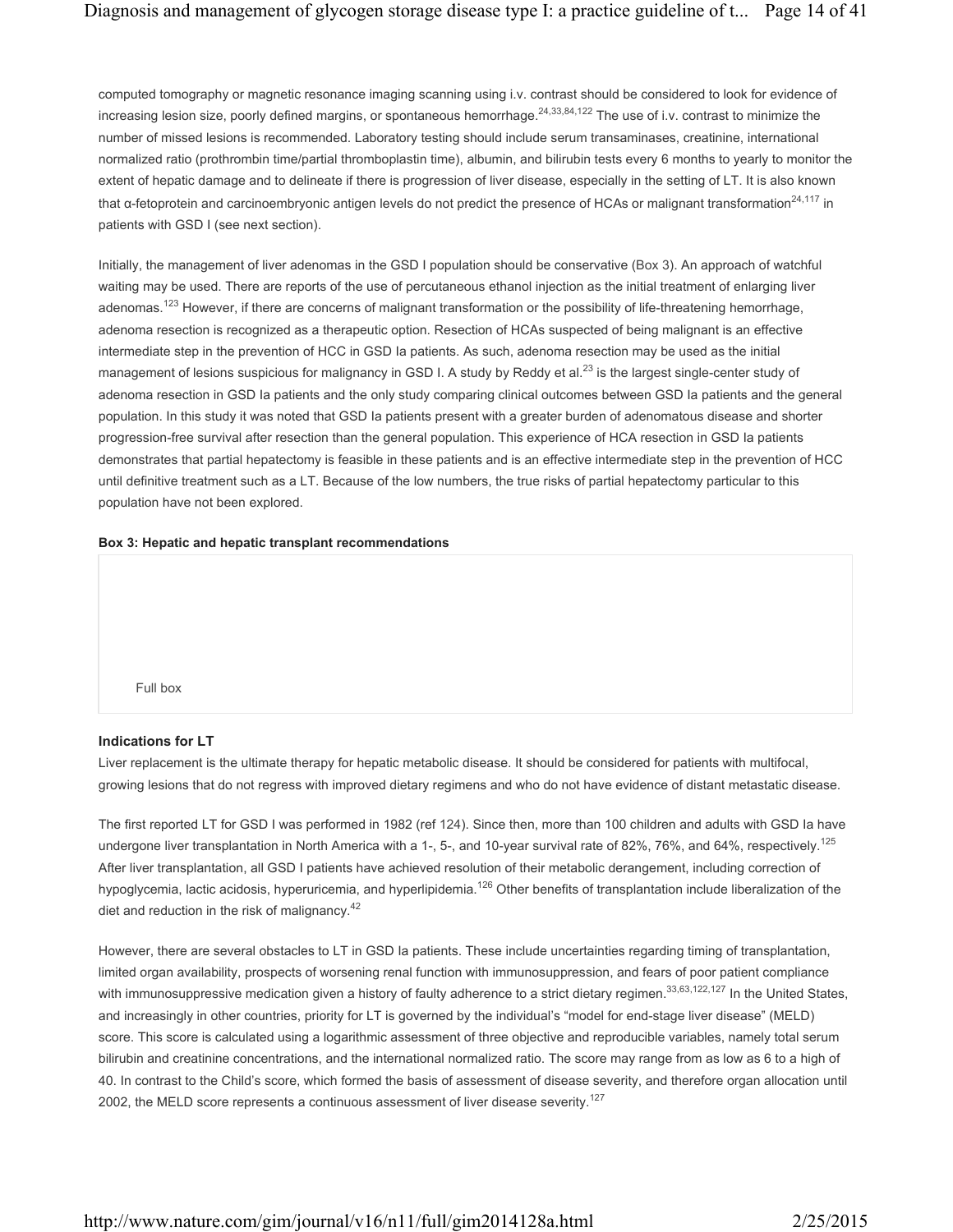The primary function of the MELD score is to estimate an individual's mortality risk from liver disease and its complications during the next 90 days: the higher the score, the greater the risk of death. A MELD score of 15–17 is significant in that this is the point at which the mortality risk associated with liver disease and its complications is equivalent to the 1-year mortality associated with complications arising from LT.<sup>128</sup> Since the inception of the MELD score as the basis for deceased donor organ allocation, patients with HCC have been granted additional priority.

In GSD I, because the hepatic abnormalities are the result of a single-gene, cell-autonomous defect, there is no possibility of recurrence of primary liver disease within the transplanted allograft.

The most common indication for liver transplantation in GSD I has been hepatic adenomatous disease for removal of potentially premalignant lesions. Other indications have included growth failure and poor metabolic control.<sup>22,42</sup> Optimal metabolic control appears to normalize growth and minimize the risk of hepatic adenomas, and surgical resection is recommended over transplantation when solitary lesions are present.<sup>23,118</sup> Thus, in light of the modest mortality risk associated with transplantation, the high rate of complications, and improved prognosis with medical management, routine transplantation is not recommended. Transplantation should be reserved for patients who have not had success with medical management, have a history of recurrent adenomas despite liver resection, have a rapid increase in the size and number of liver adenomas, and are at high risk for liver cancer.

Although the survival rate after transplantation has improved over the past 20 years, complications in the postoperative course remain. Chronic renal failure is a well-documented complication of liver transplantation in GSD Ia,<sup>129</sup> and some patients with GSD Ia have progressed to renal failure within a few years of transplantation.<sup>22,126</sup> Of note, nephropathy occurs even in GSD type Ia patients without overt evidence of renal disease at the time of liver transplantation.<sup>130</sup> The use of nephrotoxic transplant medications has been proposed as one contributing factor. Alternatively, a primary GSD-related nephrotoxic effect may be present because of the untreated condition in the kidney. Postoperative pulmonary hypertension has also been documented in a small number of patients after transplantation.

Although hypoglycemia similarly abates when liver transplantation is performed in GSD Ib, the neutropenia, neutrophil dysfunction, and Crohn disease–like inflammatory bowel disease are variably affected by liver transplantation. G-CSF is still often needed to treat the neutropenia associated with GSD Ib despite normalization of the metabolic profile after liver transplantation because neutropenia is primarily attributable to an intrinsic defect in the neutrophils of GSD Ib patients and is not corrected by LT.<sup>126,131</sup> Posttransplant immunomodulation may also increase neutropenia risk in GSD Ib patients after transplantation.<sup>132</sup> Thus, a lot of caution needs to be exercised when deciding on LT as a treatment option for GSD.

# **Nephrology**

Renal manifestations of GSD I appear early in childhood and often go undetected without specific diagnostic evaluation. Glycogen deposition occurs in the kidneys, which typically are large on renal imaging; however, nephromegaly is not sufficient to be readily detected on physical examination. As a result of both the metabolic perturbations that arise and the glycogen accumulation with GSD I, there can be not only proximal and distal renal tubular dysfunction but also progressive glomerular injury that can result in functional renal impairment and even end-stage renal disease requiring renal replacement therapy. Specific interventions aimed at ameliorating or trying to prevent the progression of these renal consequences of GSD I are best commenced early after their presentation to have the best opportunity to alter the course of renal injury.

#### **Proximal and distal tubular dysfunction**

The proximal tubule is the site of a great deal of energy expenditure and G6Pase activity is normally highest. With proximal tubular dysfunction, wasting of bicarbonate, phosphate, glucose, and amino acids can be seen. In GSD I, proximal tubular dysfunction has been ascribed to glycogen accumulation in proximal tubular cells or inability to produce glucose for metabolic needs. In children with poorly controlled GSD I, there tends to be more documentation of aminoaciduria and phosphaturia because these children have such low serum glucose and bicarbonate levels that little tubular reabsorption is required. The other proximal tubular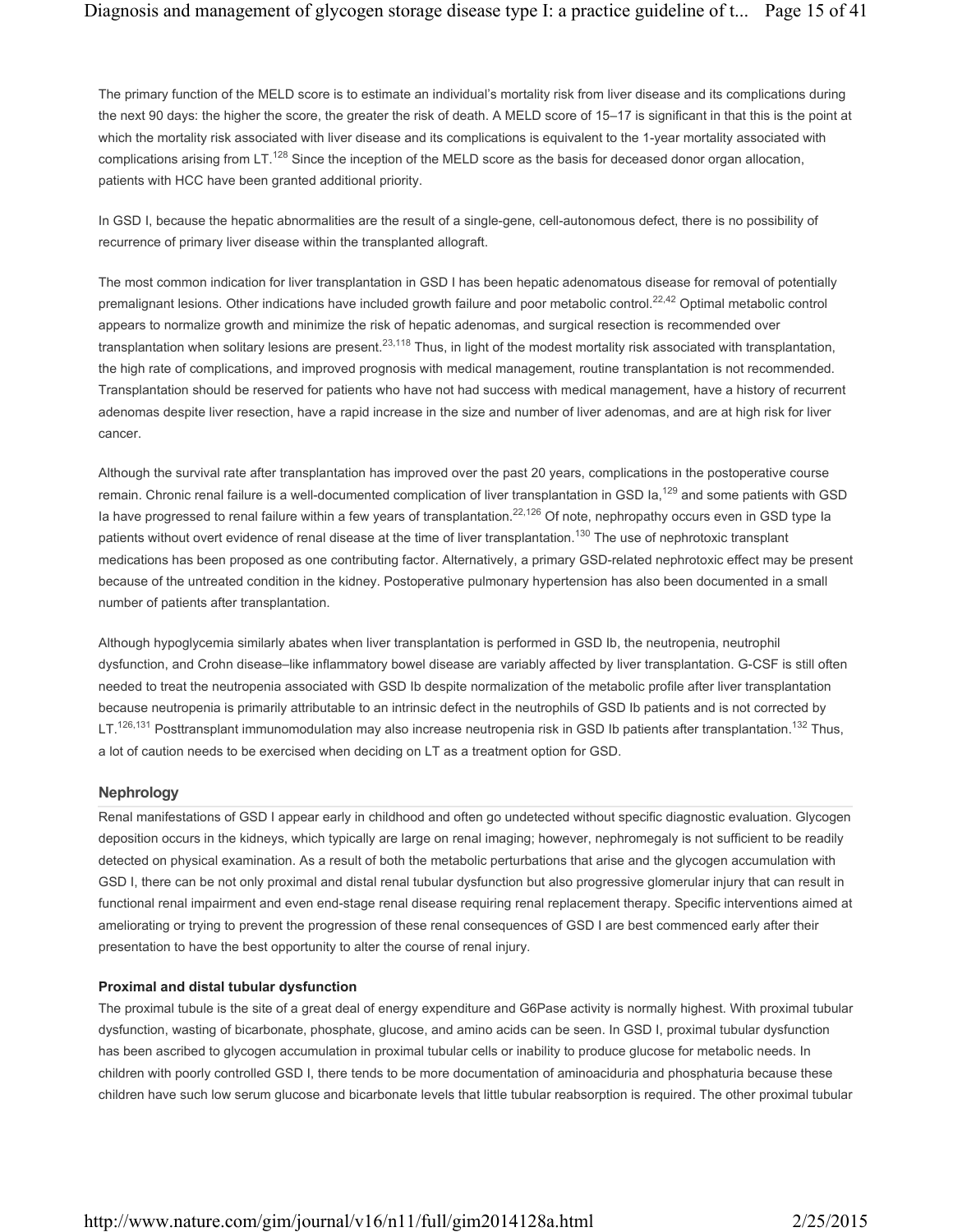defects improve with effective therapy such as the provision of CS and, as a result, tend not to be seen in most patients receiving treatment to maintain glucose levels.<sup>37</sup>

Along the proximal tubule, there is also sodium-linked reabsorption of calcium and the organic acids such as citrate that can freely cross the glomerular filtration barrier. Up to 90% of filtered citrate is usually reabsorbed, although citrate reabsorption does tend to decrease during adulthood, likely due to changes in the maximal transport capacity of aging nephrons. The citrate that remains in the urine plays an important role in enhancing the ionic strength of the urine, essentially chelating urinary calcium and helping to prevent its precipitation and the development of nephrolithiasis or nephrocalcinosis. As a result, individuals with low urinary citrate levels are more predisposed to urinary tract calcifications, and such urinary tract calcifications can increase the chances of urinary tract infection or mediate renal parenchymal damage with loss of renal functional reserve.

In normal individuals, urinary citrate excretion exceeds 5mg/kg/day or 300 to 400mg/g urinary creatinine in spot samples of urine. With GSD I, instead of the usual increasing urinary excretion of citrate with ongoing maturity, there is an actual decrease in citrate excretion that accelerates during adolescence and early adulthood.<sup>40</sup> Although citraturia is influenced by acid–base homeostatic mechanisms, with increasing urinary citrate excretion seen in systemic alkalosis and decreasing urinary citrate excretion seen in systemic acidosis, metabolic control alone is not responsible for the changes in citrate excretion in GSD I because, even in metabolically well controlled GSD I with normal acid–base status or compensated mild metabolic acidosis without systemic pH change, there is widespread hypocitraturia. $40$  There has also been speculation that, over time, GSD I patients develop an incomplete distal renal tubular acidosis that may also contribute to the low urinary citrate levels and hypercalciuria.<sup>62</sup>

Glycogen deposition in the proximal tubule does reduce proximal tubular calcium reabsorption and is the likely mechanism for altered urinary calcium levels in GSD I. Normally, urinary calcium excretion is less than 4mg/kg/day or less than 0.2mg/mg when a random urinary calcium to creatinine ratio is obtained. Hypercalciuria is widespread in prepubertal children with GSD I, and the likelihood for nephrolithiasis and nephrocalcinosis increases with ongoing significant elevation in urinary calcium levels.<sup>60,61</sup> The combination of hypercalciuria and hypocitraturia enhances the likelihood for urinary calcium precipitation and readily accounts for the high rates of urinary tract calcifications seen in GSD I.

#### **Therapeutic strategies for renal tubular dysfunction**

Oral citrate supplementation will augment citrate excretion, favorably altering the urinary milieu to decrease the chances of urinary calcium precipitation and, as a result, is likely very beneficial in GSD I patients with low urinary citrate levels (Box 4). With citrate supplementation, the aim is to achieve at least 300mg/g creatinine on spot urine ratios. In individuals with normal renal function, potassium citrate is preferred over sodium citrate because higher sodium intake is linked to greater urinary calcium excretion. It also can result in systemic hypertension. In young children, liquid potassium citrate preparations are generally well tolerated at an initial dose of 1 mEq/kg/day divided into three doses, with dose augmentation directed by urinary citrate excretion. In older children and adults, potassium citrate tablets at a dose of 10 mEq three times per day can also be commenced and the dose adjusted as needed. Because the effects of citrate supplementation wane over time, multiple daily doses spread over the waking hours are preferred to maximize the proportion of the day with improved urinary citrate levels. Citrate use should be monitored because it can cause hypertension and life-threatening hyperkalemia in the setting of renal impairment. Patients should also be monitored for sodium levels.

#### **Box 4: Nephrology recommendations**

Full box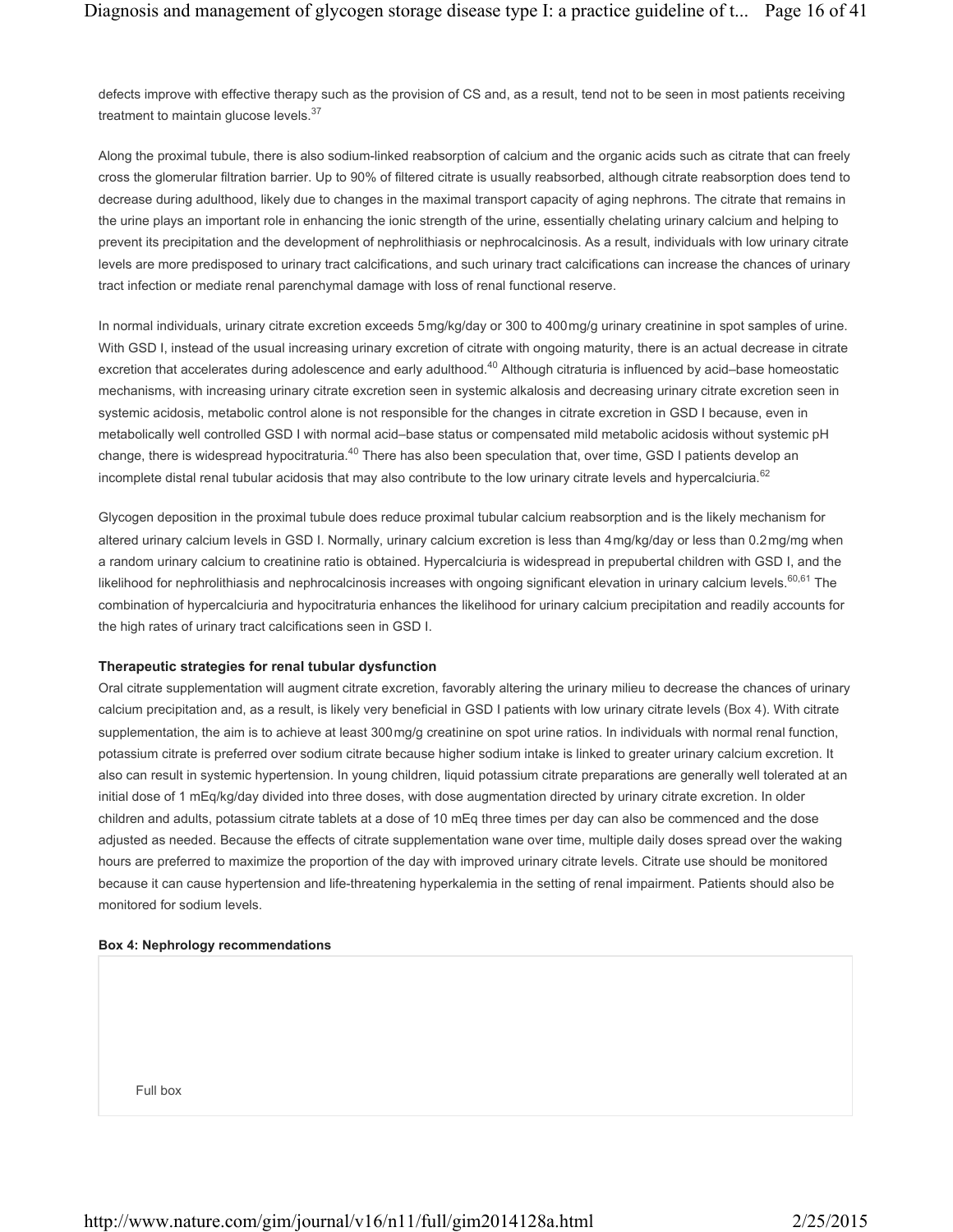With hypercalciuria, thiazide diuretics can also be provided as a way to enhance renal reabsorption of filtered calcium and decrease urinary calcium excretion. Especially in GSD I individuals with known urinary tract calcification and ongoing hypercalciuria, thiazide diuretic therapy can be considered. Chlorothiazide is used in young children who require liquid preparations; tablets of hydrochlorothiazide are recommended for older children and adults. The efficacy of therapy can be gauged by interval urinary calcium-to-creatinine ratios. This ability to decrease urinary calcium excretion is unique to thiazide diuretics, unlike other classes of diuretics that tend to increase urinary calcium excretion.

Other nonspecific measures to reduce urinary calcium deposition, such as optimizing hydration, maintaining a no-added salt diet, or supplementing magnesium intake, can also be considered on an individual basis as well.

## **Glomerular injury**

GSD I mediates hemodynamic and structural changes in the kidney that can lead to the development of glomerular injury. The exact mechanisms by which these changes occur are not well understood, but activation of the renin–angiotensin system, prolonged oxidative stress, and profibrotic cytokines such as transforming growth factor-β have all been implicated, as well as alterations in renal tubular epithelial cell energy stores related to G6Pase defects.<sup>133,134,135,136</sup> These renal changes occur early, and many children with GSD I will have evidence of glomerular hyperfiltration or elevation in the glomerular filtration rate (GFR) to more than 140 ml/min/1.73 m<sup>2</sup> within a few years of life.<sup>137</sup>

These changes in GFR may not be readily detected because they result in serum creatinine levels that are often reported as normal. Many clinicians are less familiar with the concept of GFR and the use of certain validated formulas such as the Bedside Schwartz Equation, which allows the GFR to be estimated in children using the serum creatinine value and the child's height, or the Modification of Diet in Renal Disease Study Equation, which uses serum creatinine, age, gender, and ethnicity to estimate the GFR in adults.<sup>138,139</sup> These equations have been validated against nuclear medicine isotope GFR assessments and are logistically easier and less costly than the gold standard GFR studies or less accurate older methods of assessing GFR such as timed urinary creatinine clearance studies.

With hyperfiltration, enhanced glomerular blood flow and intraglomerular pressure occur.<sup>140</sup> Over time, these factors seem to accelerate the normal rate of glomerular obsolescence. As glomeruli become obsolete, fibrosis replaces surface area that previously allowed filtration. Histologically, this injury appears as focal and segmental sclerosis, with a subset of glomeruli demonstrating limited scarring.<sup>60</sup> As this process continues, scarring progresses and encompasses entire glomeruli with resulting loss of viability of the tubular segments and areas of interstitial fibrosis of those nephrons. As more and more glomeruli are lost to scarring, the overall GFR decreases and there is then an accelerated rate of obsolescence in these remnant glomeruli, creating even more stimuli for further glomerular injury.

Generally, because there is early glomerular scarring, there is the development of microalbuminuria, with urinary albumin-tocreatinine ratios exceeding 30 µg albumin/mg creatinine. Over time, microalbuminuria has a tendency to progress to frank proteinuria with urinary protein-to-creatinine ratios exceeding 0.2mg protein/mg creatinine. Chronic proteinuria is thought to exacerbate glomerular injury through induction of chemokines and inflammatory pathways. In GSD I, the development of pathologic proteinuria may be inevitable. In a large European cohort, by age 25 years, more than 50% of patients had frank proteinuria, with the remainder all demonstrating microalbuminuria.<sup>33</sup>

In GSD I, this initial period of hyperfiltration that leads to microalbuminuria and frank proteinuria does seem to then progress to widespread glomerular scarring and eventual renal dysfunction. Most renal biopsy samples from GSD I patients with frank proteinuria or any decrease in GFR demonstrate focal and segmental sclerosis as the histologic change that precedes the loss of renal function and progression to end-stage renal disease.<sup>60,135,137</sup>

#### **Attenuating hyperfiltration injury**

There have been some data to suggest that metabolic control in GSD I may affect the progression of renal injury. In one study, a significantly smaller proportion of patients with optimal metabolic control of their serum glucose, triglyceride, and uric acid concentrations and urine lactate/creatinine ratios had microalbuminuria or proteinuria than patients with poor control.<sup>135</sup> Once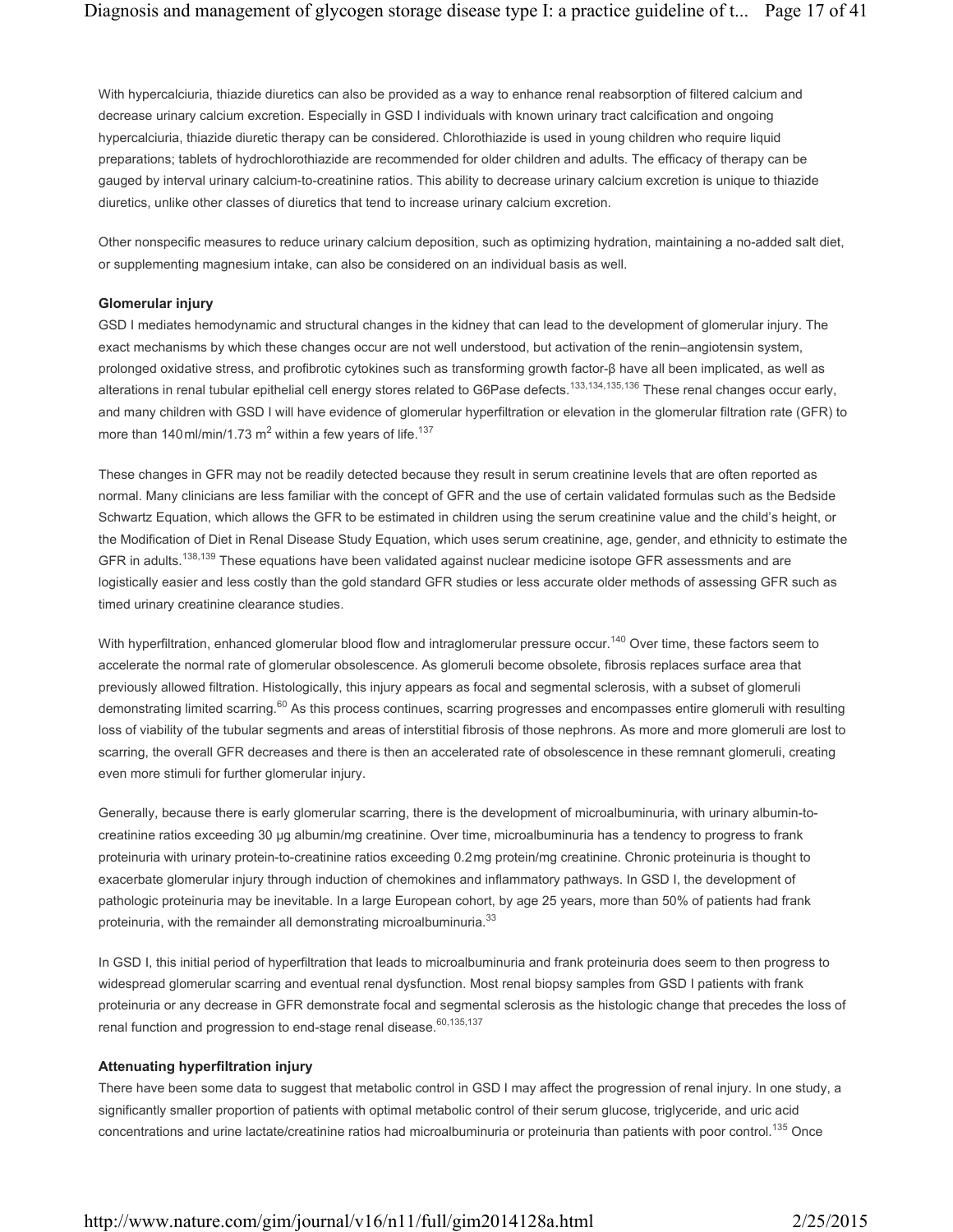proteinuria has occurred and there is established renal injury in GSD I, it becomes less clear if metabolic control alone alters the loss of GFR over time, underscoring the importance of using other forms of treatment that may delay the process.

For many years, angiotensin blockade has been used to blunt proteinuria and slow loss of GFR in patients with renal diseases such as diabetes mellitus, in which there is similar hyperfiltration injury.<sup>141</sup> There are also data showing that GSD I patients treated with angiotensin blockade show improvement in their degree of glomerular hyperfiltration and can demonstrate restored normal rates of GFR for some time.<sup>142</sup> Angiotensin blockade also seems to slow the tempo of GFR loss once it has started to occur.<sup>135</sup> Use of either an angiotensin-converting enzyme (ACE) inhibitor or an angiotensin receptor blocker (ARB) medication by itself can be efficacious. In cases in which there is a need for further angiotensin blockade, use of both an ACE and an ARB can prove synergistic to reduce proteinuria, with no increased rate of hyperkalemia or drug-related renal insufficiency.<sup>143</sup>

Although not yet tested in any systematic fashion in GSD I, the role of initiating angiotensin blockade with the early onset of persistent microalbuminuria seems to be a potential strategy to try to slow the factors that cause accelerated glomerular obsolescence and that ultimately lead to microalbuminuria, proteinuria, and renal insufficiency.<sup>142</sup> Because these agents tend to be well tolerated, and because many GSD I patients will ultimately receive angiotensin blockade later in their disease course, there seems to be limited risk in considering such an approach as a way to try to alter the natural course of GSD-associated nephropathy.

#### **Routine evaluation and management**

Typical measures to maintain GSD metabolic control are beneficial to general renal health because they help prevent acidosis and limit hyperuricemia and hyperlipidemia. Chronic acidosis can predispose to higher urinary calcium excretion and decreased urinary citrate, both problems that already exist in GSD I. Hyperuricemia and hyperlipidemia by themselves have both been implicated in causing or accelerating renal injury.

In patients receiving effective dietary therapy for their GSD I, it is unlikely that there will be diffuse proximal tubular dysfunction. There should be periodic assessment of serum electrolytes, calcium, and phosphate as well as interval measurement of blood urea nitrogen and creatinine levels.

GFR should be estimated from the serum creatinine using a validated formula such as the Bedside Schwartz Equation in children or the Modification of Diet in Renal Disease Equation for adults. Hyperfiltration is present if estimated GFR exceeds 140 ml/min/1.73 m<sup>2</sup>, and angiotensin blockade should be considered and potential risks/benefits should be discussed with the patient and family given the natural course of hyperfiltration accelerating glomerular obsolescence.

In the event that a patient has not yet begun follow-up with a nephrologist and there is a decrease in estimated GFR to less than 60 ml/min/1.73 m<sup>2</sup>, referral should be made to help coordinate aspects of necessary care that will arise due to advancing chronic kidney disease and further decrease in GFR.

Screening urinalysis should be performed at intervals on all GSD I patients. The presence of hematuria determined by dipstick should lead to assessment of urinary calcium excretion and ultrasound imaging of the urinary tract for calcifications. Even in the absence of hematuria, renal ultrasound should be performed at intervals to assess kidney size and to assess for evolving nephrocalcinosis or nephrolithiasis. Especially for purposes of screening or for routine follow-up, ultrasound is preferred to other imaging techniques.

Despite good metabolic control, hypocitraturia and hypercalciuria may be common in GSD I and, as a result, urine should be assessed at regular intervals for calcium and citrate excretion even if urinalysis is benign. Spot samples are adequate and easier and quicker to collect than are those of timed urine collection.

With hypocitraturia, citrate supplementation should be considered, especially if there is concomitant hypercalciuria or a history of nephrolithiasis or nephrocalcinosis. With hypercalciuria, there needs to be ongoing good hydration and consideration of thiazide therapy to reduce urinary calcium levels, especially in individuals with known or recurrent urinary tract calcifications.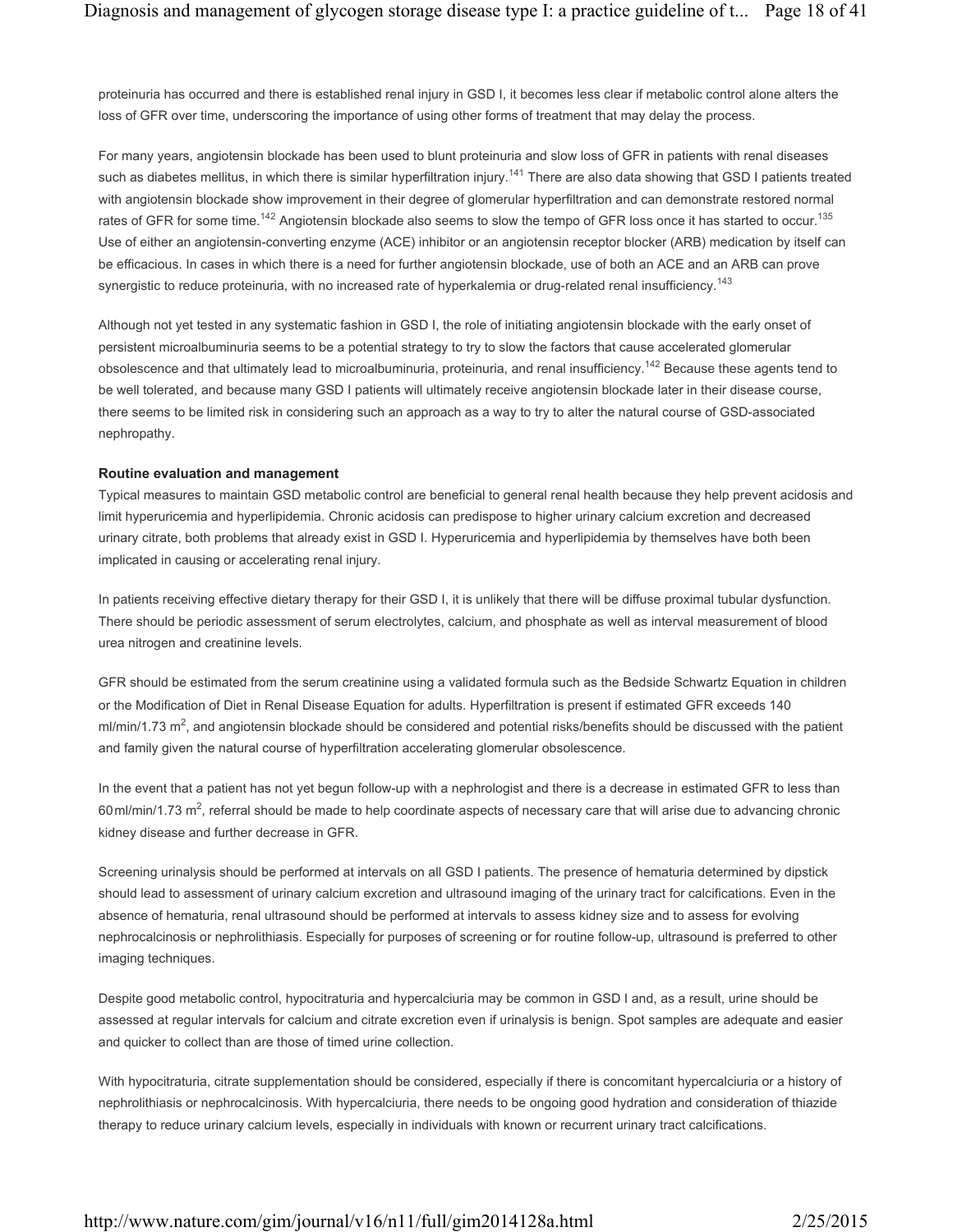Urine should also be assessed for microalbuminuria and proteinuria. With a negative screening urinalysis for proteins, urine albuminuria should be quantified by spot albumin-to-creatinine ratio. Dipstick-positive proteinuria should be quantified by urinary protein-to-creatinine ratio. Positive results should be confirmed using a first morning void sample to rule out any orthostatic component.

Persistent microalbuminuria or frank proteinuria warrants initiation of angiotensin blockade despite patients being normotensive. Medications should be adjusted to try to blunt the proteinuria to levels that are normal or as near normal as possible as tolerated without causing postural hypotension or hyperkalemia. Attempts should be made to maintain angiotensin blockade chronically, and medication sequelae should be treated in some fashion so that the angiotensin blockade can be maintained or a different type of angiotensin blockade (ACE vs. ARB) should be attempted.

Because chronic hypertension accelerates renal injury, blood pressure should be maintained in a normal range for adults and at less than the 90th percentile for age, gender, and height for children. If antihypertensive therapy needs to be started, angiotensin blockade with ACE or ARB should be considered as first-line therapy if not already instituted for other reasons. Loop diuretics should be avoided because of the risk of hypercalciuria.

With renal insufficiency, there is decreased production of erythropoietin (EPO) by the kidney and anemia may develop. Patients with GFRs less than 50 ml/min/1.73 m<sup>2</sup> are particularly prone to development of anemia attributable to chronic kidney disease. Concomitant clinical factors in GSD patients such as chronic metabolic acidosis, iron deficiency, and bleeding diathesis may potentiate or exacerbate this anemia. In children and adolescents with chronic kidney disease, anemia is linked to impairments in cognitive and developmental gains as well as increased hospitalization rates. Accordingly, when hemoglobin decreases to less than 10g/dl, EPO therapy is initiated and titrated to maintain levels between 10 and 12g/dl. With adults, there are fewer data to support a specific hemoglobin level under which EPO should be started. As a result, EPO therapy is initiated if there is any evolving symptomatic anemia to prevent the need for blood transfusion. Adults using EPO should avoid hemoglobin levels higher than 12g/dl because these levels may increase the risk for cardiovascular events. Because iron deficiency anemia is common in GSD I, it is prudent to screen both children and adults with chronic renal failure for iron deficiency anemia and replace iron as needed before starting EPO therapy.

Long-term exposure to nephrotoxic medications should also be avoided. This includes use of nonsteroidal anti-inflammatory drugs such as ibuprofen and is especially important if there is any reduction in GFR or if patients have a bleeding diathesis.

With cases of advanced chronic kidney disease and a GFR that declines to less than 15 ml/min/1.73 m<sup>2</sup>, renal replacement therapy with dialysis or transplantation needs to be considered. Metabolic derangements from ongoing chronic renal insufficiency may exacerbate some of the issues that arise from GSD, making renal transplantation a more attractive therapy. In this case the option of both liver and kidney transplant may be considered.

#### **Hematologic Aspects**

Hematologic aspects in GSD I include risk for anemia, bleeding diathesis, and neutropenia in GSD Ib.

#### **Anemia in type Ia**

Anemia is a significant long-term morbidity in individuals with GSD I. In 1994, Talente et al.<sup>114</sup> reported that 81% of patients with GSD Ia had anemia in adulthood.

The report was based on an observational study of 32 subjects. Anemia in the pediatric population was recognized in 2002 (ref. 84), and a prevalence ranging from 17 to 60% was found across different age groups in patients with GSD Ia. The cause of anemia in GSD I is multifactorial—the restricted nature of the diet, chronic lactic acidosis, renal involvement, bleeding diathesis, chronic nature of the illness, suboptimal metabolic control,<sup>40</sup> hepatic adenomas,<sup>29</sup> and irritable bowel disease in GSD Ib are all contributing factors. In one study it was noted that patients with hemoglobin concentrations 2 SDs below the mean for their age had higher mean daily lactate concentrations as compared with the nonanemic population (3.2 vs. 1.9 mmol/l). An association between severe anemia and large hepatic adenomas was identified as well.<sup>29</sup>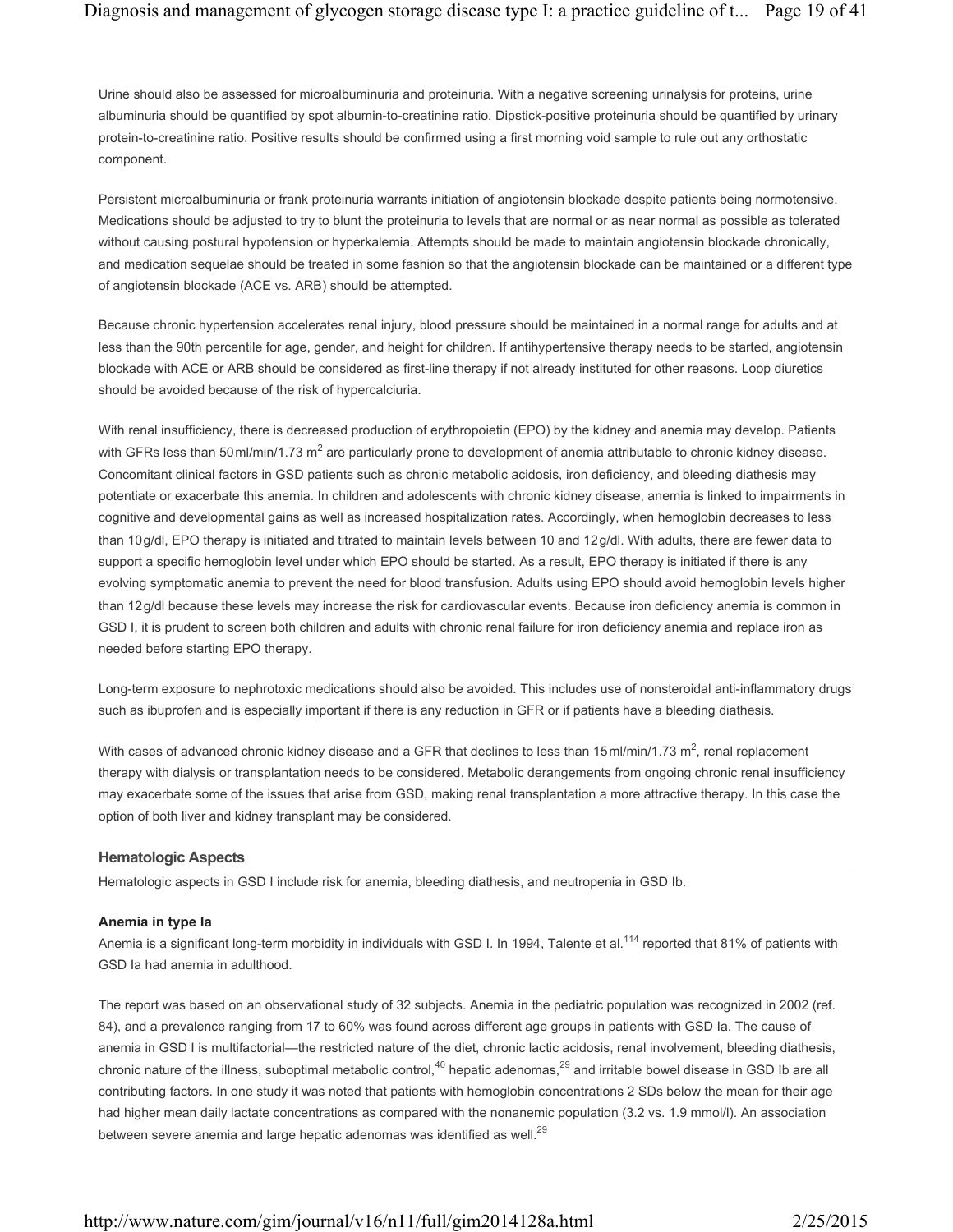Many patients with GSD I have iron deficiency anemia. In some, it is an iron refractory anemia attributable to aberrant expression of hepcidin.<sup>29</sup> Hepcidin is a small peptide hormone produced in the liver. It is secreted in the bloodstream and is the key regulator of iron in the body, controlling iron absorption across the enterocyte, as well as macrophage recycling of iron. In the presence of hepatic adenomas, there are increased hepcidin levels. The inability of hepcidin to be downregulated in the setting of anemia causes abnormal iron absorption and iron deficiency. Intravenous iron infusions can partially overcome the resistance to iron therapy, but, because of an inhibition of macrophage recycling of iron, a good response is typically not seen.

The restricted nature of the diet, with a focus on maintaining normoglycemia, often results in nutritional deficiencies (see Nutrition section) including poor intake of iron, vitamin B12, and folic acid. Progression of kidney disease is another risk factor for anemia, and some patients require supplementation with EPO to maintain hemoglobin levels.

# **Anemia in type Ib**

The causes of anemia in GSD Ib are similar to those of anemia in GSD Ia, as was noted in five subjects studied by Talente et al.<sup>114</sup> in 1994. Numerous case reports documented the presence of anemia in this population, but studies of the pathophysiology of this complication were lacking. Interleukin 6—a marker of inflammation known to upregulate hepcidin expression, which is increased during inflammatory bowel disease exacerbations—is the likely cause of low hemoglobin concentrations and another cause for the anemia observed in patients with GSD Ib.

A larger study involving 202 subjects with GSD I at two large GSD centers has shed more light on the causes of anemia in GSD 1.<sup>144</sup> In this study it was noted that in the GSD Ia population, the prevalence of anemia increases with age. Mild anemia is common in the pediatric population because of iron deficiency and dietary restrictions. As previously stated, overall, pediatric patients with anemia have worse metabolic control, but the anemia is responsive to improved therapy and iron supplementation. By contrast, anemia in adulthood is associated with hepatic adenoma formation, particularly in people with more severe anemia. More than 85% of patients with hematocrit values less than 30% have large hepatic adenomas exceeding 5cm in diameter. The finding that all subjects who had resection of the dominant hepatic adenoma experienced resolution of their anemia supports the proposed pathophysiology of hepcidin-induced anemia.

Of the patients with GSD Ib (*n* = 39), anemia was present in 72%. In contrast to the GSD Ia population, there was no association between anemia and metabolic control or hepatic adenomas in either children or adults with GSD Ib; however, a strong association with systemic inflammation was documented. Severe anemia was much more common in the patients with GSD Ib, and those with hematocrit values less than 30% were found to have active GSD enterocolitis. The enterocolitis in GSD Ib histologically resembles inflammatory bowel disease/Crohn disease with transmural inflammatory changes and granuloma formation.<sup>100</sup>

#### **Bleeding diathesis**

In GSD I, a coagulation defect attributed to acquired platelet dysfunction with prolonged bleeding times, decreased platelet adhesiveness, and abnormal aggregation has been described (Box 5). Some patients with GSD I have features suggestive of a von Willebrand disease–like defect with reduced von Willebrand factor antigen and/or dysfunctional von Willebrand factor. Bleeding manifestations include epistaxis, easy bruising, menorrhagia,<sup>45</sup> and excessive bleeding during surgical procedures. Although dietary intervention can ameliorate the bleeding diathesis, the exact etiology of the bleeding diathesis remains unclear. More than one study, with limited numbers of patients, showed that infusions of glucose and total parenteral nutrition corrected the bleeding time and in vitro platelet function in patients with GSD I, suggesting that coagulation defects were secondary to metabolic abnormalities.27,56,57

#### **Box 5: Hematology recommendations**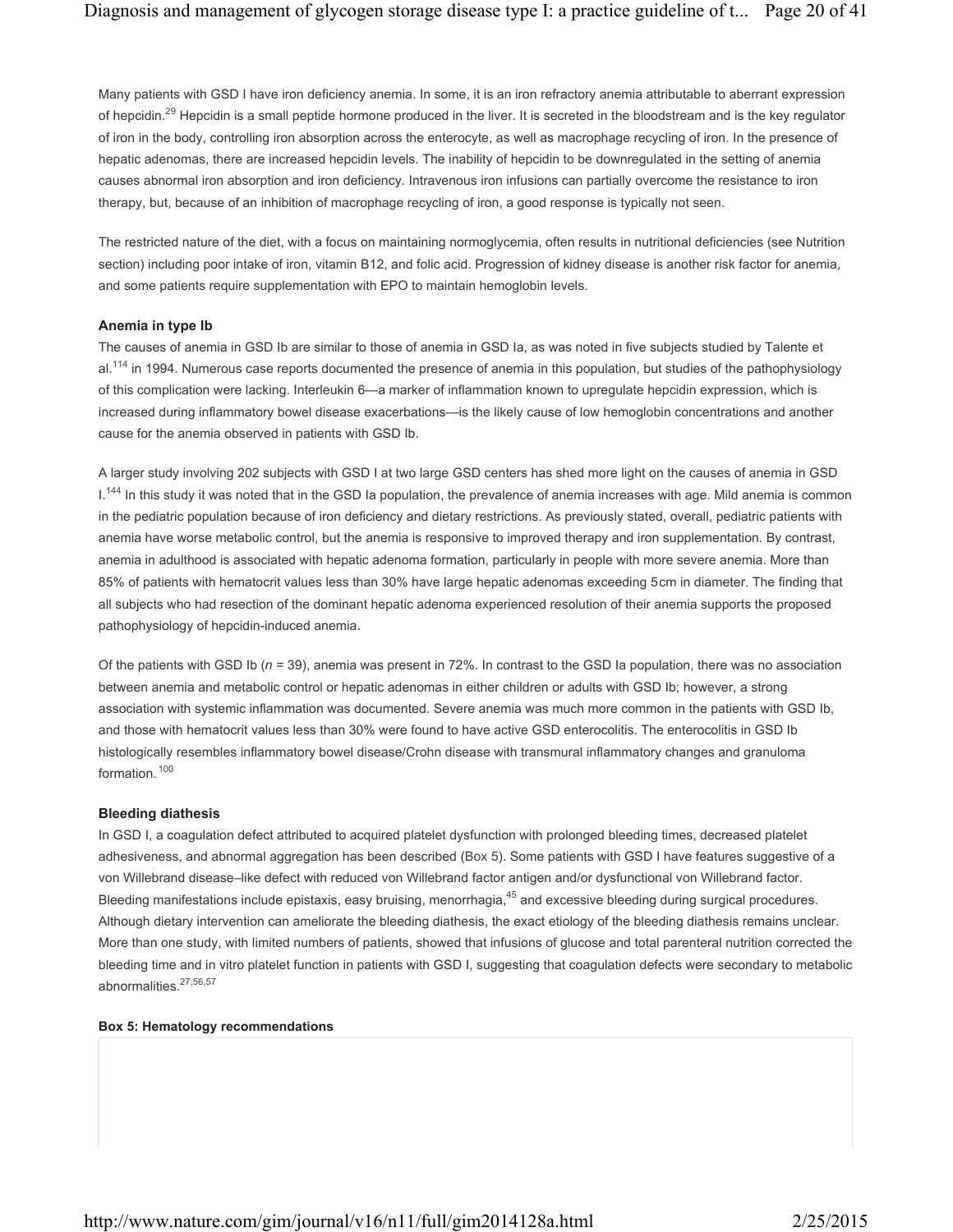Full box

Standard management of patients with platelet dysfunction/von Willebrand disease include antifibrinolytics and deamino-8-D-arginine vasopressin, which acts by stimulating factor VIII from endothelial cells and improving von Willebrand factor activity and the platelet release reaction. These agents could be utilized in patients with GSD I when clinically indicated, but use of deamino-8-D-arginine vasopressin in GSD I must be performed with caution because of the risk of fluid overload and hyponatremia in the setting of i.v. glucose administration.<sup>145,146</sup>

In addition, the use of a fibrinolytic inhibitor, such as ε-aminocaproic acid (Amicar), can be used as an adjunctive medication if there is mucosal-associated bleeding. For oral hemorrhage, Amicar can be given as a solution to "swish for 30 seconds and spit" at a dose of 1.25g four times daily. For more severe mucosal-associated bleeding, an i.v. bolus of 4g in 250ml of D5W/NS infused over 1 hour followed by a drip of 1g/h (50ml/h) for 8 hours or until bleeding is controlled is needed. If the i.v. form is not available and the patient can take oral medications, 5g may be given in the first hour, followed by 1g/h orally for 8h or until hemorrhage is controlled. The use of Amicar is contraindicated in individuals with disseminated intravascular coagulation and if activated prothrombin complex concentrate (FEIBA) has been used. Caution must be taken to ensure that there is no genitourinary tract bleeding, because inhibition of fibrinolysis can lead to an obstructive nephropathy.

## **Neutropenia, neutrophil dysfunction, and enterocolitis in GSD Ib**

Neutropenia and recurrent infections are common manifestations of GSD Ib. In a European survey of 57 patients with GSD Ib, 49 patients (86%) had severe neutropenia with an absolute neutrophil count (ANC) less than 0.5 × 10<sup>9</sup>/l (ref. 147). Neutropenia persists throughout childhood with little change in the neutrophil levels.<sup>147</sup> However, some children with GSD Ib, who develop neutropenia later in life, have normal neutrophil counts early in life. It is unclear if neutrophil function is normal in this setting. Adult patients also have severe neutropenia and recurrent infections.<sup>148</sup> Patients are prone to development of gingivitis, mouth ulcers, upper respiratory infections, deep abscesses, and enterocolitis. The patterns of infections vary from patient to patient, but there is no clear genotype–phenotype relationship.<sup>114</sup>

Neutropenia and the susceptibility to infections are now attributed to specific abnormalities in neutrophil production and function.<sup>149</sup> Glucose is critical for the neutrophil's metabolic burst, which occurs with the ingestion of microorganisms. Mutations in glucose 6-phosphate transporter (*G6PT*) cause apoptosis of developing neutrophils, ineffective neutrophil production, and neutropenia. <sup>150</sup> The mature cells that survive to enter the blood have a reduced metabolic burst when they ingest particles or microorganisms. Monocyte functions are also abnormal, probably contributing to the formation of granulomas and chronic inflammatory responses.<sup>151</sup>

It is also important to note that some patients with GSD Ia have also been known to develop neutropenia. Individuals with GSD Ia who are homozygous for the mutation p.Gly188Arg were reported to have a GSD Ib-like phenotype with neutropenia.<sup>6</sup>

#### **Neutropenia treatment**

G-CSF has been used for treating neutropenia and preventing infections in patients with GSD Ib since 1989 (refs. 152,153). This cytokine stimulates and accelerates neutrophil production by the bone marrow, releases neutrophils from the bone marrow, prolongs the survival of the cells, and enhances their metabolic burst. Administration of G-CSF increases blood neutrophil counts to normal or above normal levels, usually within a few hours. In a review of 18 European patients given either glycosylated or nonglycosylated G-CSF (median age: 8 years; treated for up to 7 years), there was a positive clinical response both in the severity of infections and in the manifestations of inflammatory bowel disease in all patients.<sup>147</sup> One patient had relapses in bowel disease while taking G-CSF, but the others did not. Almost all reports on GSD Ib indicate that G-CSF increases blood neutrophil levels,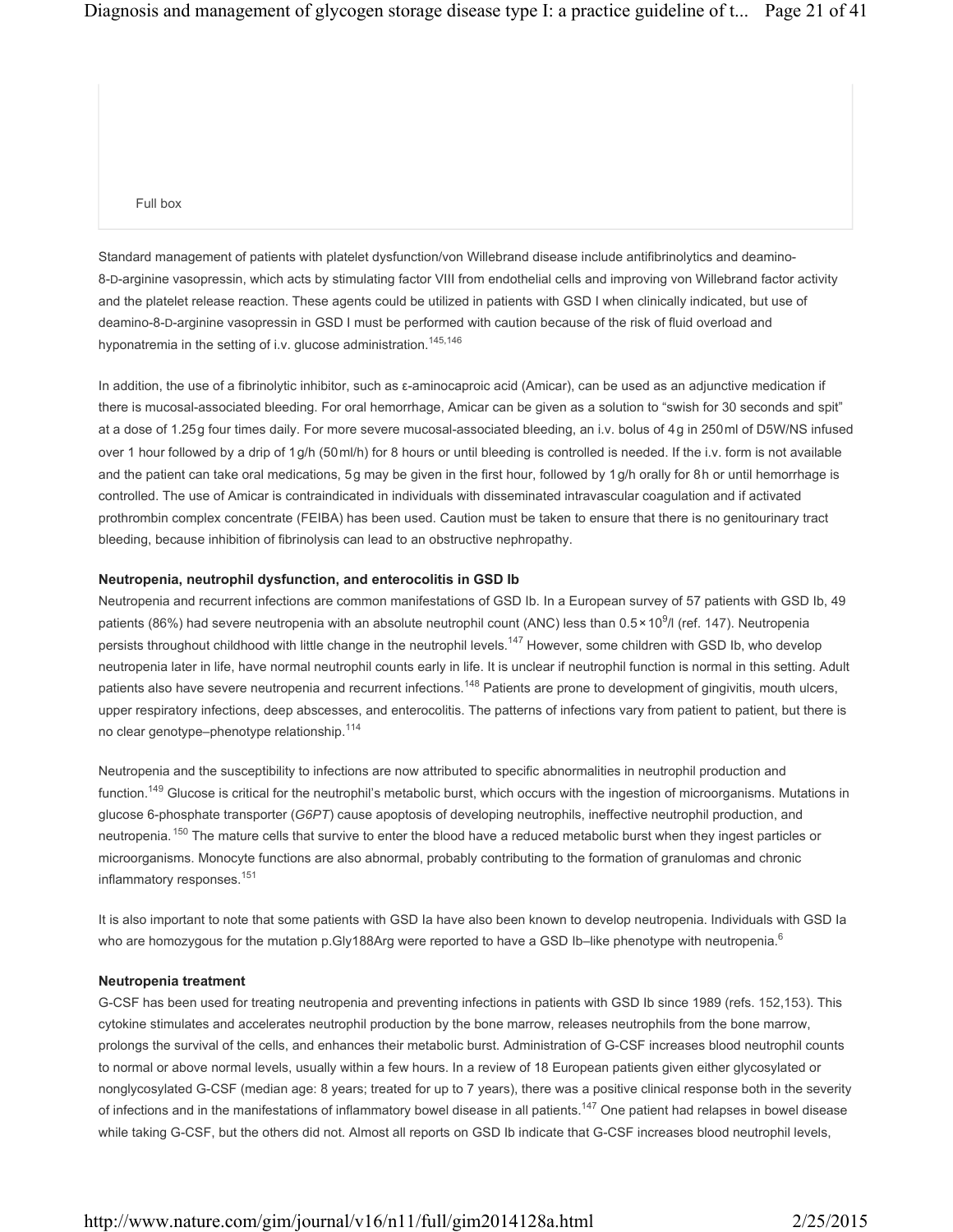decreases the occurrence of fevers and infections, and improves enterocolitis.<sup>154,155</sup> The cytokine granulocyte macrophage colony –stimulating factor has also been used on a short-term basis, but it is not as well tolerated on a long-term basis as G-CSF. The Severe Chronic Neutropenia International Registry (a National Institutes of Health/National Institute of Allergy and Infectious Diseases–sponsored registry based at the University of Washington, Seattle, WA) maintains records for 37 patients with GSD Ib (23 adults (16 female, 7 male) and 14 children (9 female, 5 male); age 4.1–39.5 years; DC Dale et al., unpublished data). Before G-CSF treatment, median ANC for this group was 0.44 × 10<sup>9</sup>/l. Treatment can be performed daily, on alternate days, or on a Monday–Wednesday–Friday schedule with similar benefits (DC Dale, personal communication), but some children require daily therapy to avoid infections. In the United States, the dose used is generally low, approximately 2 μg/kg/day. G-CSF should be administered subcutaneously starting at 1.0 μg/kg/day given daily or every other day. The G-CSF dose should be increased in a stepwise manner at approximately 2-week intervals until the target ANC of more than 500 to up to 1.0×10<sup>9</sup>/l is reached. The ANC for these patients is not pushed to higher levels because G-CSF appears to increase the spleen size in GSD Ib patients. This dose then should be maintained, adjusting for subsequent increases in the patient's weight with growth and development. Blood count should be monitored several times per year. Bone marrow examinations are not recommended, unless there is an unexpected change in the patient's other blood counts. The lowest effective G-CSF dose should be used to avoid splenomegaly, hypersplenism, hepatomegaly, and bone pain.

With use of G-CSF, occurrences of infections were greatly reduced and inflammatory bowel disease also improved in most, but not all, patients. In more than 470 patient-years of observations, the Severe Chronic Neutropenia International Registry has recorded three deaths in GSD Ib patients, (sepsis, 1; after liver and hematopoietic transplant, 1; hepatomegaly and neutropenia, 1).

Side effects of treatment with G-CSF in the GSD Ib population were reported by the European Study on Glycogen Storage Disease Type I.<sup>147</sup> The most serious complication was splenomegaly. This complication did regress with reduced treatment. There are known cases in which the splenomegaly did not improve with reduction of the dose and splenectomy was required. Increase in spleen size and the need to reduce G-CSF dose can usually be determined by physical examination and confirmed by ultrasound when necessary. In addition, this group reported two patients that have been on G-CSF and developed acute myelogenous leukemia. Based on available data, the risk of acute myelogenous leukemia is very low. However, all patients should be observed, with serial blood counts monitored approximately quarterly for development of loss of response to G-CSF, presence of myeloblasts in the blood, evidence of hypersplenism, new patterns of bone pain, or any other changes that might suggest a change in hematological disease or development of a myeloid malignancy.

# **Cardiovascular Aspects**

In contrast to the hypertrophic cardiomyopathy of GSD II (Pompe disease) or GSD III, the heart itself is not primarily affected by GSD I. The most common cardiovascular abnormality in patients with GSD I is systemic hypertension (Box 6).<sup>84</sup> It usually occurs in the context of renal disease and does not develop until the second decade of life or later, with the median age of onset 17 years.<sup>84</sup> The diagnosis, monitoring, and treatment of systemic hypertension is similar to that of essential hypertension in children. This is reviewed in the Nephrology section of this article. Hypertension and hyperlipidemia are both independent risk factors for the development of atherosclerosis later in life; thus, it is pertinent to question whether individuals with GSD I are at increased risk for and/or earlier risk for development of atherosclerosis as adults. There are conflicting data about this question, and two small series examining clinical surrogates of early atherosclerosis found no evidence to suggest early atherosclerosis.<sup>119,156</sup> Nonetheless, there are a few case reports of patients with early coronary artery disease.<sup>114</sup> It is likely that early atherosclerosis is a rare complication of GSD I and management should aim to maintain normal blood pressure, renal function, and lipid levels to prevent its occurrence.

# **Box 6: Cardiovascular recommendations**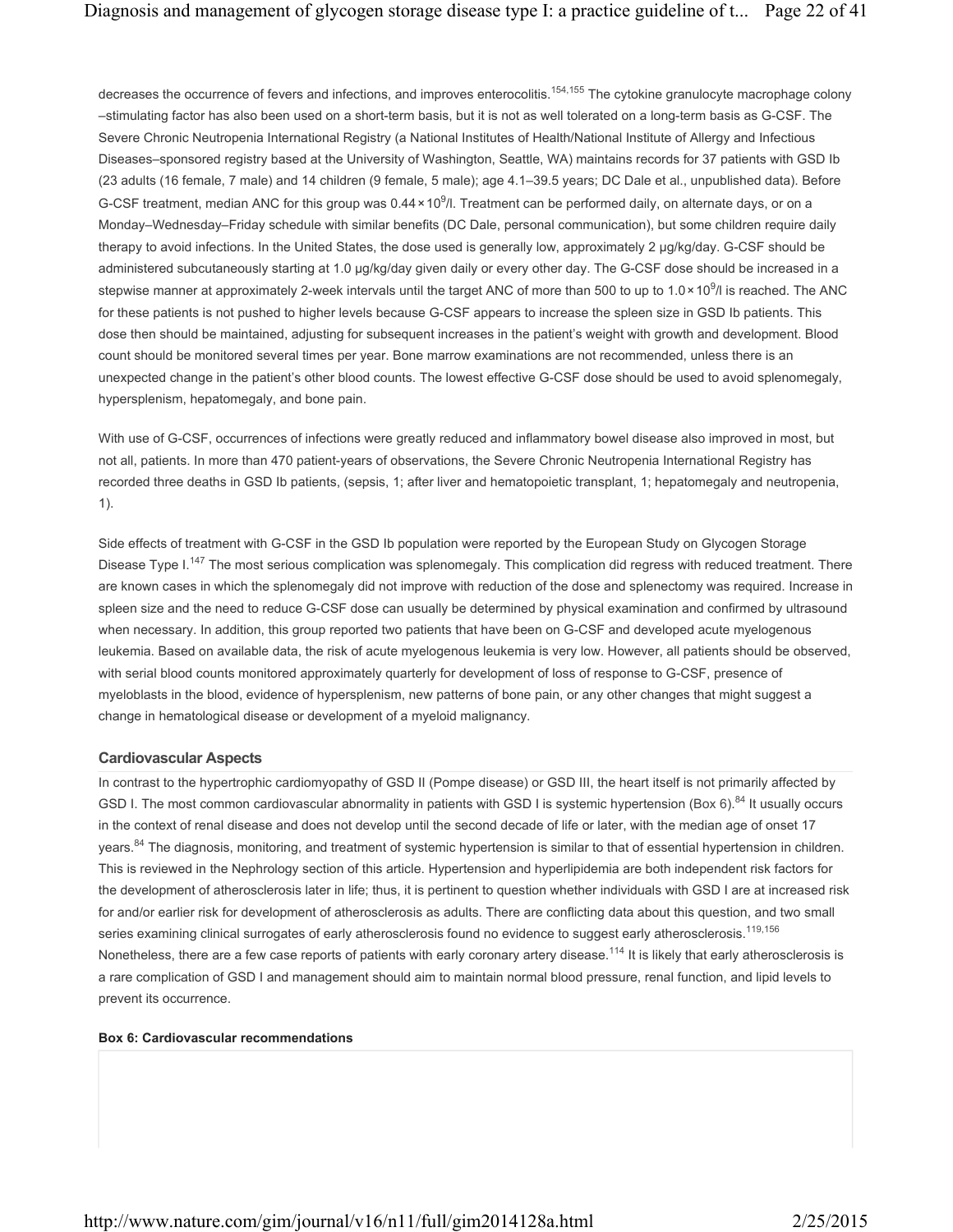#### Full box

One of the most ominous, yet rare, potential complications of GSD I is the occurrence of pulmonary arterial hypertension (PAH). PAH may coexist with numerous systemic illnesses such as rheumatologic diseases, portal hypertension, infections (such as HIV), and exposure to toxins (anorexigens). PAH is also known to be a complication of several other conditions, such as hypoxic lung disease, thromboembolic disease, pulmonary venous hypertension secondary to left-sided heart disease, and congenital heart disease with left-to-right shunting through the lungs. Finally, it may occur in isolation as primary PAH. To date, nine GSD I patients with PAH have been reported.<sup>49,50,157,158,159,160,161,162,163</sup> Of these, five had concomitant conditions that were also associated with the development of PAH, including three patients with portocaval shunts, one patient with an atrial septal defect, and one patient with hereditary hemorrhagic telangiectasia.<sup>33,49,84,157,158,159,161</sup> It has been suggested that abnormal handling of serotonin might be one event in a multistep process leading to PAH in GSD I patients. This suggests that the GSD I patient with a coexisting condition that may also predispose a patient to development of PAH is at the highest risk for this complication. In all the cases of GSD I with PAH described in the literature, the diagnosis of PAH was not made until it was quite advanced, and in seven of nine patients PAH led to their deaths.<sup>33,49,84,157,158,159,160,161</sup> There is one recent case report of a patient with significant PAH with systemic right-ventricular pressure who responded well to medical management with prostacyclin and sildenafil (Viagra) to reduce the pulmonary artery pressure.<sup>162</sup> Historically, there have been few effective long-term treatment modalities available for PAH. Recently, oral medications for PAH, such as sildenafil, have been shown to be effective treatments. GSD I patients with this serious complication have a better chance of longer survival if PAH is diagnosed at an earlier stage and medical treatment is initiated promptly.

Management recommendations for cardiovascular manifestations of GSD I include screening to detect systemic or pulmonary hypertension at early stages when these conditions are most amenable to treatment. Because systemic hypertension in children is only rarely associated with clinical symptoms such as headaches or vision changes beginning in infancy, accurate measurements of systemic blood pressure should be obtained at all clinic visits. Any elevated blood pressure measurements should be carefully followed up to confirm the diagnosis of hypertension. It is important to note that age-appropriate and gender-appropriate norms for blood pressure should be applied when reporting it.

Good metabolic control is the best management option for maintaining serum lipid levels as close to normal as possible, thereby reducing the risk of acute pancreatitis and long-term development of atherosclerosis. Management of hyperlipidemia with medications usually does not begin until the patient is at least 10 years old.

Screening for pulmonary hypertension by periodic echocardiography with attention to estimating right-ventricular pressure by tricuspid regurgitation jet is indicated because PAH is unlikely to have clinical features that would be apparent on physical examination or with simple testing such as electrocardiogram until the PAH is well advanced. Obtaining the tricuspid regurgitation jet by echocardiogram is the best method to periodically screen for elevated right-side heart pressures.<sup>163</sup> Because the reported cases of GSD I patients with PAH were mostly children older than 10 years of age, screening by echocardiography can likely be delayed until patients are 10 years of age or older.<sup>33,84</sup> Periodic screening echocardiograms could be performed every 3 years or at shorter intervals if there are any suggestive clinical symptoms. Because most of the patients with PAH also had poor metabolic control, achieving good metabolic control may prevent PAH. If PAH is detected, pursuing effective treatment methods such as treatment with Bosentan and Sildenafil in consultation with a physician experienced in managing PAH is recommended.

## **General Medical Care**

All patients with GSD should have a primary-care provider ("medical home") specializing in pediatrics, adolescent, or internal medicine depending on the patient's age (Box 7). The primary-care physician should take care of the regular physical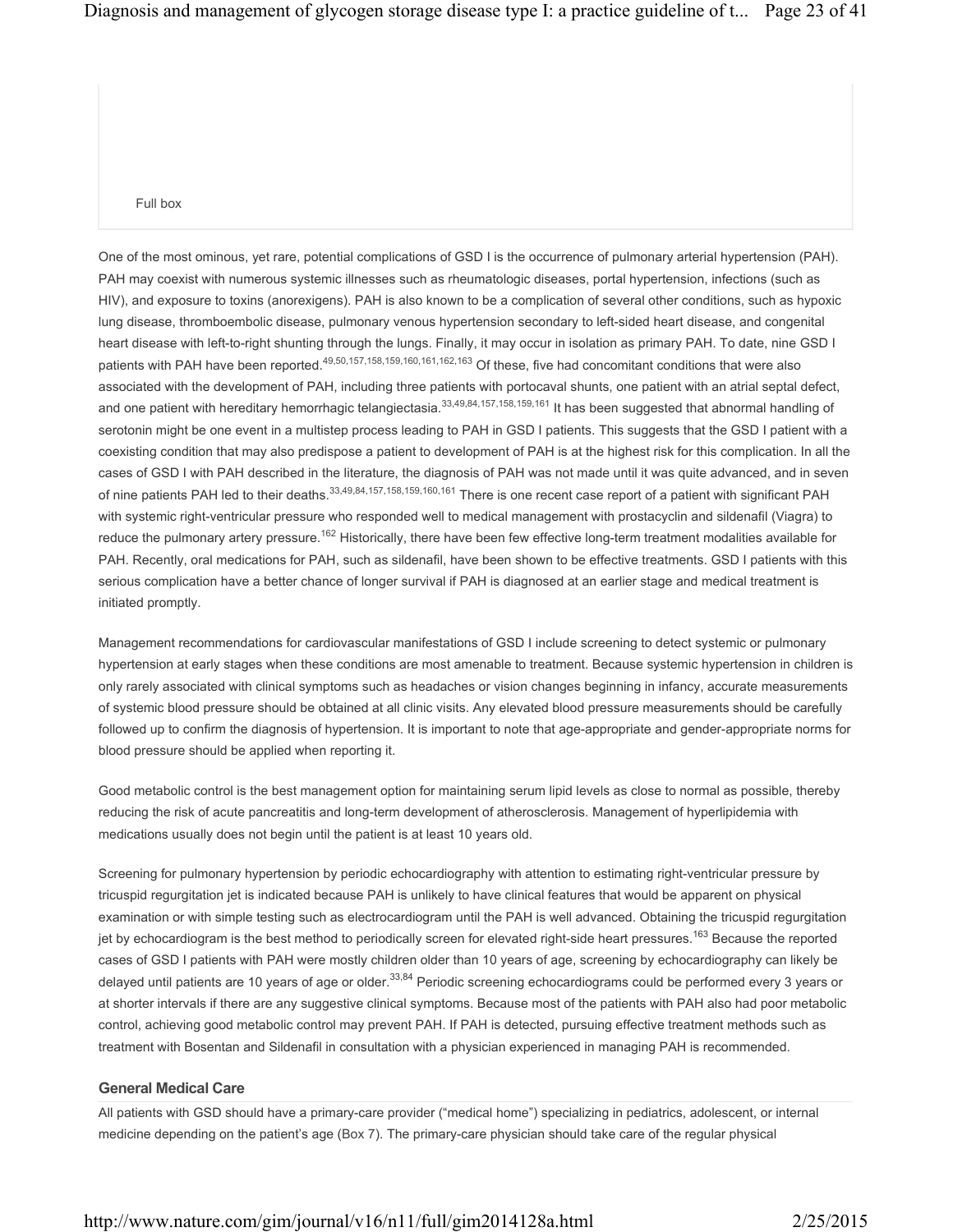examinations and immunizations, as well as any intercurrent medical problem not related to the GSD. He/she should be familiar with the major manifestations of GSD I and should maintain good communication with the patient's specialists as needed. Some patients/families find it useful to have a binder in which they can keep physician cards, insurance information, authorizations, school evaluations, and/or other important documents.

#### **Box 7: General medical care recommendations**

Full box

Routine immunizations should be scheduled as recommended by the Centers for Disease Control and Prevention (http://www.cdc.gov/vaccines/schedules/). Other available immunizations, such as those for seasonal influenza, hepatitis B, and pneumococcal infections (polyvalent after 2 years of age), should be offered because they can prevent the hypoglycemia caused by the gastrointestinal manifestations associated with the disease processes. Hepatitis C status should be monitored in patients at risk.

Because patients with GSD I may receive several medications, it is always recommended to check for potential interactions with the physician or pharmacy when a new medication is prescribed. Drugs that can potentially cause hypoglycemia should be avoided. These include β-blockers, quinidine, sulfonamides (Bactrim), pentamidine, and haloperidol, as well as some over-thecounter medications. Antidepressant agents should be used with caution because they can affect glucose regulation (hypoglycemia or hyperglycemia). Insulin and insulin secretagogues (sulfonylureas) should be used with caution.<sup>164,165</sup> Growth hormone treatment should also be avoided because it can result in the development or an increase in the size or number of liver adenomas, along with severe hyperlipidemia. The use of growth hormone should clearly be limited to only those who are proven to have a growth hormone deficiency and, in this situation, close monitoring for liver adenomas and metabolic disturbances is critical. The use of aspirin, nonsteroidal anti-inflammatory drugs, and other medications that reduce or affect platelet function should be avoided. Hypoglycemia risks should be checked before starting medications.

Due consideration should be given to medications that have a high sodium or potassium content; the latter is especially important in the setting of renal failure.

All patients should be encouraged to participate in age-appropriate physical activities. However, contact or competitive sports should be avoided because of the risk of liver injury, unless proper protection is used. Patients should avoid alcohol intake as it may predispose them to hypoglycemia. Good hygiene and frequent hand-washing precautions are advised, especially for patients with neutropenia. As a general rule, patients should avoid unnecessary contact with sick people, especially during the winter season. Good dental hygiene and frequent monitoring of dental health are advised for all patients, but it is particularly important in patients with GSD Ib, who have a tendency to develop chronic gingivitis. Antibiotic coverage is not needed for routine dental cleaning, but it is indicated in the case of gingivitis or in case of oral infections with risk for cellulitis/sepsis due to neutropenia.

During intercurrent illnesses, early evaluation and treatment are encouraged to prevent complications, especially when infectious processes are suspected in patients with neutropenia. When the intercurrent illness causes decreased dietary intake, the patient's specialist should be contacted. In such cases more frequent monitoring of BG and additional doses of CS may be indicated. Patients who cannot maintain normal dietary intake/CS treatment or who have emesis should proceed to the nearest emergency department for evaluation and i.v. glucose treatment. The patient's specialist should be made aware and, ideally, should contact the emergency department in advance to ensure that patient's waiting time in the emergency department is minimized. Some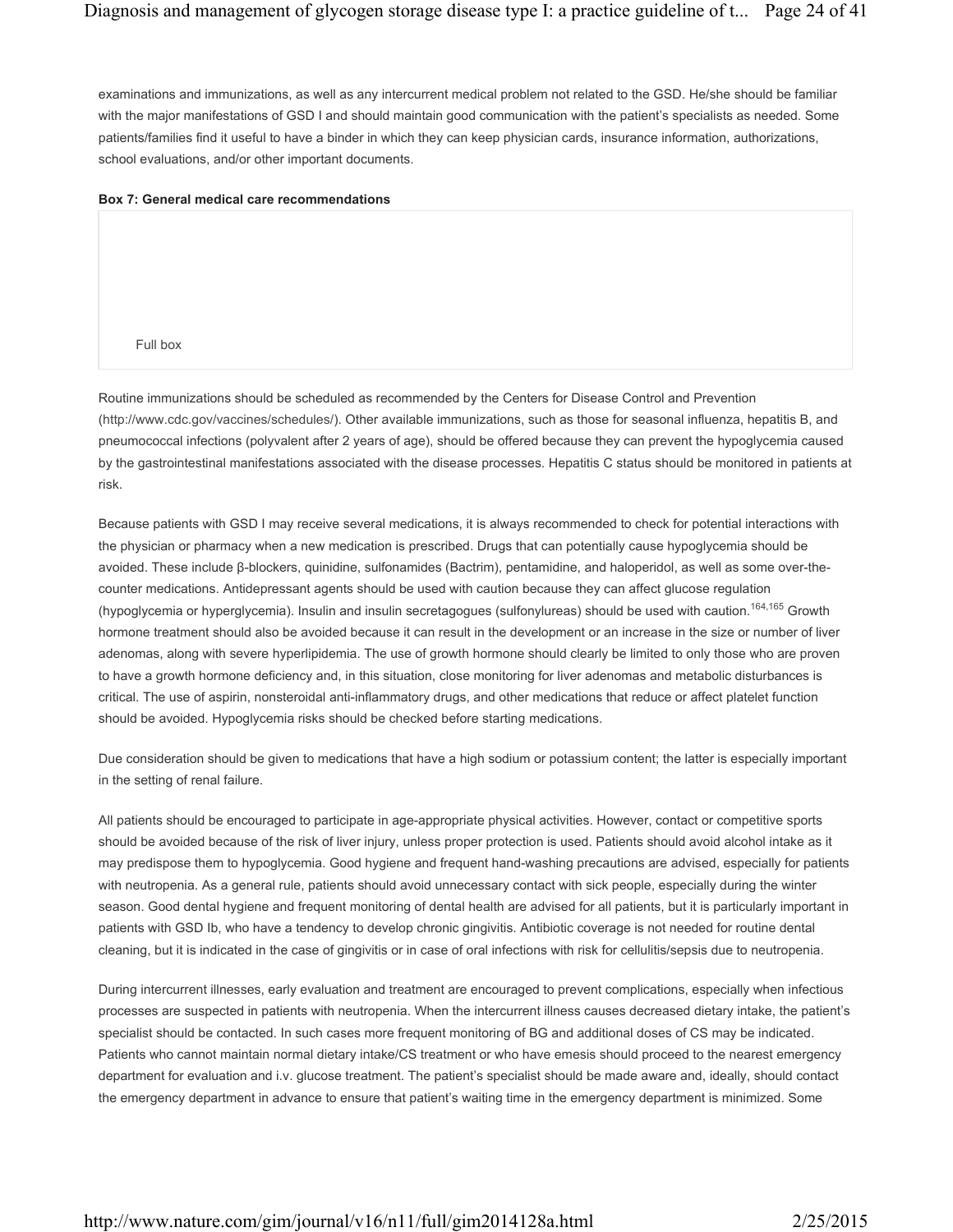emergency departments have implemented a "pathway" system for metabolic patients to reduce the waiting time until the proper care is started.<sup>166</sup>

All patients/families should be provided with an emergency letter that should be carried at all times. Patients/families should have several copies of this letter and keep them, for example, in their wallet/purse, car glove compartment, school file, and workplace. If possible, the emergency letter should be uploaded into the patient's electronic medical records for easy access. The emergency letter should be reviewed annually and updated as needed.

Patients should wear a medical alert identification. A variety of types are offered by pharmacies and websites:

• Necklaces and bracelets with engraved patient name, diagnosis, and emergency contact information.

• MedicAlert system (http://www.medicalert.org) offers a sponsored membership program that provides bracelets with an engraved toll-free telephone number and patient ID number. By calling the toll-free number, the patient's vital information, emergency contact, and other information can be obtained at any time, from anywhere.

• Electronic medical alert bracelets have a built-in "USB pen-drive" containing key medical information that can be accessed by plugging it into any computer with a USB port.

• An ICE (in case of emergency) telephone number should be listed in the patient's cell phone.

Patients are advised to carry an emergency kit at all times. The kit should include:

- Contact information;
- A copy of the emergency letter;
- Glucose meter, strips, extra battery, flashlight;
- Water;
- CS, glucose gel; and
- Cereal bar or similar source of carbohydrate.

# **Surgery/Anesthesia**

Metabolic derangement caused by fasting and infections are a common cause of morbidity in patients with GSD I, even with current treatments.<sup>84</sup> In the case of surgical procedure, the metabolic center should be contacted in advance to provide recommendations for management (Box 8).

#### **Box 8: Surgery/anesthesia recommendations**

Full box

During infections or other intercurrent illnesses, the patient's glucose requirement may increase. In addition, some illnesses causing anorexia and vomiting interrupt oral or nasogastric feedings. Patients and their parents should be educated regarding the symptoms of hypoglycemia and metabolic decompensation. They should be taught to respond to minor ailments by giving frequent oral or NG glucose-containing fluids, and they should be educated regarding the need for emergency care if oral feeds are not tolerated.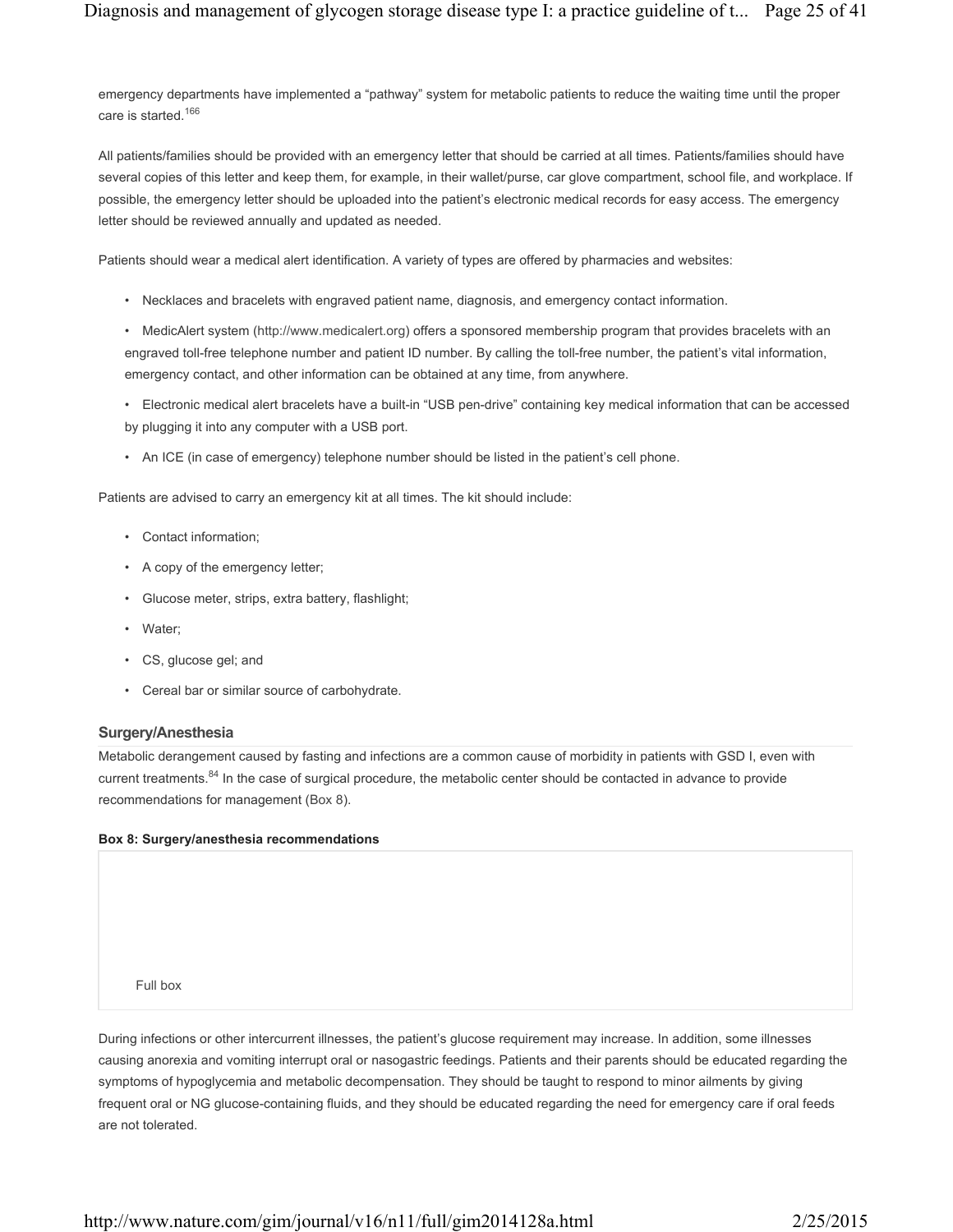In the case of loss of consciousness or inability to tolerate oral or NG feedings, glucose infusion rates by age have been published and need to be individualized based on the patient's needs.<sup>84</sup> In emergency settings, i.v. glucose-containing fluids consisting of dextrose 10% with electrolytes administered at 1.5–2× the usual maintenance rate will generally increase BG levels to the normal range and reverse catabolism. Of course, due consideration of fluid volume is given in the setting of renal failure. Intravenous solutions containing lactate are contraindicated and should be avoided.

Careful management of the patient's glucose and electrolyte levels around the time of surgical procedures is needed. Patients with GSD I cannot tolerate typical periods of fasting before procedures. Progressive metabolic acidosis and cardiac dysrhythmia leading to cardiac arrest during surgery have been reported. Recommendations have been published as a guide for perioperative management.<sup>167,168</sup> The patient should be admitted to the hospital on the day before the procedure so that a continuous i.v. supply of glucose can be provided. The recommended starting rate of 10% dextrose in 0.5 normal saline (or age-appropriate electrolytes) is 1.25–1.5× the maintenance rate. The i.v. fluid rate should be adjusted to keep the BG higher than 70mg/dl. BG, electrolyte, and lactic acid levels should be monitored. Intraoperatively, 10% dextrose solutions should be continued with intraoperative monitoring of BG and lactic acid levels. Although administration of dextrose-containing fluids at lower rates can result in normalization of BG, higher doses of glucose are needed to keep the patient anabolic and prevent lactic acidosis.<sup>169</sup> The i.v. fluids should continue until oral feeding is re-established. Lactated Ringer's should not be used as an i.v. fluid. Once the patient is taking oral feedings, the dextrose infusion should be slowly weaned over several hours.

Prolonged bleeding after surgery was reported in 3% of patients with GSD I in the European Study on Glycogen Storage Disease.<sup>33,84</sup> Complications attributable to bleeding tendency were reported in 23% of patients, with most being due to recurrent or severe epistaxis.<sup>33</sup> The exact mechanism of the bleeding tendency is unknown; however, defects in platelet aggregation have been found and the bleeding time is prolonged (see section on Hematology). It has been recommended that bleeding time be normalized by continuous gastric drip feedings for 24h for 1 week before surgery; however, a more practical solution may be continuous i.v. glucose for 24h before surgery. 33,84

# **Gynecological/Obstetrical Care**

Caution should be used when prescribing hormonal birth control; estrogen is known to contribute to development of both benign and malignant hepatocellular tumors (Box 9).<sup>170</sup> Given the risk of adenomas in GSD I patients, estrogen-based contraceptives should be avoided when possible.<sup>107</sup> Progestin-only contraceptives do not pose the same risk and may be considered; however, there are other challenges such as risk for reduced bone mineral density, which needs to be monitored.<sup>171</sup> In GSD Ib, use of an intrauterine device should be avoided. Females with GSD I are known to have polycystic ovaries from a young age.<sup>46</sup> Fertility is not thought to be reduced.

#### **Box 9: Gynecological/obstetrical recommendations**

Full box

Menorrhagia appears to be a problem in females of reproductive age with GSD I.<sup>44,45</sup> Interventions have included hormonal and nonhormonal treatments. Specific questions documenting the occurrence of menorrhagia or irregular menstrual bleeding should be part of the patient's history; this area seems to be often overlooked because care providers are focused on other aspects of the disease. Management of females with GSD I should include a multidisciplinary approach including the expertise of a gynecologist familiar with GSD I.<sup>45</sup> This complication should be considered when reviewing the history of female patients with GSD I and in the management of these cases.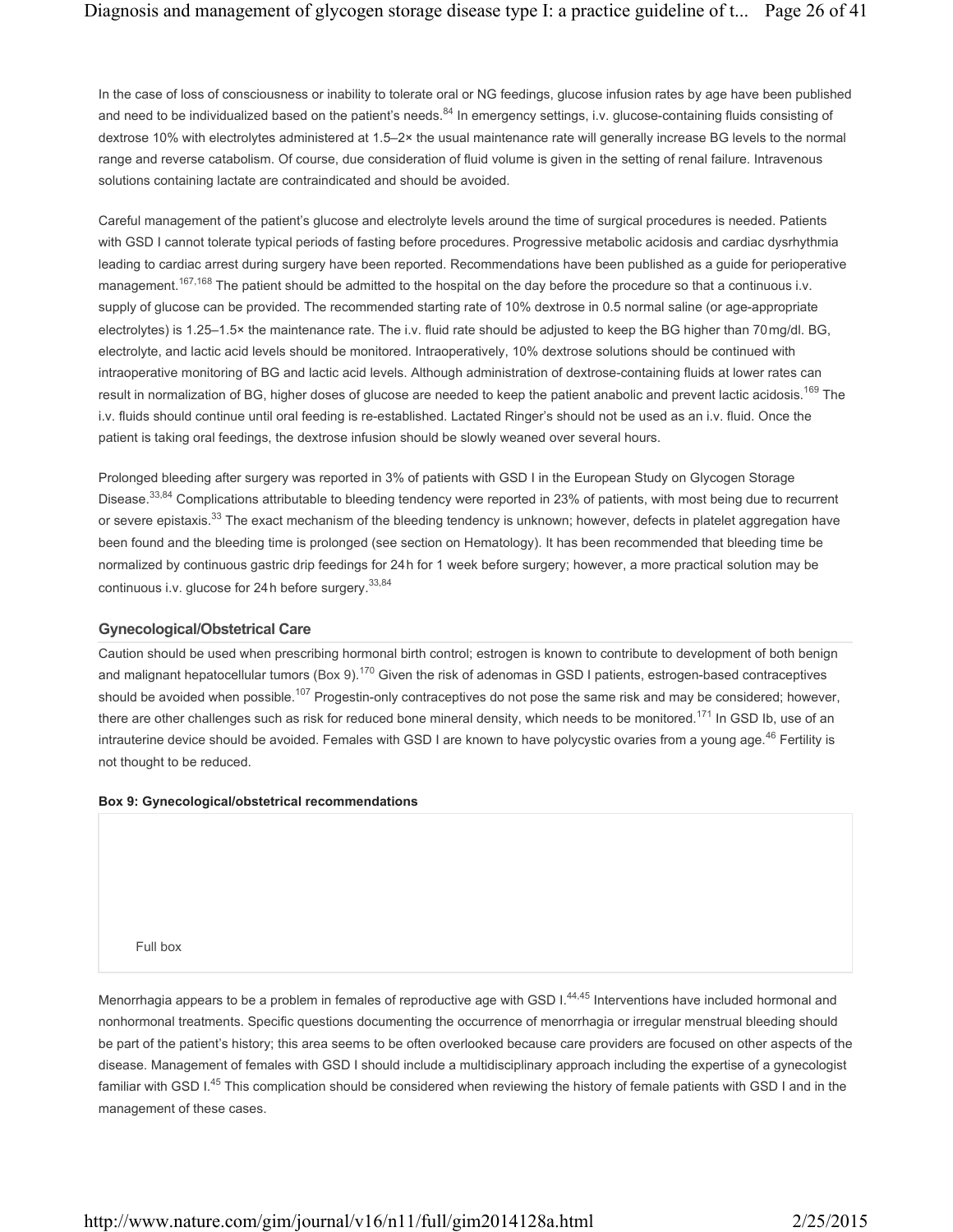Diagnosis and management of glycogen storage disease type I: a practice guideline of t... Page 27 of 41

## **Pregnancy**

With significant strides in management of GSD I, patients are surviving into adulthood and pregnancies are now becoming common. Successful pregnancies have been documented in women with GSD types Ia and Ib.<sup>47,48,105,106,108</sup>

Ideally, it is prudent to plan the pregnancy ahead of time so that metabolic parameters may be monitored and normalized in preparation for pregnancy. A prepregnancy consultation should be conducted during which adherence to a safe diet routine to avoid low BG, accompanied by frequent BG monitoring, should be emphasized. Medications such as ACE inhibitors, allopurinol, and lipid-lowering drugs must be discontinued because they are known to cause fetal anomalies. A baseline ultrasound of the kidneys and liver to monitor for hepatic adenomas should be performed before the patient becomes pregnant. Laboratory tests such as a lipid profile, serum uric acid test, liver function test, complete blood count, and urine protein test should be performed. Good metabolic control will help normalize most of these parameters if abnormal. In addition, in patients with GSD Ib, conception at a time when inflammatory bowel disease is quiescent may make flare-ups during pregnancy less likely.<sup>172</sup> The patient may benefit from a referral to a high-risk obstetrician because care during pregnancy will require multidisciplinary involvement.

Abdominal ultrasound; urine microalbumin/creatinine, serum uric acid, cholesterol, triglyceride-level, and liver enzyme tests; and complete blood counts should be performed every 3 months. The high estrogenic state in pregnancy has been reported to cause an increase in adenoma formation.<sup>173</sup> Worsening of renal function can occur, especially if it is already compromised. Increased proteinuria may be noted. Risk of stone formation is typically higher in GSD Ia than in GSD Ib,<sup>40</sup> but renal calcification was noted in two of three pregnant patients with GSD Ib in one case series.<sup>108</sup> Serum uric acid and serum triglycerides levels should be monitored because elevations can occur when a patient has poor metabolic control.

Neutropenia and Crohn disease–like enterocolitis are problems unique to GSD Ib. Low neutrophil counts can lead to infectious complications. G-CSF is classified by the US Food and Drug Administration as a pregnancy class C drug. There are no recommendations for G-CSF use during pregnancy. There are published reports in the literature of normal pregnancy outcomes after G-CSF use.<sup>174,175,176,177,178,179,180</sup> The decision to start or continue G-CSF should be made in consultation with multiple specialists weighing the risks versus the benefits. Management of Crohn disease–like enterocolitis can be problematic in pregnancy because most medications used for treatment are not approved for use during pregnancy. The risk to the fetus from active enterocolitis has to be considered in comparison with the risk from the medications themselves during decision making regarding management.

In preparation for labor and delivery, a protocol with written instructions must be available stressing the use of 10% dextrose solution given intravenously during labor and delivery to prevent hypoglycemia. Once the patient is in labor, close collaboration between the obstetrician and the patient's specialist is imperative. BG levels should be monitored throughout the process to maintain euglycemia. Transient hypoglycemia has been observed in some neonates. Neonates have been noted to have normal growth and development. There is no contraindication to breastfeeding. Increased metabolic demands will occur while breastfeeding. It has been observed that not all mothers may be successful at breastfeeding.

#### **Care Coordination and Support**

The Association of Glycogen Storage Disease US (http://www.agsdus.org/) is an organization that provides information and support to people with GSD and their families. The website provides descriptions of the various types of GSD and a listserv, a mechanism for people with all forms of GSD to connect via the Internet. The association also holds a medical conference each year for individuals with GSD and their families.

#### **Genetic Counseling, Prenatal Diagnosis, and Screening**

Similar to that for other inborn errors of metabolism, genetic counseling should be offered to all parents of children with GSD I and to adults affected with the condition (Box 10). In counseling families with GSD I, at least a three-generation pedigree from the consult and/or proband should be obtained. GSD I is an autosomal recessive condition. De novo mutation rates are expected to be infrequent, and parents of an affected individual are assumed to be carriers. The recurrence risk for parents who have had an affected child is 25%. DNA mutation analysis is necessary for the identification of additional family members in the extended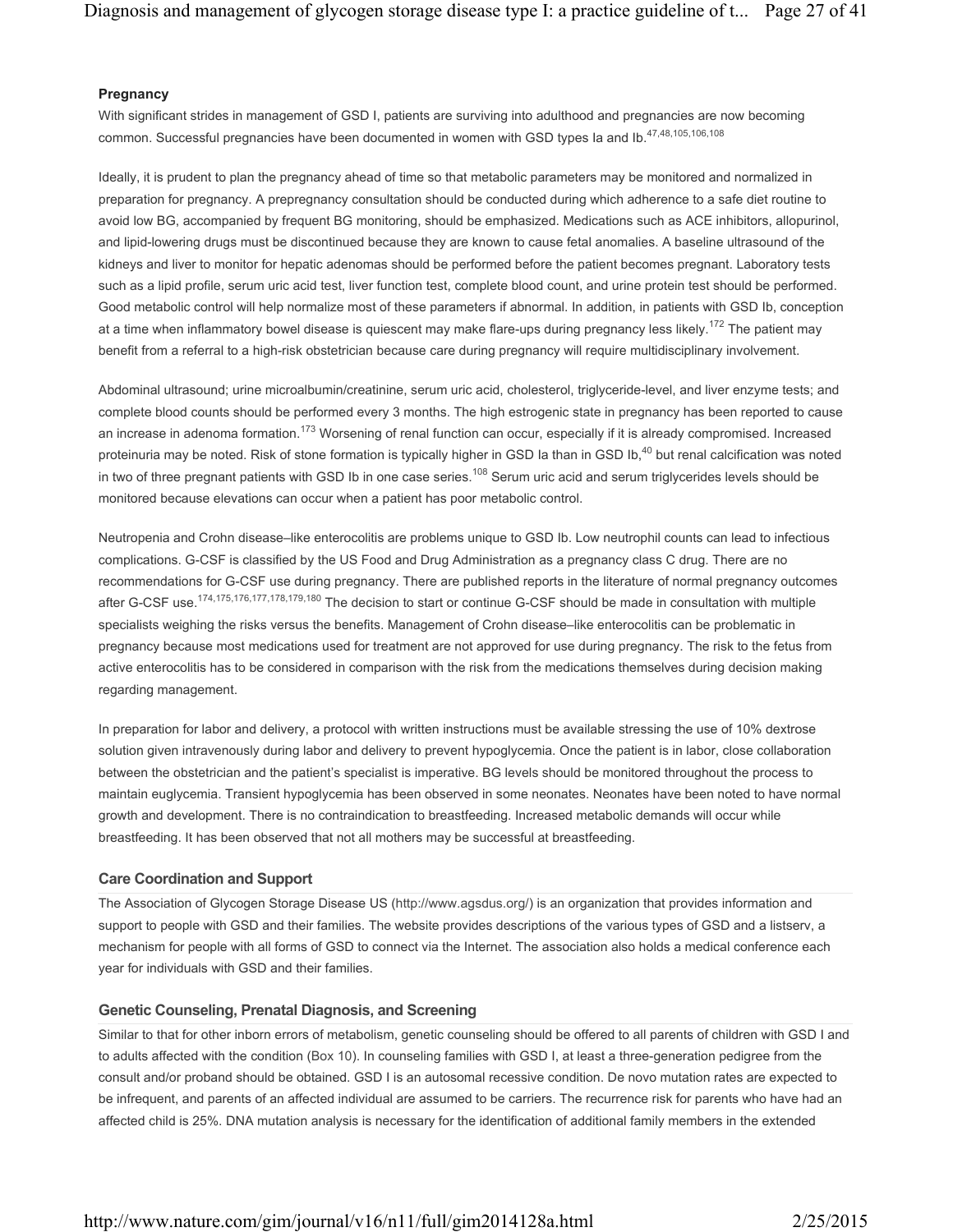family who may be carriers. Several laboratories in the United States offer DNA diagnostic and/or prenatal diagnostic testing for GSD I (see http://www.genetests.org). Targeted mutation analysis based on ethnic background is available for both the *G6PC* and *SLC37A4* genes. Generally, full sequence analysis is recommended, starting with GSD Ia and then GSD Ib, if clinical suspicion is present. Sequence analysis detects ~94% of mutations in mixed populations. Large deletions and duplications cannot be detected by sequence analysis. Identification of carrier status in the general population is limited and not routinely offered; however, mutation analysis to further refine the risk of having a child with GSD I can be offered to those at risk (e.g., the spouse of a known carrier or spouse of an affected person).

#### **Box 10: Genetic counseling/prenatal diagnosis/screening recommendations**

Full box

Prenatal diagnostic testing is typically performed by mutation analysis either on cultured chorionic villus samples or on amniocytes, ideally of the probands of previously identified mutations. When the mutations segregating in the family are known, molecular testing is the gold standard. Prenatal genetic diagnosis is also an option for families with GSD I if the mutations have been identified.

#### **Future Directions and Emerging Therapies**

Acute and chronic complications occur in GSD Ia despite adherence to dietary therapy, including growth retardation, hepatomegaly, intermittent hypoglycemia, lactic acidemia, hyperlipidemia, gout related to hyperuricemia, proteinuria, nephrolithiasis, and progressive nephropathy. Modified CS shows promise for improving dietary therapy because a single dose at bedtime prevented hypoglycemia more effectively throughout the night in comparison with uncooked CS.<sup>86</sup>

Perhaps one of the most concerning complications of GSD I is the frequent occurrence of hepatic adenomas in adult patients, which are accompanied by a significant risk for malignant transformation to HCC.<sup>120,121</sup> Chromosome 6 abnormalities have been demonstrated in hepatic adenomas from GSD Ia patients.<sup>120,121</sup> Expression of two candidate tumor suppressor genes at 6q was reduced in more than 50% of these hepatic adenomas, indicating that loss of these genes might reflect an early event in tumorigenesis in the liver. The mechanism for tumorigenesis remains to be elucidated in GSD Ia, although it could include chronic inflammation. Intriguingly, a subclinical abnormality of neutrophil metabolism was reported in *G6Pase* (-/-) mice<sup>181</sup>; furthermore, neutrophil infiltrates were demonstrated in human GSD Ia livers accompanied by elevated interleukin 8, consistent with ongoing inflammation.<sup>182</sup>

Progressive nephropathy is associated with proteinuria in adult patients.<sup>188</sup> It has been postulated that excessive renin –angiotensin activity could underlie hyperfiltration and progressive renal failure in GSD Ia.<sup>133</sup> To test this hypothesis, angiotensinogen was quantified and found to be elevated in kidneys of 2-week-old *G6Pase*(−/−) mice. Subsequently, increases in transforming growth factor-β and connective tissue growth factor were demonstrated in older *G6Pase*(−/−) mice, in association with increases by angiotensinogen expression. <sup>184</sup> Thus, the nephropathy of GSD Ia was associated with angiotensinogen overexpression in *G6Pase*(−/−) mice, even without associated proteinuria. 184 The renin–angiotensin system plays a key role in renal failure in GSD Ia and needs further study.

The overexpression of angiotensinogen suggests that suppression of the renin–angiotensin system might be effective in GSD Ia. Microalbuminuria has been effectively treated with low doses of ACE inhibitors such as captopril and lisinopril.<sup>142</sup> At low doses, these medications improve renal perfusion. In a study of 95 patients with GSD I, a significant and progressive decrease of glomerular hyperfiltration was noted in patients treated with ACE inhibitors.<sup>142</sup> These medications also slowed the progression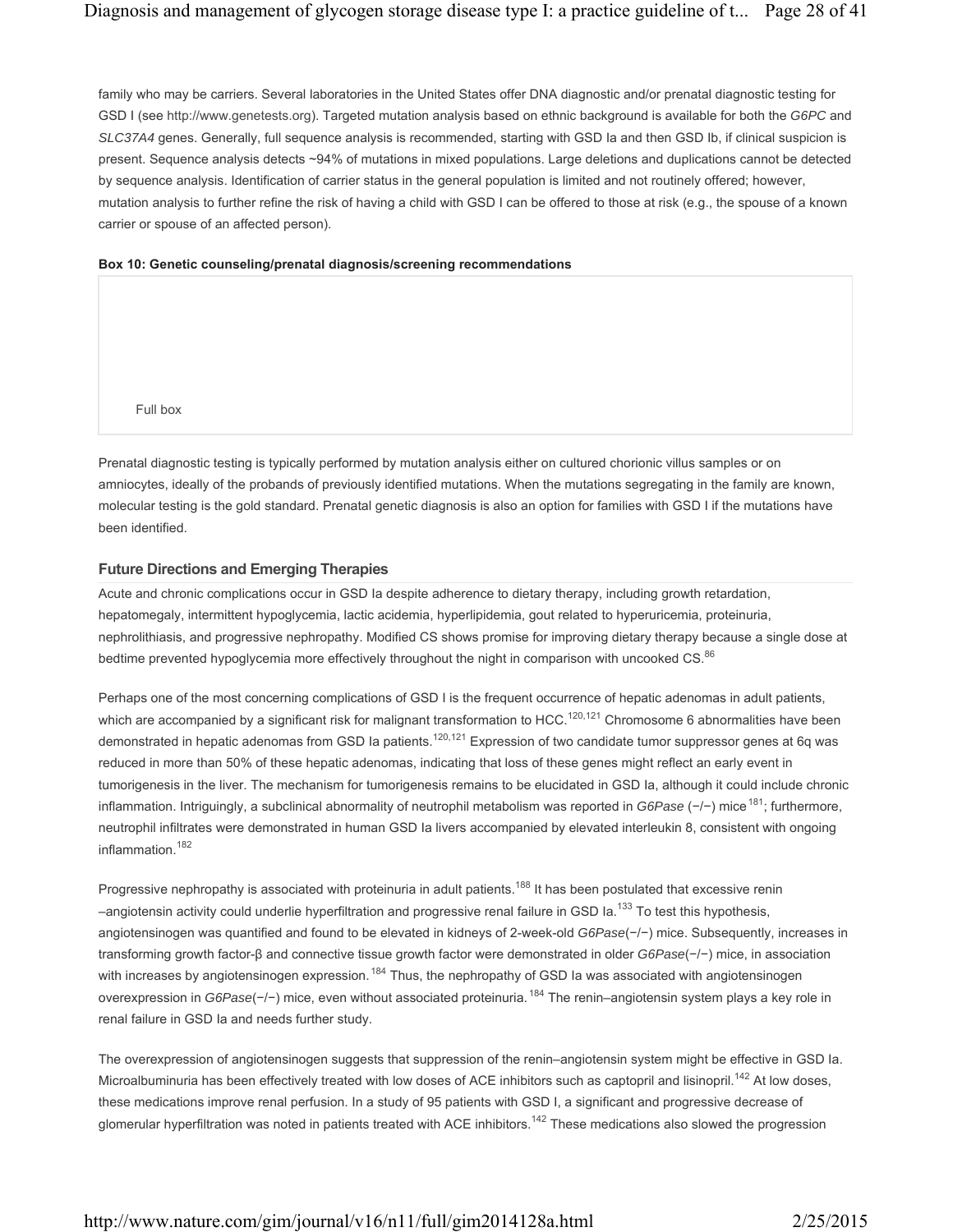from hyperfiltration to microalbuminuria; however, ACE inhibitors did not slow progression from microalbuminuria to frank proteinuria and renal failure.<sup>142</sup>

Hyperlipidemia in GSD Ia can be managed with lipid-lowering drugs such as 3-hydroxy-3-methyl-glutaryl-CoA reductase inhibitors and fibrates. The potential benefit of 3-hydroxy-3-methyl-glutaryl-CoA reductase inhibitors was emphasized by a study that showed increased triglyceride synthesis in GSD Ia patients compared with normal controls.<sup>185</sup> Lowering triglycerides could reduce the risk for pancreatitis in patients with poor metabolic control, but no consensus regarding the recommendation of lipid-lowering drugs has been reached.

Hyperuricemia in GSD I can improve with good metabolic control; however, in some situations, hyperuricemia persists and can result in gouty attacks, gouty tophi, and kidney stones. Use of agents, such as Allopurinol and Febuxostat, have been used to lower uric acid levels. Newer agents, such as pegloticase, have been used in situations where the use of other agents has failed. Colchicine has been used with success in the acute setting of gouty attacks. At this time, there is no consensus as when to treat hyperuricemia with medications.

The development of new therapy for GSD Ia, such as gene therapy or cell therapy, might prevent long-term complications that arise due to recurrent hypoglycemia and related biochemical abnormalities. Pilot studies of hepatocyte transplantation have demonstrated persistence of donor cells, although the long-term efficacy of this approach remains to be demonstrated<sup>186,187</sup> Efficacy from liver-targeted gene therapy in GSD Ia might be expected, given the experience with human patients after liver transplantation. Adeno-associated virus (AAV) vectors containing a human G6Pase regulatory cassette/promoter have proven to be efficacious in animal models of GSD Ia, and these vectors contain sequence elements that regulate G6Pase expression appropriately.<sup>188</sup> A small-genome, double-stranded AAV2/8 vector containing a human G6Pase minigene demonstrated high efficacy in *G6pase*(−/−) mice and dogs with GSD Ia. 183A single-stranded AAV vector containing a larger human G6Pase regulatory cassette also showed high efficacy in *G6pase*(−/−) mice. 189 Other vectors that have been evaluated in the *G6pase*(−/−) mouse model have included helper-dependent adenovirus vector encoding canine G6Pase<sup>183</sup> and a feline immunodeficiency virus vector encoding murine G6Pase.<sup>190</sup> Although both vectors prolonged survival and prevented hypoglycemia in the majority of treated mice, each remains limited by significant concerns related to potential toxicity, and more preclinical experiments will be needed to further evaluate the potential of these systems for clinical translation. Furthermore, complications of GSD Ib were incompletely reversed in experiments with an AAV vector encoding G6PT, and longer-term surviving mice developed hepatocellular carcinoma related to inadequate correction.<sup>191</sup>

The duration of efficacy from AAV vectors has been limited, because the AAV vector genomes remain largely episomal and are lost after cell division. A double-stranded AAV vector transduced the liver and kidneys with higher efficiency when pseudotyped as AAV9 rather than the AAV8 vector used for initial experiments; however, G6Pase expression from these vectors gradually waned between 7 and 12 months of age.<sup>192</sup> Another study with a single-stranded AAV vector containing a larger G6Pase transgene completely corrected G6Pase deficiency in the liver at 6 months, followed by 90% loss of expression by 18 months of age in *G6pase*(-/-) mice. <sup>193</sup> These studies show that although AAV vectors confer significantly longer expression than other common episomal gene therapy vectors (e.g., adenovirus or plasmid DNA vectors)<sup>194,195</sup> expression from an AAV vector does decrease over time. The loss of G6Pase could be countered by readministration of an AAV vector of a new serotype to avoid antibodies formed in response to the initial AAV vector treatment.196,197 In addition, *G6pase*(−/−) mice had decreased GH signaling, resulting in low Igf-1 and slow growth, which was partially reversed by AAV vector administration.<sup>198</sup> Therefore, concerns regarding safety and efficacy of gene therapy in GSD I remain to be addressed by additional long-term preclinical experiments. These experiments will be facilitated by newer animal models, including liver-specific *G6pase*(-/-) mice that develop all the liver involvement of GSD Ia, including adenomas and hepatocellular carcinoma when fed a high-fat diet. 199 Liver-specific *G6pase*(−/−) mice that lack G6Pase only in the liver survive much better than complete *G6pase*(-/-) mice, which will facilitate long-term experiments to evaluate new AAV vectors in GSD Ia. Despite these apparent limitations of gene therapy in GSD I, the development of AAV vector –mediated gene therapy will continue based on the success of early-stage clinical trials of gene therapy in hemophilia. 200,201

#### **Disclosure**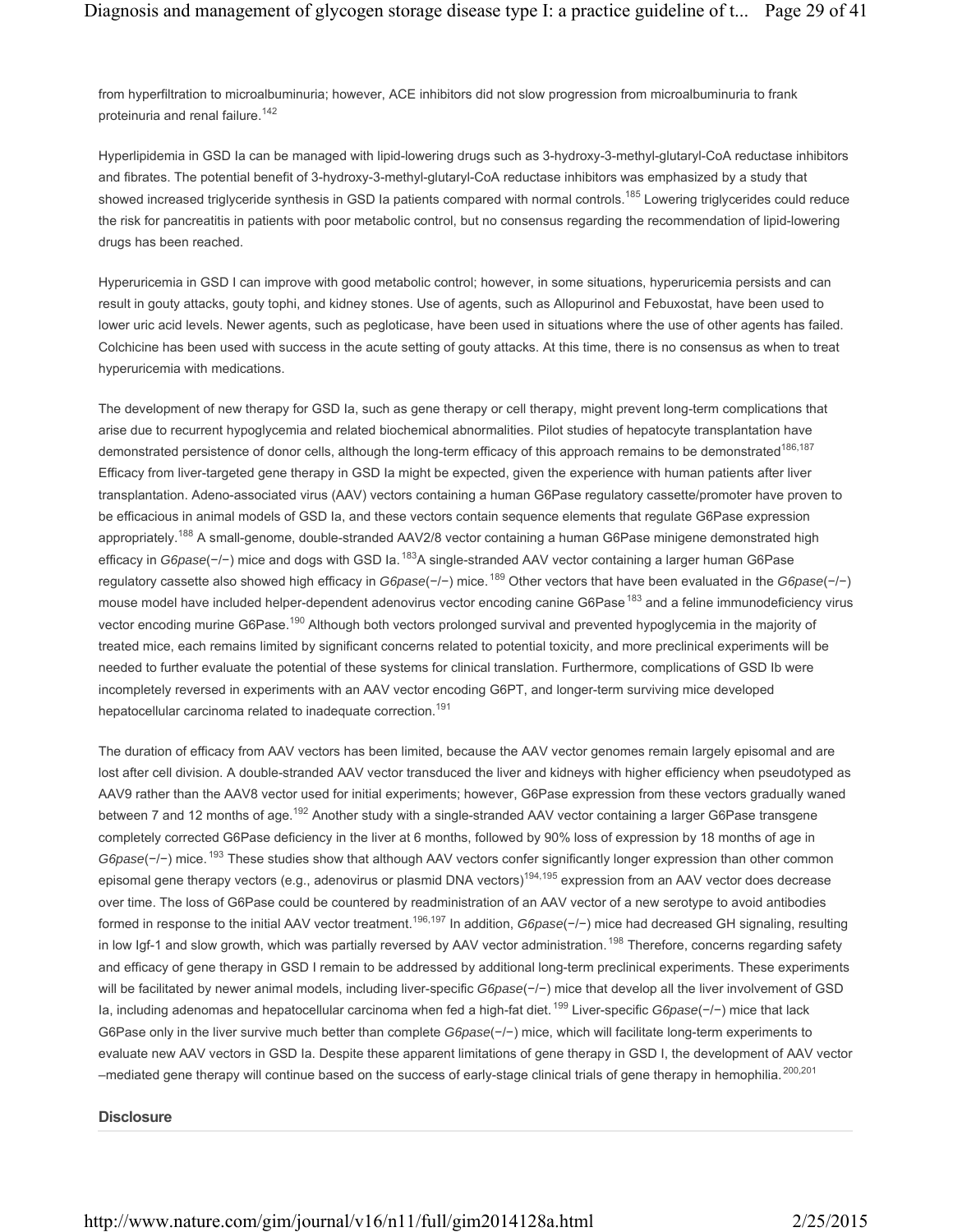The authors declare no conflict of interest.

## **References**

- 1. Gierke EV. Hepato-nephro-megalia-glycogenica (Glykogenspeicherkrankheit der Leber und Nieren). *Beitr Pathol Anat* 1929;**82**:497–513.
- 2. Cori GT, Cori CF. Glucose-6-phosphatase of the liver in glycogen storage disease. *J Biol Chem* 1952;**199**:661–667.
- 3. Narisawa K, Igarashi Y, Otomo H, Tada K. A new variant of glycogen storage disease type I probably due to a defect in the glucose-6-phosphate transport system. *Biochem Biophys Res Commun* 1978;**83**:1360–1364.
- 4. Lei KJ, Shelly LL, Pan CJ, Sidbury JB, Chou JY. Mutations in the glucose-6-phosphatase gene that cause glycogen storage disease type 1a. *Science* 1993;**262**:580–583.
- 5. Lei KJ, Chen H, Pan CJ, et al. Glucose-6-phosphatase dependent substrate transport in the glycogen storage disease type-1a mouse. *Nat Genet* 1996;**13**:203–209.
- 6. Weston BW, Lin JL, Muenzer J, et al. Glucose-6-phosphatase mutation G188R confers an atypical glycogen storage disease type 1b phenotype. *Pediatr Res* 2000;**48**:329–334.
- 7. Chou JY, Matern D, Mansfield BC, Chen YT. Type I glycogen storage diseases: disorders of the glucose-6-phosphatase complex. *Curr Mol Med* 2002;**2**:121–143.
- 8. Ekstein J, Rubin BY, Anderson SL, et al. Mutation frequencies for glycogen storage disease Ia in the Ashkenazi Jewish population. *Am J Med Genet A* 2004;**129A**:162–164.
- 9. Janecke AR, Mayatepek E, Utermann G. Molecular genetics of type 1 glycogen storage disease. *Mol Genet Metab* 2001;**73**:117–125.
- 10. Kajihara S, Matsuhashi S, Yamamoto K, et al. Exon redefinition by a point mutation within exon 5 of the glucose-6 phosphatase gene is the major cause of glycogen storage disease type 1a in Japan. *Am J Hum Genet* 1995;**57**:549–555.
- 11. Lam CW, But WM, Shek CC, et al. Glucose-6-phosphatase gene (727G–>T) splicing mutation is prevalent in Hong Kong Chinese patients with glycogen storage disease type 1a. *Clin Genet* 1998;**53**:184–190.
- 12. Matern D, Seydewitz HH, Bali D, Lang C, Chen YT. Glycogen storage disease type I: diagnosis and phenotype/genotype correlation. *Eur J Pediatr* 2002;**161**(suppl 1):S10–S19.
- 13. Rake JP, ten Berge AM, Verlind E, et al. Glycogen storage disease type Ia: four novel mutations (175delGG, R170X, G266V and V338F) identified. Mutations in brief no. 220. Online. *Hum Mutat* 1999;**13**:173.
- 14. Seydewitz HH, Matern D. Molecular genetic analysis of 40 patients with glycogen storage disease type Ia: 100% mutation detection rate and 5 novel mutations. *Hum Mutat* 2000;**15**:115–116.
- 15. Stroppiano M, Regis S, DiRocco M, Caroli F, Gandullia P, Gatti R. Mutations in the glucose-6-phosphatase gene of 53 Italian patients with glycogen storage disease type Ia. *J Inherit Metab Dis* 1999;**22**:43–49.
- 16. Chou JY, Mansfield BC. Mutations in the glucose-6-phosphatase-alpha (G6PC) gene that cause type Ia glycogen storage disease. *Hum Mutat* 2008;**29**:921–930.
- 17. Veiga-da-Cunha M, Gerin I, Chen YT, de Barsy T, de Lonlay P, Dionisi-Vici C, et al. A gene on chromosome 11q23 coding for a putative glucose- 6-phosphate translocase is mutated in glycogen-storage disease types Ib and Ic. *Am J Hum Genet* 1998;**63**:976–983.
- 18. Kishnani P, Koeberl D, Chen Y. Glycogen storage diseases. In: Valle D, Beaudet A, Vogelstein B, Kinzler K, Antonarakis S, Ballabio A (eds). *Scriver's Online Metabolic & Molecular Bases of Inherited Disease*. McGraw-Hill: New York, 2009:71.
- 19. Cassiman D, Libbrecht L, Verslype C, et al. An adult male patient with multiple adenomas and a hepatocellular carcinoma: mild glycogen storage disease type Ia. *J Hepatol* 2010;**53**:213–217.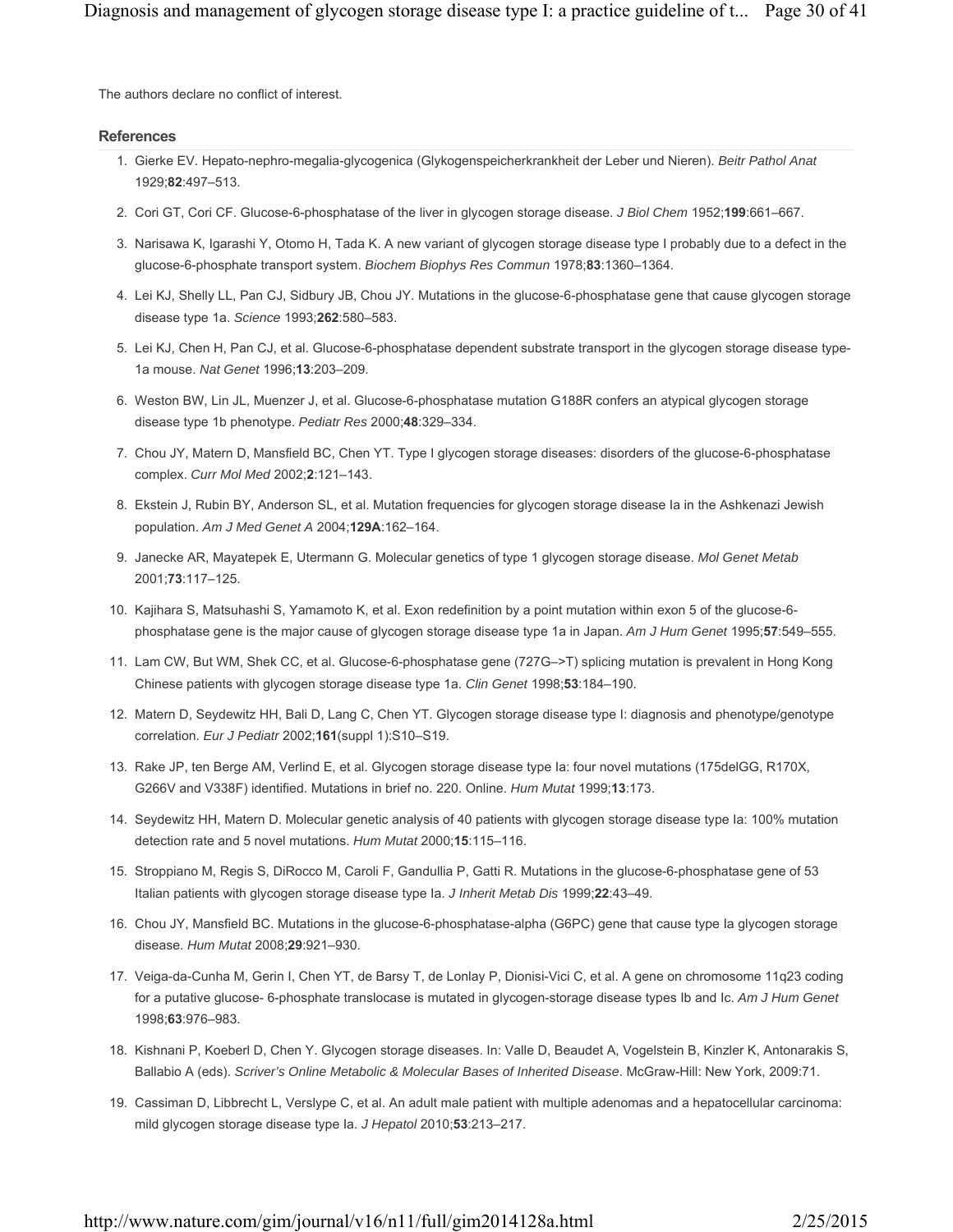- 20. Keller KM, Schütz M, Podskarbi T, Bindl L, Lentze MJ, Shin YS. A new mutation of the glucose-6-phosphatase gene in a 4-year-old girl with oligosymptomatic glycogen storage disease type 1a. *J Pediatr* 1998;**132**:360–361.
- 21. Lee P, Mather S, Owens C, Leonard J, Dicks-Mireaux C. Hepatic ultrasound findings in the glycogen storage diseases. *Br J Radiol* 1994;**67**:1062–1066.
- 22. Reddy SK, Austin SL, Spencer-Manzon M, et al. Liver transplantation for glycogen storage disease type Ia. *J Hepatol* 2009;**51**:483–490.
- 23. Reddy SK, Kishnani PS, Sullivan JA, et al. Resection of hepatocellular adenoma in patients with glycogen storage disease type Ia. *J Hepatol* 2007;**47**:658–663.
- 24. Franco LM, Krishnamurthy V, Bali D, et al. Hepatocellular carcinoma in glycogen storage disease type Ia: a case series. *J Inherit Metab Dis* 2005;**28**:153–162.
- 25. Kelly PM, Poon FW. Hepatic tumours in glycogen storage disease type 1 (von Gierke's disease). *Clin Radiol* 2001;**56**:505 –508.
- 26. Kudo M. Hepatocellular adenoma in type Ia glycogen storage disease. *J Gastroenterol* 2001;**36**:65–66.
- 27. Czapek EE, Deykin D, Salzman EW. Platelet dysfunction in glycogen storage disease type I. *Blood* 1973;**41**:235–247.
- 28. Mühlhausen C, Schneppenheim R, Budde U, et al. Decreased plasma concentration of von Willebrand factor antigen (VWF:Ag) in patients with glycogen storage disease type Ia. *J Inherit Metab Dis* 2005;**28**:945–950.
- 29. Weinstein DA, Roy CN, Fleming MD, Loda MF, Wolfsdorf JI, Andrews NC. Inappropriate expression of hepcidin is associated with iron refractory anemia: implications for the anemia of chronic disease. *Blood* 2002;**100**:3776–3781.
- 30. Banugaria SG, Austin SL, Boney A, Weber TJ, Kishnani PS. Hypovitaminosis D in glycogen storage disease type I. *Mol Genet Metab* 2010;**99**:434–437.
- 31. Cabrera-Abreu J, Crabtree NJ, Elias E, Fraser W, Cramb R, Alger S. Bone mineral density and markers of bone turnover in patients with glycogen storage disease types I, III and IX. *J Inherit Metab Dis* 2004;**27**:1–9.
- 32. Rake JP, Visser G, Huismans D, et al. Bone mineral density in children, adolescents and adults with glycogen storage disease type Ia: a cross-sectional and longitudinal study. *J Inherit Metab Dis* 2003;**26**:371–384.
- 33. Rake JP, Visser G, Labrune P, Leonard JV, Ullrich K, Smit GP. Glycogen storage disease type I: diagnosis, management, clinical course and outcome. Results of the European Study on Glycogen Storage Disease Type I (ESGSD I). *Eur J Pediatr* 2002;**161**(suppl 1):S20–S34.
- 34. Schwahn B, Rauch F, Wendel U, Schönau E. Low bone mass in glycogen storage disease type 1 is associated with reduced muscle force and poor metabolic control. *J Pediatr* 2002;**141**:350–356.
- 35. Wolfsdorf JI. Bones benefit from better biochemical control in type 1 glycogen storage disease. *J Pediatr* 2002;**141**:308 –310.
- 36. Minarich LA, Kirpich A, Fiske LM, Weinstein DA. Bone mineral density in glycogen storage disease type Ia and Ib. *Genet Med* 2012;**14**:737–741.
- 37. Chen YT, Scheinman JI, Park HK, Coleman RA, Roe CR. Amelioration of proximal renal tubular dysfunction in type I glycogen storage disease with dietary therapy. *N Engl J Med* 1990;**323**:590–593.
- 38. Reitsma-Bierens WC. Renal complications in glycogen storage disease type I. *Eur J Pediatr* 1993;**152**(suppl 1):S60–S62.
- 39. Reitsma-Bierens WC, Smit GP, Troelstra JA. Renal function and kidney size in glycogen storage disease type I. *Pediatr Nephrol* 1992;**6**:236–238.
- 40. Weinstein DA, Somers MJ, Wolfsdorf JI. Decreased urinary citrate excretion in type 1a glycogen storage disease. *J Pediatr* 2001;**138**:378–382.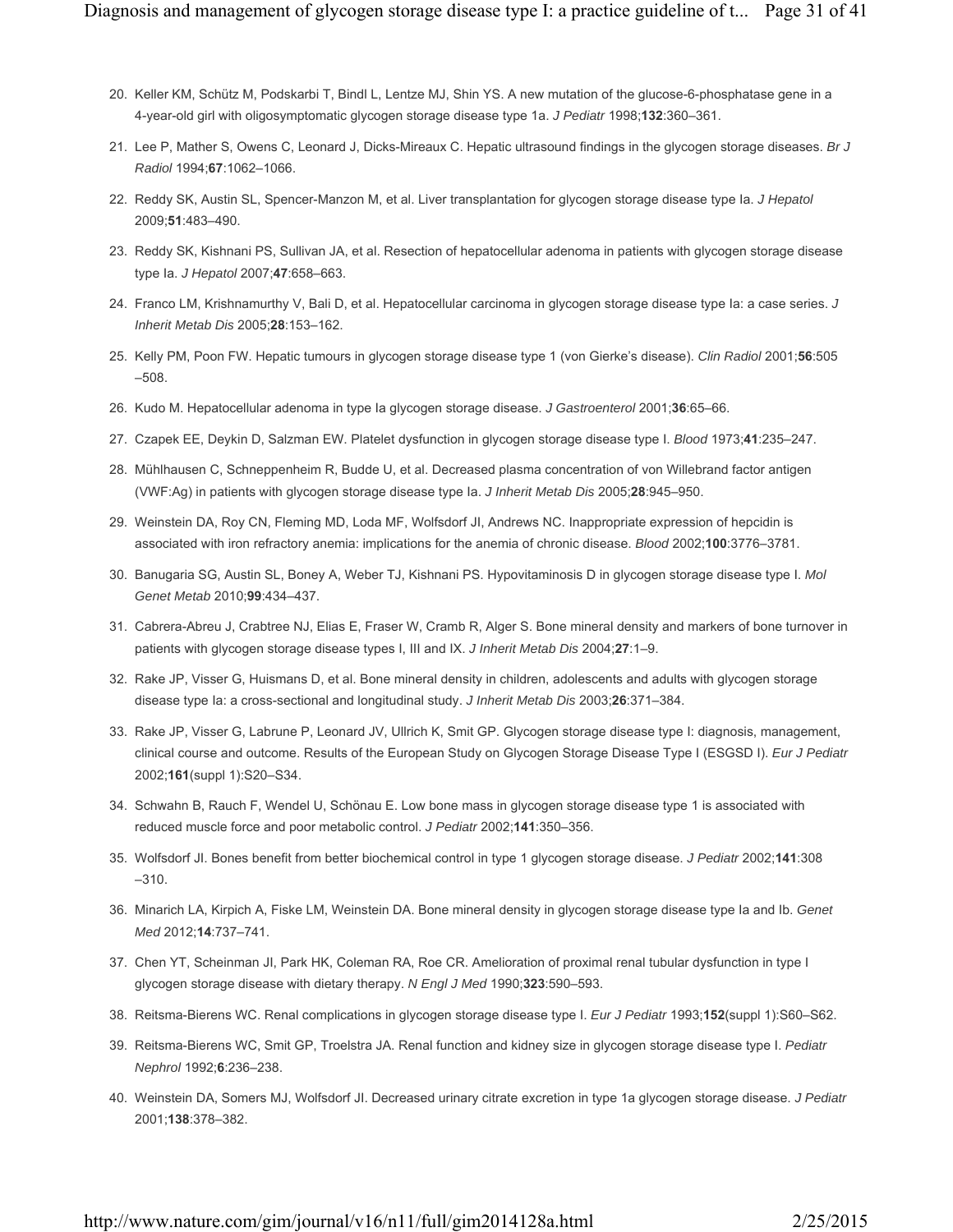- 41. Marega A, Fregonese C, Tulissi P, et al. Preemptive liver-kidney transplantation in von Gierke disease: a case report. *Transplant Proc* 2011;**43**:1196–1197.
- 42. Labrune P. Glycogen storage disease type I: indications for liver and/or kidney transplantation. *Eur J Pediatr* 2002;**161** (suppl 1):S53–S55.
- 43. Froissart R, Piraud M, Boudjemline AM, et al. Glucose-6-phosphatase deficiency. *Orphanet J Rare Dis* 2011;**6**:27.
- 44. Sechi A, Deroma L, Lapolla A, et al. Fertility and pregnancy in women affected by glycogen storage disease type I, results of a multicenter Italian study. *J Inherit Metab Dis* 2013;**36**:83–89.
- 45. Austin SL, El-Gharbawy AH, Kasturi VG, James A, Kishnani PS. Menorrhagia in patients with type I glycogen storage disease. *Obstet Gynecol* 2013;**122**:1246–1254.
- 46. Lee PJ, Patel A, Hindmarsh PC, Mowat AP, Leonard JV. The prevalence of polycystic ovaries in the hepatic glycogen storage diseases: its association with hyperinsulinism. *Clin Endocrinol (Oxf)* 1995;**42**:601–606.
- 47. Martens DH, Rake JP, Schwarz M, et al. Pregnancies in glycogen storage disease type Ia. *Am J Obstet Gynecol* 2008;**198**:646.e1–646.e7.
- 48. Ryan IP, Havel RJ, Laros RK Jr. Three consecutive pregnancies in a patient with glycogen storage disease type IA (von Gierke's disease). *Am J Obstet Gynecol* 1994;**170**:1687–90; discussion 1690.
- 49. Humbert M, Labrune P, Simonneau G. Severe pulmonary arterial hypertension in type 1 glycogen storage disease. *Eur J Pediatr* 2002;**161**(suppl 1):S93–S96.
- 50. Kishnani P, Bengur AR, Chen YT. Pulmonary hypertension in glycogen storage disease type I. *J Inherit Metab Dis* 1996;**19**:213–216.
- 51. Goulart JM, Yoo JY, Kirchoff-Torres KF, Delman BN, Tuhrim S. Ischemic stroke in an adult with glycogen storage disease type I. *J Clin Neurosci* 2010;**17**:1467–1469.
- 52. Visser G, Rake JP, Labrune P, et al.; European Study on Glycogen Storage Disease Type I. Consensus guidelines for management of glycogen storage disease type 1b - European Study on Glycogen Storage Disease Type 1. *Eur J Pediatr* 2002;**161**(suppl 1):S120–S123.
- 53. Binkiewicz A, Senior B. Decreased ketogenesis in von Gierke's disease (type I glycogenosis). *J Pediatr* 1973;**83**:973–978.
- 54. Fernandes J, Pikaar NA. Ketosis in hepatic glycogenosis. *Arch Dis Child* 1972;**47**:41–46.
- 55. Zakon SJ, Oyamada A, Rosenthal IH. Eruptive xanthoma and hyperlipemia in glycogen storage disease (von Gierke's disease). *AMA Arch Derm Syphilol* 1953;**67**:146–151.
- 56. Corby DG, Putnam CW, Greene HL. Impaired platelet function in glucose-6-phosphatase deficiency. *J Pediatr* 1974;**85**:71 –76.
- 57. Hutton RA, Macnab AJ, Rivers RP. Defect of platelet function associated with chronic hypoglycaemia. *Arch Dis Child* 1976;**51**:49–55.
- 58. Wolfsdorf JI, Laffel LM, Crigler JF Jr. Metabolic control and renal dysfunction in type I glycogen storage disease. *J Inherit Metab Dis* 1997;**20**:559–568.
- 59. Chen YT. Type I glycogen storage disease: kidney involvement, pathogenesis and its treatment. *Pediatr Nephrol* 1991;**5**:71 –76.
- 60. Lee PJ, Dalton RN, Shah V, Hindmarsh PC, Leonard JV. Glomerular and tubular function in glycogen storage disease. *Pediatr Nephrol* 1995;**9**:705–710.
- 61. Restaino I, Kaplan BS, Stanley C, Baker L. Nephrolithiasis, hypocitraturia, and a distal renal tubular acidification defect in type 1 glycogen storage disease. *J Pediatr* 1993;**122**:392–396.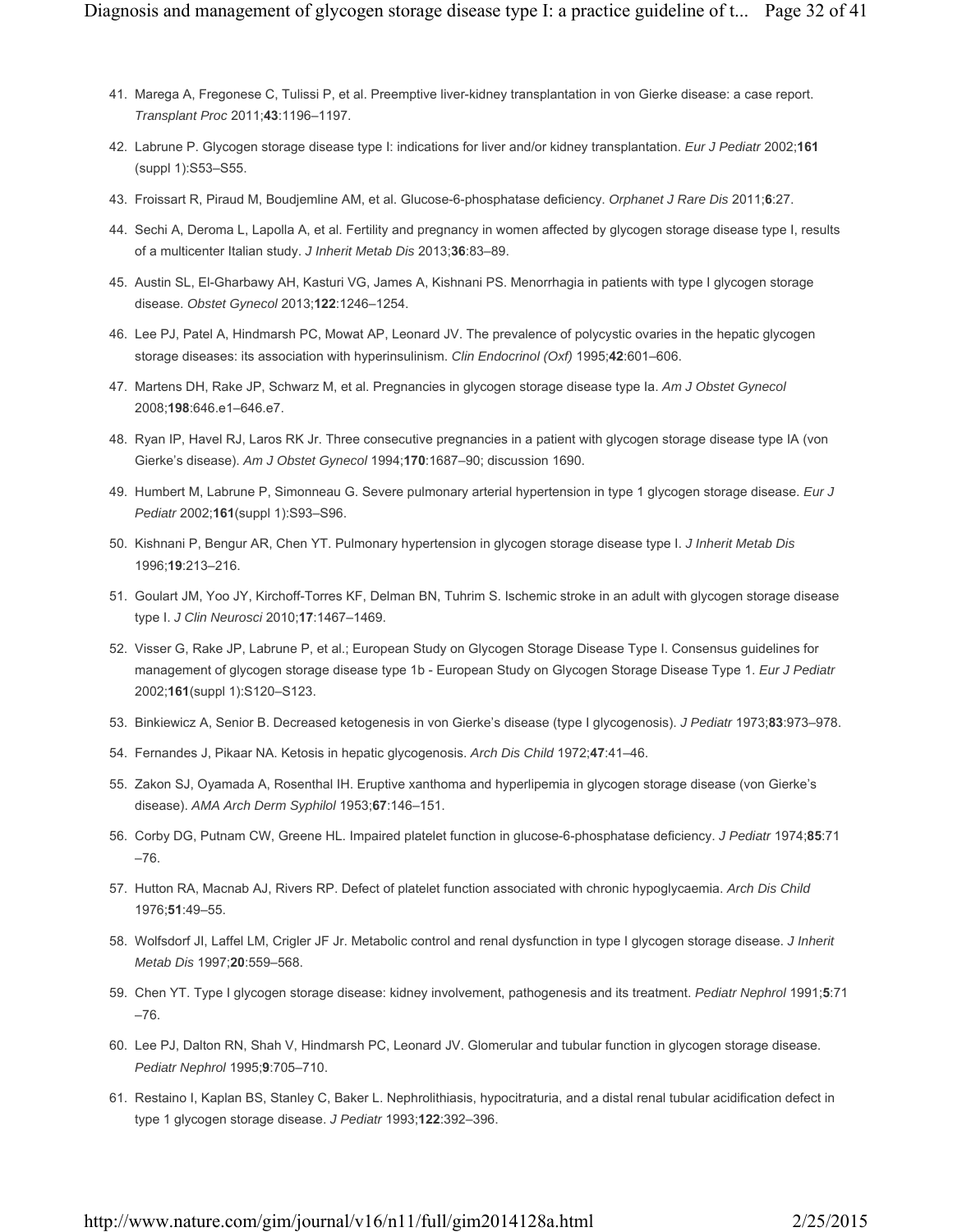- 62. Chen YT, Coleman RA, Scheinman JI, Kolbeck PC, Sidbury JB. Renal disease in type I glycogen storage disease. *N Engl J Med* 1988;**318**:7–11.
- 63. Weinstein DA, Wolfsdorf JI. Effect of continuous glucose therapy with uncooked cornstarch on the long-term clinical course of type 1a glycogen storage disease. *Eur J Pediatr* 2002;**161**(suppl 1):S35–S39.
- 64. Visser G, Rake JP, Fernandes J, et al. Neutropenia, neutrophil dysfunction, and inflammatory bowel disease in glycogen storage disease type Ib: results of the European Study on Glycogen Storage Disease type I. *J Pediatr* 2000;**137**:187–191.
- 65. Melis D, Pivonello R, Parenti G, et al. Increased prevalence of thyroid autoimmunity and hypothyroidism in patients with glycogen storage disease type I. *J Pediatr* 2007;**150**:300–5, 305.e1.
- 66. Clayton PT. Diagnosis of inherited disorders of liver metabolism. *J Inherit Metab Dis* 2003;**26**:135–146.
- 67. Fischer KF, Lees JA, Newman JH. Hypoglycemia in hospitalized patients. Causes and outcomes. *N Engl J Med* 1986;**315**:1245–1250.
- 68. Wolf AD, Lavine JE. Hepatomegaly in neonates and children. *Pediatr Rev* 2000;**21**:303–310.
- 69. van den Berghe G. Disorders of gluconeogenesis. *J Inherit Metab Dis* 1996;**19**:470–477.
- 70. Baker L, Winegrad AI. Fasting hypoglycaemia and metabolic acidosis associated with deficiency of hepatic fructose-1,6-diphosphatase activity. *Lancet* 1970;**2**:13–16.
- 71. Morris AA, Deshphande S, Ward-Platt MP, et al. Impaired ketogenesis in fructose-1,6-bisphosphatase deficiency: a pitfall in the investigation of hypoglycaemia. *J Inherit Metab Dis* 1995;**18**:28–32.
- 72. Santer R, Schneppenheim R, Suter D, Schaub J, Steinmann B. Fanconi-Bickel syndrome–the original patient and his natural history, historical steps leading to the primary defect, and a review of the literature. *Eur J Pediatr* 1998;**157**:783–797.
- 73. Santer R, Steinmann B, Schaub J. Fanconi-Bickel syndrome–a congenital defect of facilitative glucose transport. *Curr Mol Med* 2002;**2**:213–227.
- 74. Berry GT, Baker L, Kaplan FS, Witzleben CL. Diabetes-like renal glomerular disease in Fanconi-Bickel syndrome. *Pediatr Nephrol* 1995;**9**:287–291.
- 75. Berry GT, Baynes JW, Wells-Knecht KJ, Szwergold BS, Santer R. Elements of diabetic nephropathy in a patient with GLUT 2 deficiency. *Mol Genet Metab* 2005;**86**:473–477.
- 76. Charpentier C, Saudubray J. Clinical phenotypes: diagnosis/algorithms. In: Valle D, Beaudet A, Vogelstein B, Kinzler K, Antonarakis S, Ballabio A (eds). *Scriver's Online Metabolic & Molecular Bases of Inherited Disease*. McGraw-Hill: New York, 2009:66.
- 77. McAdams AJ, Hug G, Bove KE. Glycogen storage disease, types I to X: criteria for morphologic diagnosis. *Hum Pathol* 1974;**5**:463–487.
- 78. Coleman RA, Winter HS, Wolf B, Chen YT. Glycogen debranching enzyme deficiency: long-term study of serum enzyme activities and clinical features. *J Inherit Metab Dis* 1992;**15**:869–881.
- 79. Veiga-da-Cunha M, Gerin I, Chen YT, Lee PJ, Leonard JV, Maire I, et al. The putative glucose-6-phosphate translocase gene is mutated in essentially all cases of glycogen storage disease type I non-a. *Eur J Hum Genet* 1999;**7**:717–723.
- 80. Kure S, Rolland MO, Leisti J, et al. Prenatal diagnosis of non-ketotic hyperglycinaemia: enzymatic diagnosis in 28 families and DNA diagnosis detecting prevalent Finnish and Israeli-Arab mutations. *Prenat Diagn* 1999;**19**:717–720.
- 81. Kojima K, Kure S, Kamada F, et al. Genetic testing of glycogen storage disease type Ib in Japan: five novel G6PT1 mutations and a rapid detection method for a prevalent mutation W118R. *Mol Genet Metab* 2004;**81**:343–346.
- 82. Veiga-da-Cunha M, Gerin I, Van Schaftingen E. How many forms of glycogen storage disease type I? *Eur J Pediatr* 2000;**7**:717–723.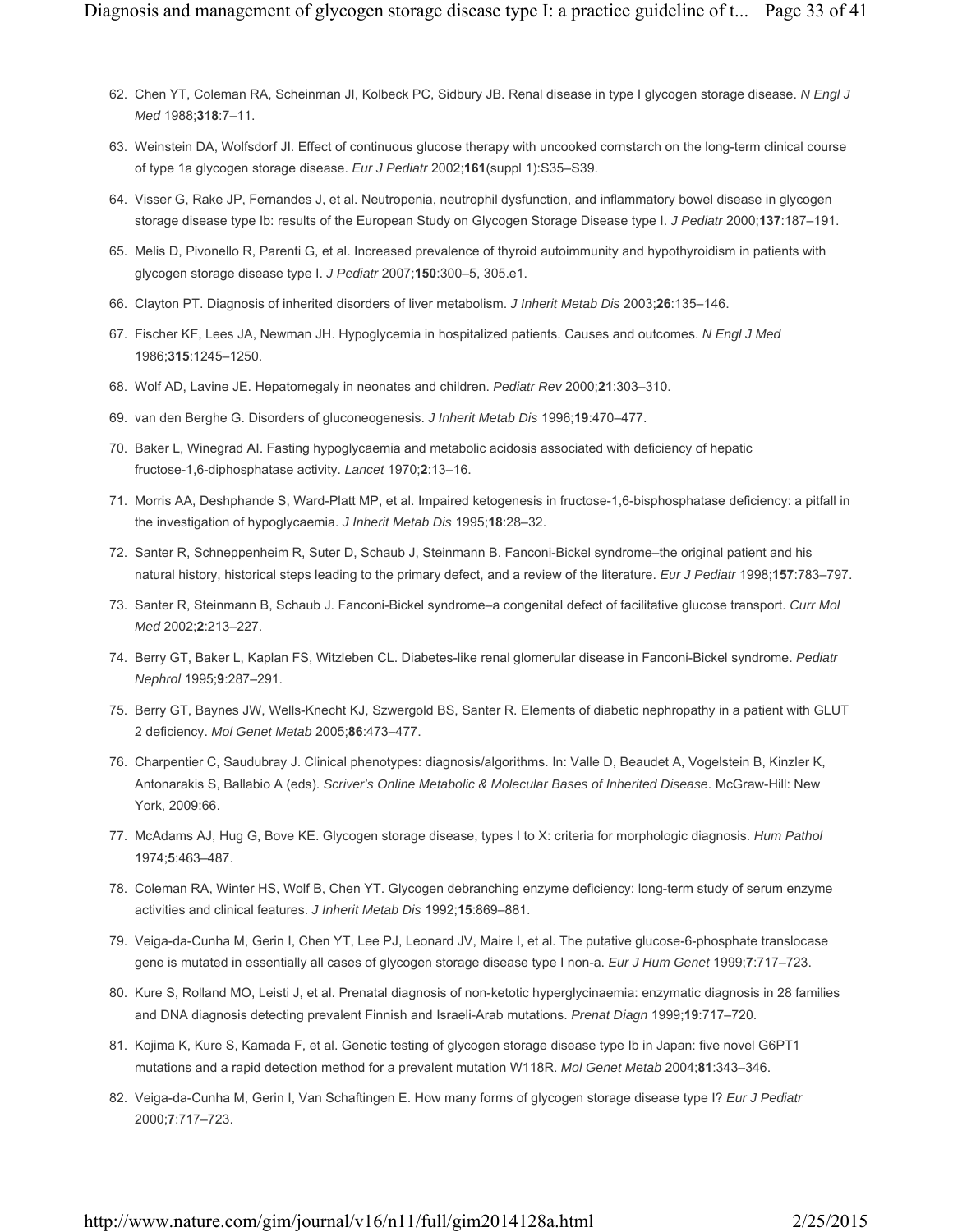- 83. Janecke AR, Lindner M, Erdel M, et al. Mutation analysis in glycogen storage disease type 1 non-a. *Hum Genet* 2000;**107**:285–289.
- 84. Rake JP, Visser G, Labrune P, Leonard JV, Ullrich K, Smit GP; European Study on Glycogen Storage Disease Type I (ESGSD I). Guidelines for management of glycogen storage disease type I - European Study on Glycogen Storage Disease Type I (ESGSD I). *Eur J Pediatr* 2002;**161**(suppl 1):S112–S119.
- 85. Bhattacharya K, Orton RC, Qi X, et al. A novel starch for the treatment of glycogen storage diseases. *J Inherit Metab Dis* 2007;**30**:350–357.
- 86. Correia CE, Bhattacharya K, Lee PJ, et al. Use of modified cornstarch therapy to extend fasting in glycogen storage disease types Ia and Ib. *Am J Clin Nutr* 2008;**88**:1272–1276.
- 87. Kishnani PS. Glycogen storage diseases. In: Ekvall SW, Ekvall VK (eds). *Pediatric Nutrition in Chronic Diseases and Developmental Disorders: Prevention, Assessment, and Treatment, 2nd edn*. Oxford University Press: New York, 2005:350 –355.
- 88. Wolfsdorf JI, Weinstein DA. Glycogen storage diseases. *Rev Endocr Metab Disord* 2003;**4**:95–102.
- 89. Goldberg T, Slonim AE. Nutrition therapy for hepatic glycogen storage diseases. *J Am Diet Assoc* 1993;**93**:1423–1430.
- 90. Fernandes J, van de Kamer JH. [Glucose, fructose and galactose in the diet of patients with glycogen accumulation disease type I]. *Maandschr Kindergeneeskd* 1964;**32**:29–34.
- 91. Fernandes J. The effect of disaccharides on the hyperlactacidaemia of glucose-6-phosphatase-deficient children. *Acta Paediatr Scand* 1974;**63**:695–698.
- 92. Bier DM, Leake RD, Haymond MW, et al. Measurement of "true" glucose production rates in infancy and childhood with 6,6-dideuteroglucose. *Diabetes* 1977;**26**:1016–1023.
- 93. Tsalikian E, Simmons P, Gerich JE, Howard C, Haymond MW. Glucose production and utilization in children with glycogen storage disease type I. *Am J Physiol* 1984;**247**(4 Pt 1):E513–E519.
- 94. Schwenk WF, Haymond MW. Optimal rate of enteral glucose administration in children with glycogen storage disease type I. *N Engl J Med* 1986;**314**:682–685.
- 95. Leonard JV, Dunger DB. Hypoglycaemia complicating feeding regimens for glycogen-storage disease. *Lancet* 1978;**2**:1203 –1204.
- 96. Kishnani PS, Boney A, Chen YT. Nutritional deficiencies in a patient with glycogen storage disease type Ib. *J Inherit Metab Dis* 1999;**22**:795–801.
- 97. Bhattacharya K. Dietary dilemmas in the management of glycogen storage disease type I. *J Inherit Metab Dis* 2011;**34**:621 –629.
- 98. Chen YT, Cornblath M, Sidbury JB. Cornstarch therapy in type I glycogen-storage disease. *N Engl J Med* 1984;**310**:171 –175.
- 99. Franceschini R, Gianetta E, Pastorino A, et al. Crohn's-like colitis in glycogen storage disease Ib: a case report. *Hepatogastroenterology* 1996;**43**:1461–1464.
- 100. Dieckgraefe BK, Korzenik JR, Husain A, Dieruf L. Association of glycogen storage disease 1b and Crohn disease: results of a North American survey. *Eur J Pediatr* 2002;**161**(suppl 1):S88–S92.
- 101. Sidbury JB, Chen YT, Roe CR. The role of raw starches in the treatment of type I glycogenosis. *Arch Intern Med* 1986;**146**:370–373.
- 102. Saunders AC, Feldman HA, Correia CE, Weinstein DA. Clinical evaluation of a portable lactate meter in type I glycogen storage disease. *J Inherit Metab Dis* 2005;**28**:695–701.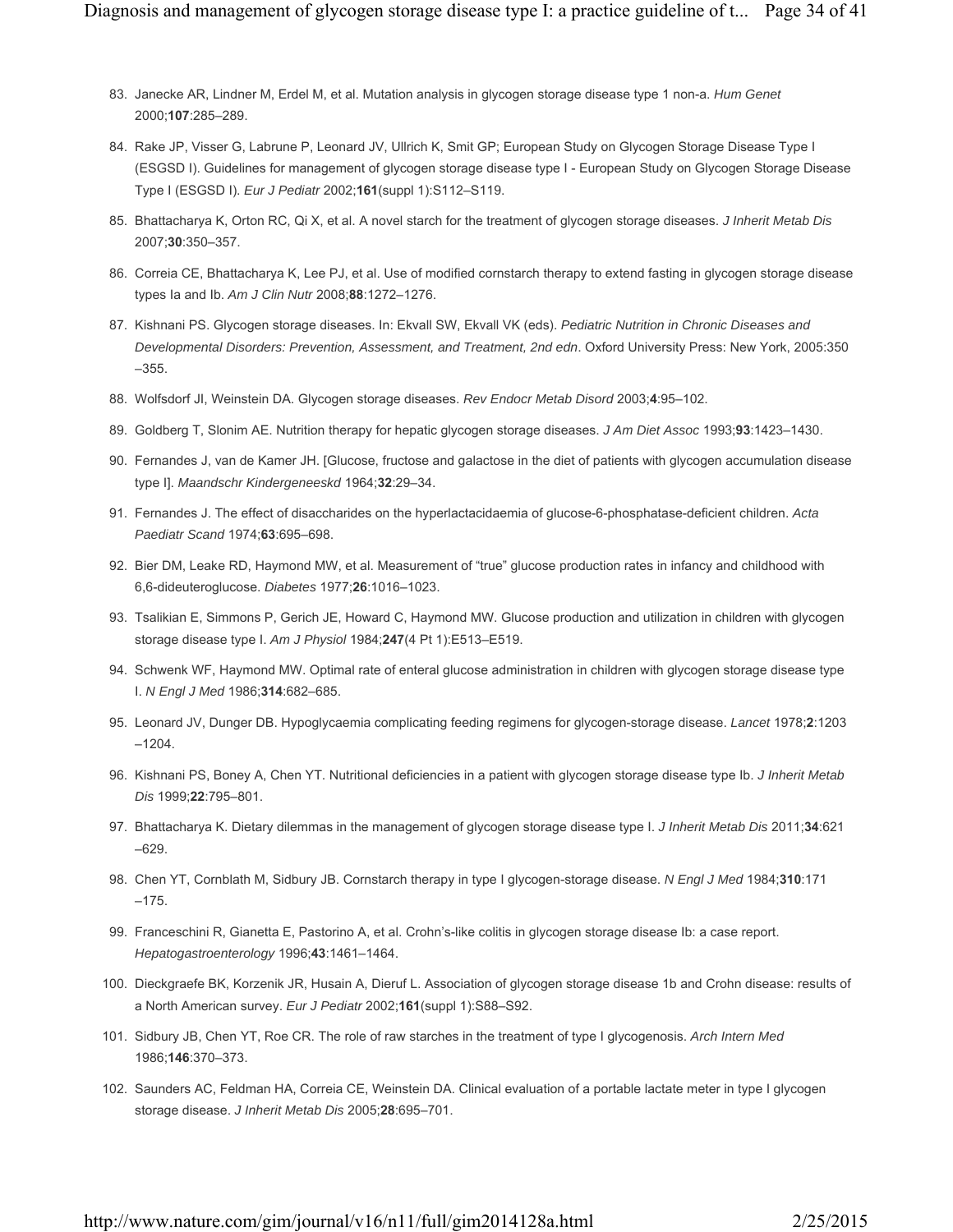- 103. White FJ, Jones SA. The use of continuous glucose monitoring in the practical management of glycogen storage disorders. *J Inherit Metab Dis* 2011;**34**:631–642.
- 104. Storch E, Keeley M, Merlo L, Jacob M, Correia C, Weinstein D. Psychosocial functioning in youth with glycogen storage disease type I. *J Pediatr Psychol* 2008;**33**:728–738.
- 105. Farber M, Knuppel RA, Binkiewicz A, Kennison RD. Pregnancy and von Gierke's disease. *Obstet Gynecol* 1976;**47**:226 –228.
- 106. Johnson MP, Compton A, Drugan A, Evans MI. Metabolic control of von Gierke disease (glycogen storage disease type Ia) in pregnancy: maintenance of euglycemia with cornstarch. *Obstet Gynecol* 1990;**75**(3 Pt 2):507–510.
- 107. Mairovitz V, Labrune P, Fernandez H, Audibert F, Frydman R. Contraception and pregnancy in women affected by glycogen storage diseases. *Eur J Pediatr* 2002;**161**(suppl 1):S97–S101.
- 108. Dagli AI, Lee PJ, Correia CE, et al. Pregnancy in glycogen storage disease type Ib: gestational care and report of first successful deliveries. *J Inherit Metab Dis* 2010;**33**(suppl 3):S151–S157.
- 109. Green D. Effect of fish oil on platelet adhesiveness. *Blood* 1991;**77**:207–208.
- 110. Levy E, Thibault L, Turgeon J, et al. Beneficial effects of fish-oil supplements on lipids, lipoproteins, and lipoprotein lipase in patients with glycogen storage disease type I. *Am J Clin Nutr* 1993;**57**:922–929.
- 111. Nagasaka H, Hirano K, Ohtake A, et al. Improvements of hypertriglyceridemia and hyperlacticemia in Japanese children with glycogen storage disease type Ia by medium-chain triglyceride milk. *Eur J Pediatr* 2007;**166**:1009–1016.
- 112. Das AM, Lücke T, Meyer U, Hartmann H, Illsinger S. Glycogen storage disease type 1: impact of medium-chain triglycerides on metabolic control and growth. *Ann Nutr Metab* 2010;**56**:225–232.
- 113. Melis D, Della Casa R, Parini R, et al. Vitamin E supplementation improves neutropenia and reduces the frequency of infections in patients with glycogen storage disease type 1b. *Eur J Pediatr* 2009;**168**:1069–1074.
- 114. Talente GM, Coleman RA, Alter C, et al. Glycogen storage disease in adults. *Ann Intern Med* 1994;**120**:218–226.
- 115. Chen YT. Glycogen storage disease. In: Scriver CR, Beaudet AL, Sly WS, Valle D (eds). *The Metabolic and Molecular Bases of Inherited Disease, 3rd edn, vol. 1*. McGraw-Hill: New York, 2001:1521–1552.
- 116. Smit GP. The long-term outcome of patients with glycogen storage disease type Ia. *Eur J Pediatr* 1993;**152**(suppl 1):S52 –S55.
- 117. Lee PJ. Glycogen storage disease type I: pathophysiology of liver adenomas. *Eur J Pediatr* 2002;**161**(suppl 1):S46–S49.
- 118. Wang DQ, Fiske LM, Carreras CT, Weinstein DA. Natural history of hepatocellular adenoma formation in glycogen storage disease type I. *J Pediatr* 2011;**159**:442–446.
- 119. Lee PJ, Celermajer DS, Robinson J, McCarthy SN, Betteridge DJ, Leonard JV. Hyperlipidaemia does not impair vascular endothelial function in glycogen storage disease type 1a. *Atherosclerosis* 1994;**110**:95–100.
- 120. Kishnani PS, Chuang TP, Bali D, et al. Chromosomal and genetic alterations in human hepatocellular adenomas associated with type Ia glycogen storage disease. *Hum Mol Genet* 2009;**18**:4781–4790.
- 121. Chen, YJ, Chen, PJ, Lee, MC, Yeh, SH, Hsu, MT, Lin, CH. Chromosomal analysis of hepatic adenoma and focal nodular hyperplasia by comparative genomic hybridization. *Genes Chromosomes Cancer* 2002;**35**:138–143.
- 122. Faivre L, Houssin D, Valayer J, Brouard J, Hadchouel M, Bernard O. Long-term outcome of liver transplantation in patients with glycogen storage disease type Ia. *J Inherit Metab Dis* 1999;**22**:723–732.
- 123. Yoshikawa M, Fukui K, Kuriyama S, et al. Hepatic adenomas treated with percutaneous ethanol injection in a patient with glycogen storage disease type Ia. *J Gastroenterol* 2001;**36**:52–61.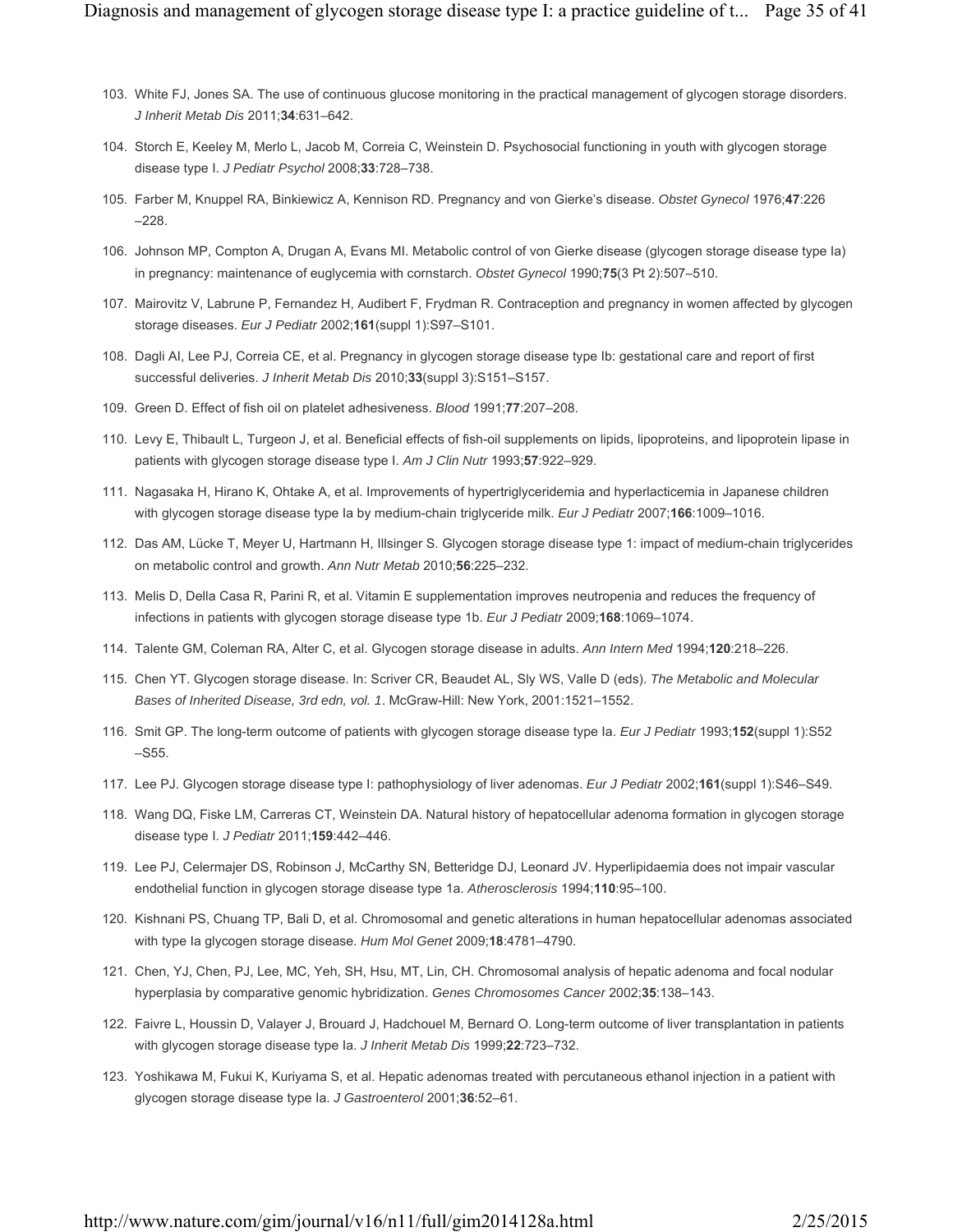- 124. Malatack JJ, Finegold DN, Iwatsuki S, et al. Liver transplantation for type I glycogen storage disease. *Lancet* 1983;**1**:1073 –1075.
- 125. Maheshwari A, Rankin R, Segev DL, Thuluvath PJ. Outcomes of liver transplantation for glycogen storage disease: a matched-control study and a review of literature. *Clin Transplant* 2012;**26**:432–436.
- 126. O'Leary JG, Lepe R, Davis GL. Indications for liver transplantation. *Gastroenterology* 2008;**134**:1764–1776.
- 127. Wiesner R, Edwards E, Freeman R, et al.; United Network for Organ Sharing Liver Disease Severity Score Committee. Model for end-stage liver disease (MELD) and allocation of donor livers. *Gastroenterology* 2003;**124**:91–96.
- 128. Merion RM, Schaubel DE, Dykstra DM, Freeman RB, Port FK, Wolfe RA. The survival benefit of liver transplantation. *Am J Transplant* 2005;**5**:307–313.
- 129. Ojo AO, Held PJ, Port FK, et al. Chronic renal failure after transplantation of a nonrenal organ. *N Engl J Med* 2003;**349**:931 –940.
- 130. Matern D, Starzl T, Arnaout W, Barnard J, Bynon J, Dhawan A, et al. Liver transplantation for glycogen storage disease type I, III, and IV. *Eur J Pediatr* 1999;**159**(suppl 2):543.
- 131. Lachaux A, Boillot O, Stamm D, et al. Orthotopic liver transplantation for glycogen storage disease type Ib–treatment with recombinant human granulocyte colony-stimulating factor. *Transplant Proc* 1994;**26**:265.
- 132. Karaki C, Kasahara M, Sakamoto S, et al. Glycemic management in living donor liver transplantation for patients with glycogen storage disease type 1b. *Pediatr Transplant* 2012;**16**:465–470.
- 133. Mundy HR, Lee PJ. Glycogenosis type I and diabetes mellitus: a common mechanism for renal dysfunction? *Med Hypotheses* 2002;**59**:110–114.
- 134. Urushihara M, Kagami S, Ito M, et al. Transforming growth factor-beta in renal disease with glycogen storage disease I. *Pediatr Nephrol* 2004;**19**:676–678.
- 135. Martens DH, Rake JP, Navis G, Fidler V, van Dael CM, Smit GP. Renal function in glycogen storage disease type I, natural course, and renopreservative effects of ACE inhibition. *Clin J Am Soc Nephrol* 2009;**4**:1741–1746.
- 136. Yiu WH, Mead PA, Jun HS, Mansfield BC, Chou JY. Oxidative stress mediates nephropathy in type Ia glycogen storage disease. *Lab Invest* 2010;**90**:620–629.
- 137. Baker L, Dahlem S, Goldfarb S, et al. Hyperfiltration and renal disease in glycogen storage disease, type I. *Kidney Int* 1989;**35**:1345–1350.
- 138. Schwartz GJ, Muñoz A, Schneider MF, et al. New equations to estimate GFR in children with CKD. *J Am Soc Nephrol* 2009;**20**:629–637.
- 139. Levey AS, Coresh J, Greene T, et al.; Chronic Kidney Disease Epidemiology Collaboration. Using standardized serum creatinine values in the modification of diet in renal disease study equation for estimating glomerular filtration rate. *Ann Intern Med* 2006;**145**:247–254.
- 140. Bank N. Mechanisms of diabetic hyperfiltration. *Kidney Int* 1991;**40**:792–807.
- 141. Anderson S, Jung FF, Ingelfinger JR. Renal renin-angiotensin system in diabetes: functional, immunohistochemical, and molecular biological correlations. *Am J Physiol* 1993;**265**(4 Pt 2):F477–F486.
- 142. Melis D, Parenti G, Gatti R, et al. Efficacy of ACE-inhibitor therapy on renal disease in glycogen storage disease type 1: a multicentre retrospective study. *Clin Endocrinol (Oxf)* 2005;**63**:19–25.
- 143. MacKinnon M, Shurraw S, Akbari A, Knoll GA, Jaffey J, Clark HD. Combination therapy with an angiotensin receptor blocker and an ACE inhibitor in proteinuric renal disease: a systematic review of the efficacy and safety data. *Am J Kidney Dis* 2006;**48**:8–20.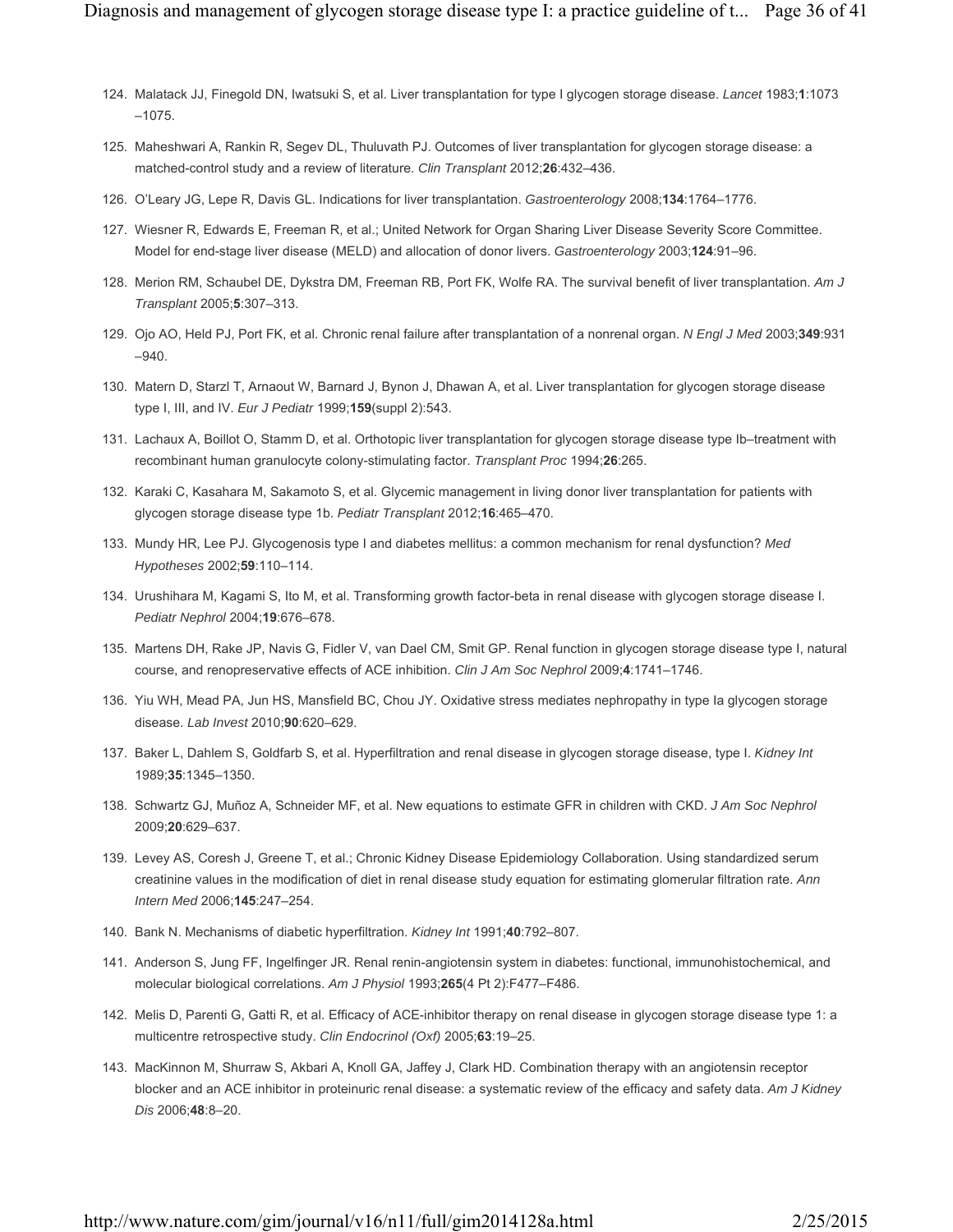- 144. Wang DQ, Carreras CT, Fiske LM, et al. Characterization and pathogenesis of anemia in glycogen storage disease type Ia and Ib. *Genet Med* 2012;**14**:795–799.
- 145. Marti GE, Rick ME, Sidbury J, Gralnick HR. DDAVP infusion in five patients with type Ia glycogen storage disease and associated correction of prolonged bleeding times. *Blood* 1986;**68**:180–184.
- 146. Dellinger TM, Livingston HM, Holder R, Streckfus CF. Glycogen storage disease and von Willebrand's disease implications for dental treatment: dental management of a pediatric patient. *Spec Care Dentist* 1998;**18**:243–246.
- 147. Visser G, Rake JP, Labrune P, et al. Granulocyte colony-stimulating factor in glycogen storage disease type 1b. Results of the European Study on Glycogen Storage Disease Type 1. *Eur J Pediatr* 2002;**161**(suppl 1):S83–S87.
- 148. Melis D, Fulceri R, Parenti G, et al. Genotype/phenotype correlation in glycogen storage disease type 1b: a multicentre study and review of the literature. *Eur J Pediatr* 2005;**164**:501–508.
- 149. Chou JY, Jun HS, Mansfield BC. Neutropenia in type Ib glycogen storage disease. *Curr Opin Hematol* 2010;**17**:36–42.
- 150. Jun HS, Lee YM, Cheung YY, et al. Lack of glucose recycling between endoplasmic reticulum and cytoplasm underlies cellular dysfunction in glucose-6-phosphatase-beta-deficient neutrophils in a congenital neutropenia syndrome. *Blood* 2010;**116**:2783–2792.
- 151. Kilpatrick L, Garty BZ, Lundquist KF, et al. Impaired metabolic function and signaling defects in phagocytic cells in glycogen storage disease type 1b. *J Clin Invest* 1990;**86**:196–202.
- 152. Schroten H, Wendel U, Burdach S, et al. Colony-stimulating factors for neutropenia in glycogen storage disease Ib. *Lancet* 1991;**337**:736–737.
- 153. Roe TF, Coates TD, Thomas DW, Miller JH, Gilsanz V. Brief report: treatment of chronic inflammatory bowel disease in glycogen storage disease type Ib with colony-stimulating factors. *N Engl J Med* 1992;**326**:1666–1669.
- 154. Yamaguchi T, Ihara K, Matsumoto T, et al. Inflammatory bowel disease-like colitis in glycogen storage disease type 1b. *Inflamm Bowel Dis* 2001;**7**:128–132.
- 155. Alsultan A, Sokol RJ, Lovell MA, Thurman G, Ambruso DR. Long term G-CSF-induced remission of ulcerative colitis-like inflammatory bowel disease in a patient with glycogen storage disease Ib and evaluation of associated neutrophil function. *Pediatr Blood Cancer* 2010;**55**:1410–1413.
- 156. Ubels FL, Rake JP, Slaets JPJ, Smit GPA, Smit AJ. Is glycogen storage disease 1a associated with atherosclerosis? *Eur J Pediatr* 2002;**161**(suppl 1):S62–S64.
- 157. Pizzo CJ. Type I glycogen storage disease with focal nodular hyperplasia of the liver and vasoconstrictive pulmonary hypertension. *Pediatrics* 1980;**65**:341–343.
- 158. Furukawa N, Kinugasa A, Inoue F, Imashuku S, Takamatsu T, Sawada T. Type I glycogen storage disease with vasoconstrictive pulmonary hypertension. *J Inherit Metab Dis* 1990;**13**:102–107.
- 159. Hamaoka K, Nakagawa M, Furukawa N, Sawada T. Pulmonary hypertension in type I glycogen storage disease. *Pediatr Cardiol* 1990;**11**:54–56.
- 160. Ohura T, Inoue CN, Abukawa D, et al. Progressive pulmonary hypertension: a fatal complication of type I glycogen storage disease. *J Inherit Metab Dis* 1995;**18**:361–362.
- 161. Bolz D, Stocker F, Zimmermann A. Pulmonary vascular disease in a child with atrial septal defect of the secundum type and type I glycogen storage disease. *Pediatr Cardiol* 1996;**17**:265–267.
- 162. Ueno M, Murakami T, Takeda A, Kubota M. Efficacy of oral sildenafil in a beraprost-treated patient with severe pulmonary hypertension secondary to type I glycogen storage disease. *Circ J* 2009;**73**:1965–1968.
- 163. Milan A, Magnino C, Veglio F. Echocardiographic indexes for the non-invasive evaluation of pulmonary hemodynamics. *J Am Soc Echocardiogr* 2010;**23**:225–239; quiz 332.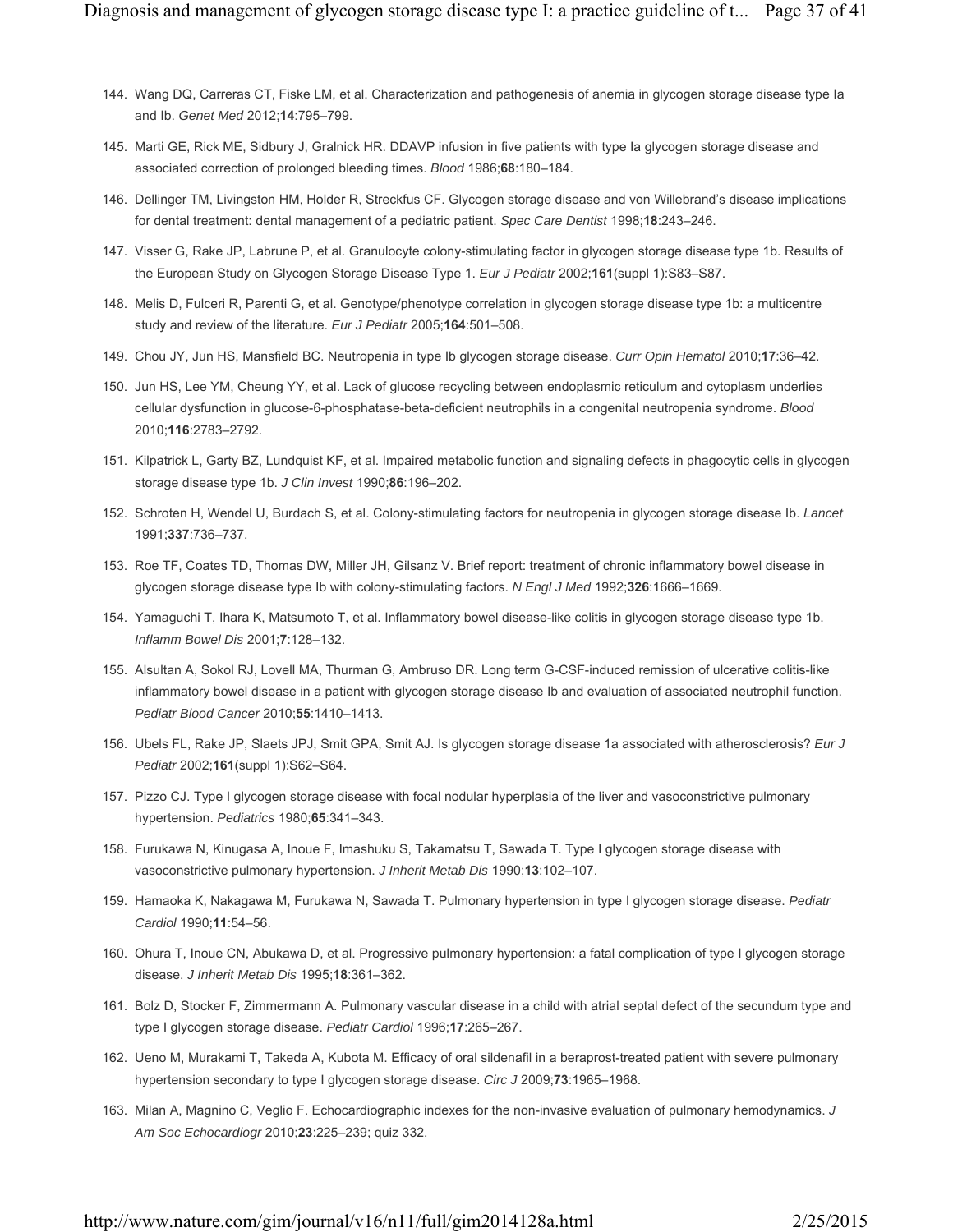- 164. Ben Salem C, Fathallah N, Hmouda H, Bouraoui K. Drug-induced hypoglycaemia: an update. *Drug Saf* 2011;**34**:21–45.
- 165. Khoza S, Barner JC. Glucose dysregulation associated with antidepressant agents: an analysis of 17 published case reports. *Int J Clin Pharm* 2011;**33**:484–492.
- 166. Zand DJ, Brown KM, Lichter-Konecki U, Campbell JK, Salehi V, Chamberlain JM. Effectiveness of a clinical pathway for the emergency treatment of patients with inborn errors of metabolism. *Pediatrics* 2008;**122**:1191–1195.
- 167. Lipper J, Weinstein DA, Taub PJ. Perioperative management of patients with glycogen storage disease type Ia. *Plast Reconstr Surg* 2008;**122**:42e–43e.
- 168. Huang IR, Jean WH, Lu CW, et al. Two different anesthetic managements of a patient with von Gierke's disease. *Acta Anaesthesiol Taiwan* 2006;**44**:51–53.
- 169. Oshita A, Itamoto T, Amano H, Ohdan H, Tashiro H, Asahara T. Perioperative management of benign hepatic tumors in patients with glycogen storage disease type Ia. *J Hepatobiliary Pancreat Surg* 2008;**15**:200–203.
- 170. Giannitrapani L, Soresi M, La Spada E, Cervello M, D'Alessandro N, Montalto G. Sex hormones and risk of liver tumor. *Ann NY Acad Sci* 2006;**1089**:228–236.
- 171. Bahamondes L, Monteiro-Dantas C, Espejo-Arce X, et al. A prospective study of the forearm bone density of users of etonorgestrel- and levonorgestrel-releasing contraceptive implants. *Hum Reprod* 2006;**21**:466–470.
- 172. Mottet C, Juillerat P, Pittet V, et al. Pregnancy and breastfeeding in patients with Crohn's disease. *Digestion* 2007;**76**:149 –160.
- 173. Terkivatan T, de Wilt JH, de Man RA, Ijzermans JN. Management of hepatocellular adenoma during pregnancy. *Liver* 2000;**20**:186–187.
- 174. Abe T, Azuma H, Watanabe A, et al. A patient with cyclic neutropenia complicated by severe persistent neutropenia successfully delivered a healthy baby. *Intern Med* 2000;**39**:663–666.
- 175. Calhoun DA, Rosa C, Christensen RD. Transplacental passage of recombinant human granulocyte colony-stimulating factor in women with an imminent preterm delivery. *Am J Obstet Gynecol* 1996;**174**:1306–1311.
- 176. Dale DC, Cottle TE, Fier CJ, et al. Severe chronic neutropenia: treatment and follow-up of patients in the Severe Chronic Neutropenia International Registry. *Am J Hematol* 2003;**72**:82–93.
- 177. Fujiwaki R, Hata T, Hata K, Kitao M, Furuya H, Katoh Y. Effective treatment of drug-induced agranulocytosis using recombinant human granulocyte colony stimulating factor in pregnancy. *Gynecol Obstet Invest* 1995;**40**:276–277.
- 178. Fung YL, Pitcher LA, Taylor K, Minchinton RM. Managing passively acquired autoimmune neonatal neutropenia: a case study. *Transfus Med* 2005;**15**:151–155.
- 179. Kaufmann SJ, Sharif K, Sharma V, McVerry BA. Term delivery in a woman with severe congenital neutropenia, treated with growth colony stimulating factor. *Hum Reprod* 1998;**13**:498–499.
- 180. Sangalli MR, Peek M, McDonald A. Prophylactic granulocyte colony-stimulating factor treatment for acquired chronic severe neutropenia in pregnancy. *Aust N Z J Obstet Gynaecol* 2001;**41**:470–471.
- 181. Kim SY, Jun HS, Mead PA, Mansfield BC, Chou JY. Neutrophil stress and apoptosis underlie myeloid dysfunction in glycogen storage disease type Ib. *Blood* 2008;**111**:5704–5711.
- 182. Kim SY, Weinstein DA, Starost MF, Mansfield BC, Chou JY. Necrotic foci, elevated chemokines and infiltrating neutrophils in the liver of glycogen storage disease type Ia. *J Hepatol* 2008;**48**:479–485.
- 183. Koeberl DD, Pinto C, Sun B, et al. AAV vector-mediated reversal of hypoglycemia in canine and murine glycogen storage disease type Ia. *Mol Ther* 2008;**16**:665–672.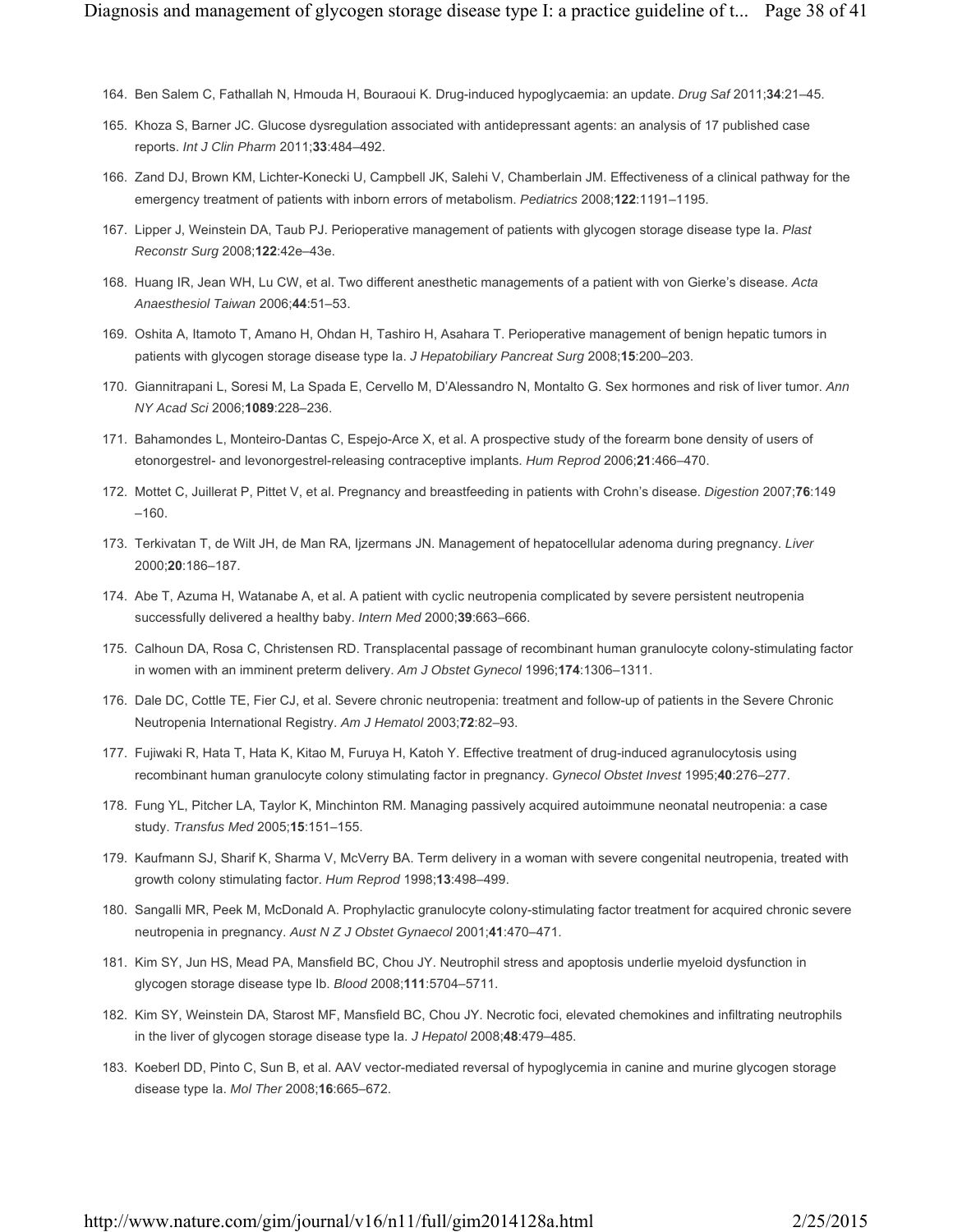- 184. Yiu WH, Pan CJ, Ruef RA, et al. Angiotensin mediates renal fibrosis in the nephropathy of glycogen storage disease type Ia. *Kidney Int* 2008;**73**:716–723.
- 185. Bandsma RH, Prinsen BH, van Der Velden Mde S, et al. Increased de novo lipogenesis and delayed conversion of large VLDL into intermediate density lipoprotein particles contribute to hyperlipidemia in glycogen storage disease type 1a. *Pediatr Res* 2008;**63**:702–707.
- 186. Lee KW, Lee JH, Shin SW, et al. Hepatocyte transplantation for glycogen storage disease type Ib. *Cell Transplant* 2007;**16**:629–637.
- 187. Ribes-Koninckx C, Ibars EP, Calzado Agrasot MÁ, et al. Clinical outcome of hepatocyte transplantation in four pediatric patients with inherited metabolic diseases. *Cell Transplant* 2012;**21**:2267–2282.
- 188. Koeberl DD, Kishnani PS, Bali D, Chen YT. Emerging therapies for glycogen storage disease type I. *Trends Endocrinol Metab* 2009;**20**:252–258.
- 189. Yiu WH, Lee YM, Peng WT, et al. Complete normalization of hepatic G6PC deficiency in murine glycogen storage disease type Ia using gene therapy. *Mol Ther* 2010;**18**:1076–1084.
- 190. Grinshpun A, Condiotti R, Waddington SN, et al. Neonatal gene therapy of glycogen storage disease type Ia using a feline immunodeficiency virus-based vector. *Mol Ther* 2010;**18**:1592–1598.
- 191. Yiu WH, Pan CJ, Mead PA, Starost MF, Mansfield BC, Chou JY. Normoglycemia alone is insufficient to prevent long-term complications of hepatocellular adenoma in glycogen storage disease type Ib mice. *J Hepatol* 2009;**51**:909–917.
- 192. Luo X, Hall G, Li S, et al. Hepatorenal correction in murine glycogen storage disease type I with a double-stranded adenoassociated virus vector. *Mol Ther* 2011;**19**:1961–1970.
- 193. Lee YM, Jun HS, Pan CJ, et al. Prevention of hepatocellular adenoma and correction of metabolic abnormalities in murine glycogen storage disease type Ia by gene therapy. *Hepatology* 2012;**56**:1719–1729.
- 194. Koeberl DD, Sun B, Bird A, Chen YT, Oka K, Chan L. Efficacy of helper-dependent adenovirus vector-mediated gene therapy in murine glycogen storage disease type Ia. *Mol Ther* 2007;**15**:1253–1258.
- 195. Raju BI, Leyvi E, Seip R, et al. Enhanced gene expression of systemically administered plasmid DNA in the liver with therapeutic ultrasound and microbubbles. *IEEE Trans Ultrason Ferroelectr Freq Control* 2013;**60**:88–96.
- 196. Weinstein DA, Correia CE, Conlon T, et al. Adeno-associated virus-mediated correction of a canine model of glycogen storage disease type Ia. *Hum Gene Ther* 2010;**21**:903–910.
- 197. Demaster A, Luo X, Curtis S, et al. Long-term efficacy following readministration of an adeno-associated virus vector in dogs with glycogen storage disease type Ia. *Hum Gene Ther* 2012;**23**:407–418.
- 198. Brooks ED, Little D, Arumugam R, et al. Pathogenesis of growth failure and partial reversal with gene therapy in murine and canine glycogen storage disease type Ia. *Mol Genet Metab* 2013;**109**:161–170.
- 199. Mutel E, Abdul-Wahed A, Ramamonjisoa N, et al. Targeted deletion of liver glucose-6 phosphatase mimics glycogen storage disease type 1a including development of multiple adenomas. *J Hepatol* 2011;**54**:529–537.
- 200. Manno CS, Pierce GF, Arruda VR, et al. Successful transduction of liver in hemophilia by AAV-Factor IX and limitations imposed by the host immune response. *Nat Med* 2006;**12**:342–347.
- 201. Nathwani AC, Tuddenham EG, Rangarajan S, et al. Adenovirus-associated virus vector-mediated gene transfer in hemophilia B. *N Engl J Med* 2011;**365**:2357–2365.
- 202. Hwu WL, Chuang SC, Tsai LP, Chang MH, Chuang SM, Wang TR. Glucose 6-phosphatase gene G327A mutation is common in Chinese patients with glycogen storage disease type Ia. *Hum Mol Genet* 1995;**4**:1095–1096.
- 203. Nakamura T, Ozawa T, Kawasaki T, et al. Case report: hepatocellular carcinoma in type 1a glycogen storage disease with identification of a glucose-6-phosphatase gene mutation in one family. *J Gastroenterol Hepatol* 1999;**14**:553–558.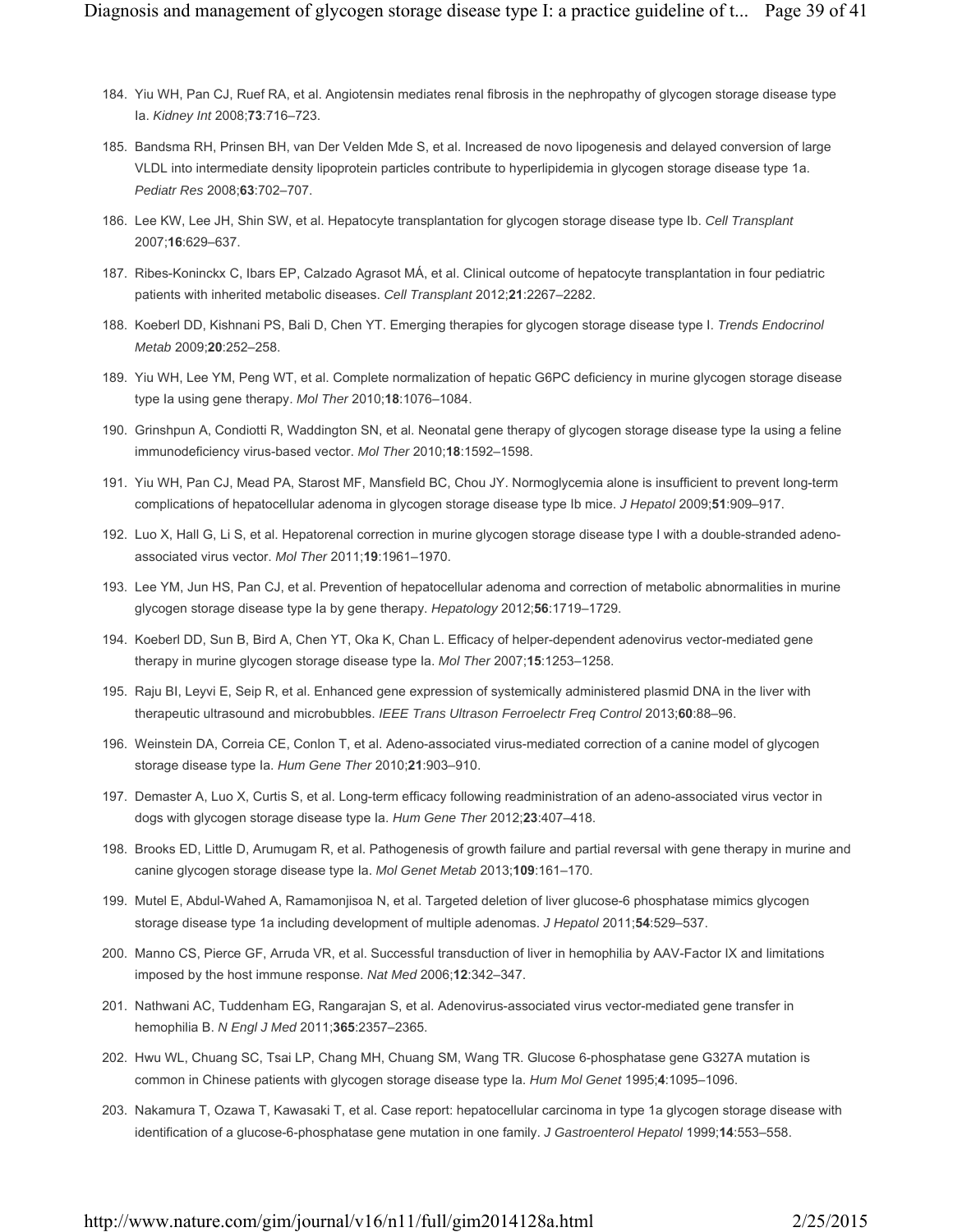- 204. Santer R, Rischewski J, Block G, et al. Molecular analysis in glycogen storage disease 1 non-A: DHPLC detection of the highly prevalent exon 8 mutations of the G6PT1 gene in German patients. *Hum Mutat* 2000;**16**:177.
- 205. Annabi B, Hiraiwa H, Mansfield BC, et al. The gene for glycogen-storage disease type 1b maps to chromosome 11q23. *Am J Hum Genet* 1998;**62**:400–405.

Download references

## **Acknowledgments**

The authors thank Areeg El-Gharbawy, Philippe Labrune, Yuan-Tsong Chen, and Kathy Ross for their critical comments and suggestions. They also thank Jennifer Goldstein for her help with editing this guideline and with correcting molecular mutation data. Partial funding of this guideline was provided by an educational grant from the Association of Glycogen Storage Disease that was restricted to use in developing practice guidelines for glycogen storage diseases. This study was approved by the American College of Medical Genetics and Genomics Board of Directors on 25 March 2014.

#### **Author information**

#### **Affiliations**

**Department of Pediatrics, Duke University Medical Center, Durham, North Carolina, USA** Priya S. Kishnani, Stephanie L. Austin, Deeksha S. Bali, Anne Boney, Dwight Koeberl & Stephanie Burns Wechsler

**Division of Metabolic Disorders, Children's Hospital of Orange County, Orange, California, USA** Jose E. Abdenur

**Division of Genetics, Nemours Children's Clinic, Jacksonville, Florida, USA** Pamela Arn

**Departments of Pediatrics and Medicine, Columbia University Medical Center, New York, New York, USA** Wendy K. Chung

**Department of Pediatrics, University of Florida College of Medicine, Gainesville, Florida, USA** Aditi I. Dagli & David A. Weinstein

**Department of Medicine, University of Washington, Seattle, Washington, USA** David Dale

**Division of Endocrinology, Boston Children's Hospital, Boston, Massachusetts, USA** Michael J. Somers & Joseph I. Wolfsdorf

**American College of Medical Genetics and Genomics, Bethesda, Maryland, USA** Michael S. Watson

## **Corresponding author**

Correspondence to: Michael S. Watson



This journal is a member of and subscribes to